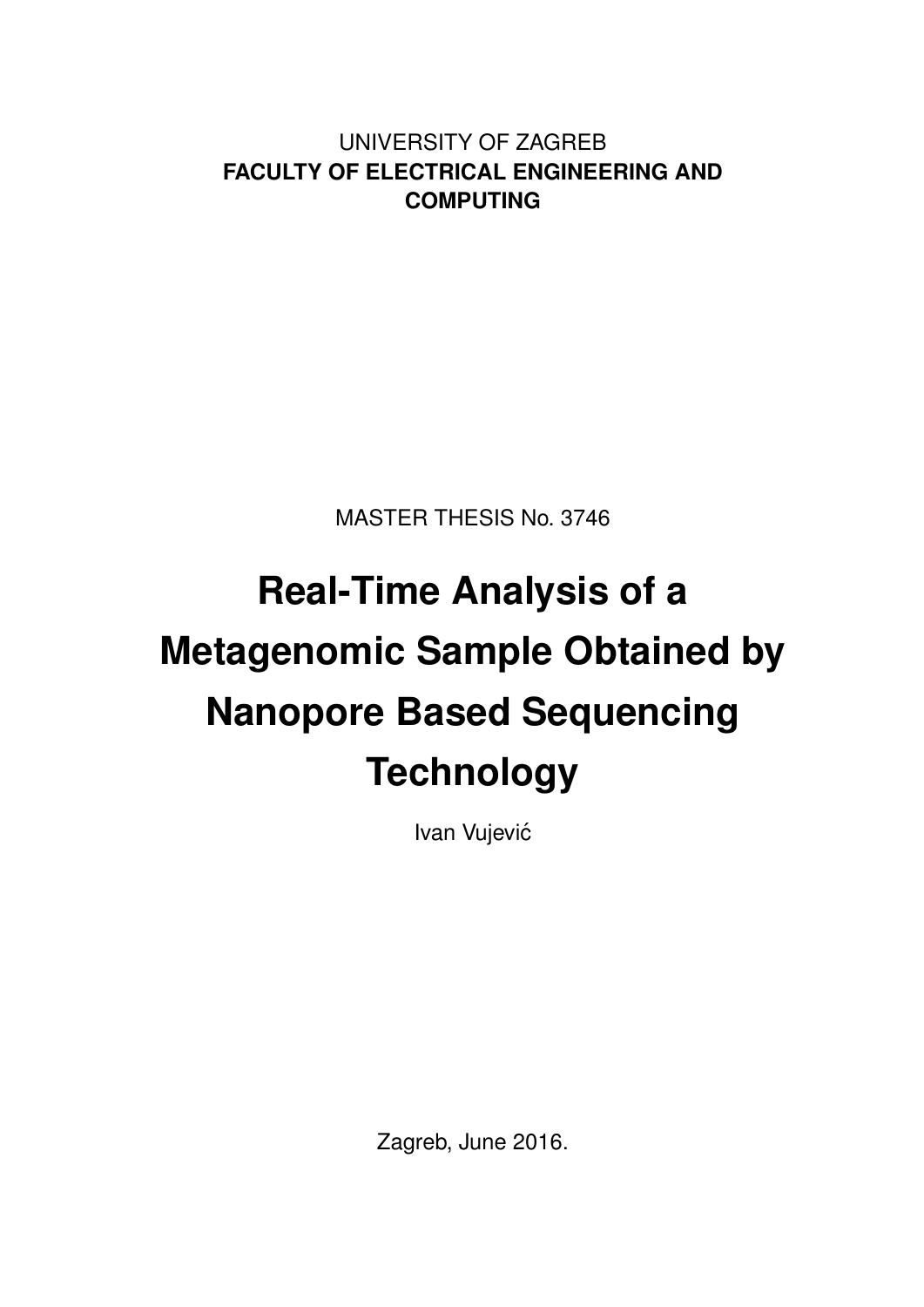*I would like to thank my professor Mile Šiki´c for his patience and constant motivation during the last three years. Also, thank you to Krešimir Križanovi´c for the help on this thesis. I'd also like to thank my family and everybody who provided me support during this*

*years.*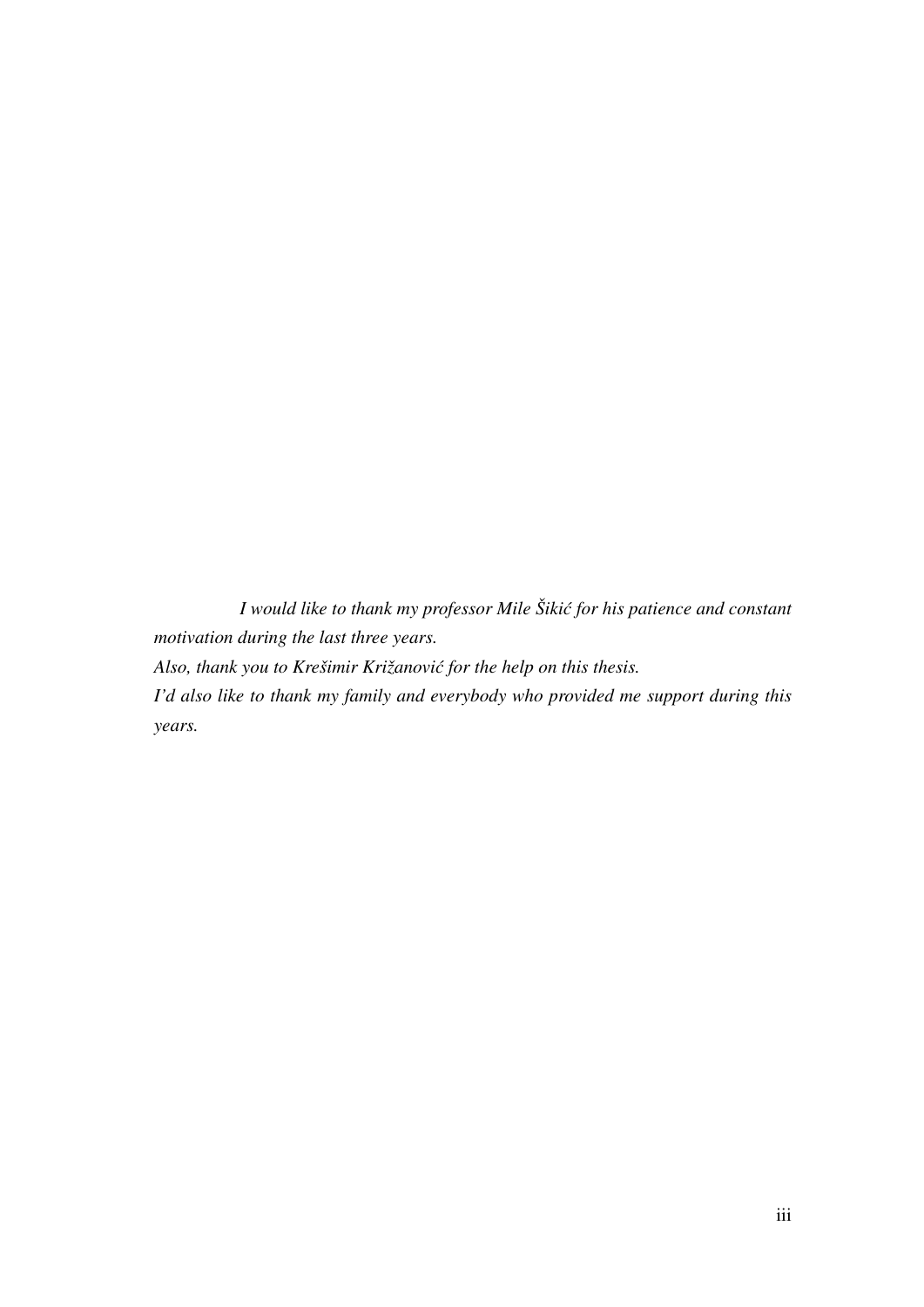## **CONTENTS**

|           |                | 1. Introduction                                             | $\mathbf{1}$   |
|-----------|----------------|-------------------------------------------------------------|----------------|
| 2.        |                | <b>Overview</b>                                             | $\overline{2}$ |
|           | 2.1.           |                                                             | $\overline{2}$ |
|           | 2.2.           | Metagenomics                                                | 3              |
|           | 2.3.           |                                                             | $\overline{4}$ |
|           |                |                                                             | 5              |
|           | 2.4.           |                                                             | 6              |
| <b>3.</b> |                | <b>Material and methods</b>                                 | 8              |
|           | 3.1.           |                                                             | 8              |
|           |                |                                                             | 9              |
|           |                | 3.2.1.                                                      | 9              |
|           |                | 3.2.2.                                                      | 10             |
|           | 3.3.           | Mixture model                                               | 11             |
|           | 3.4.           |                                                             | 12             |
|           |                |                                                             | 12             |
|           | 3.5.           |                                                             | 14             |
|           |                | 3.5.1.<br>Mapping against a reduced database                | 14             |
|           |                | Determining which species are present in a sample<br>3.5.2. | 14             |
| 4.        |                | Implementation                                              | 18             |
|           |                |                                                             | 18             |
|           |                |                                                             | 21             |
| 5.        | <b>Results</b> |                                                             | 23             |
| 6.        |                | Conclusion                                                  | 34             |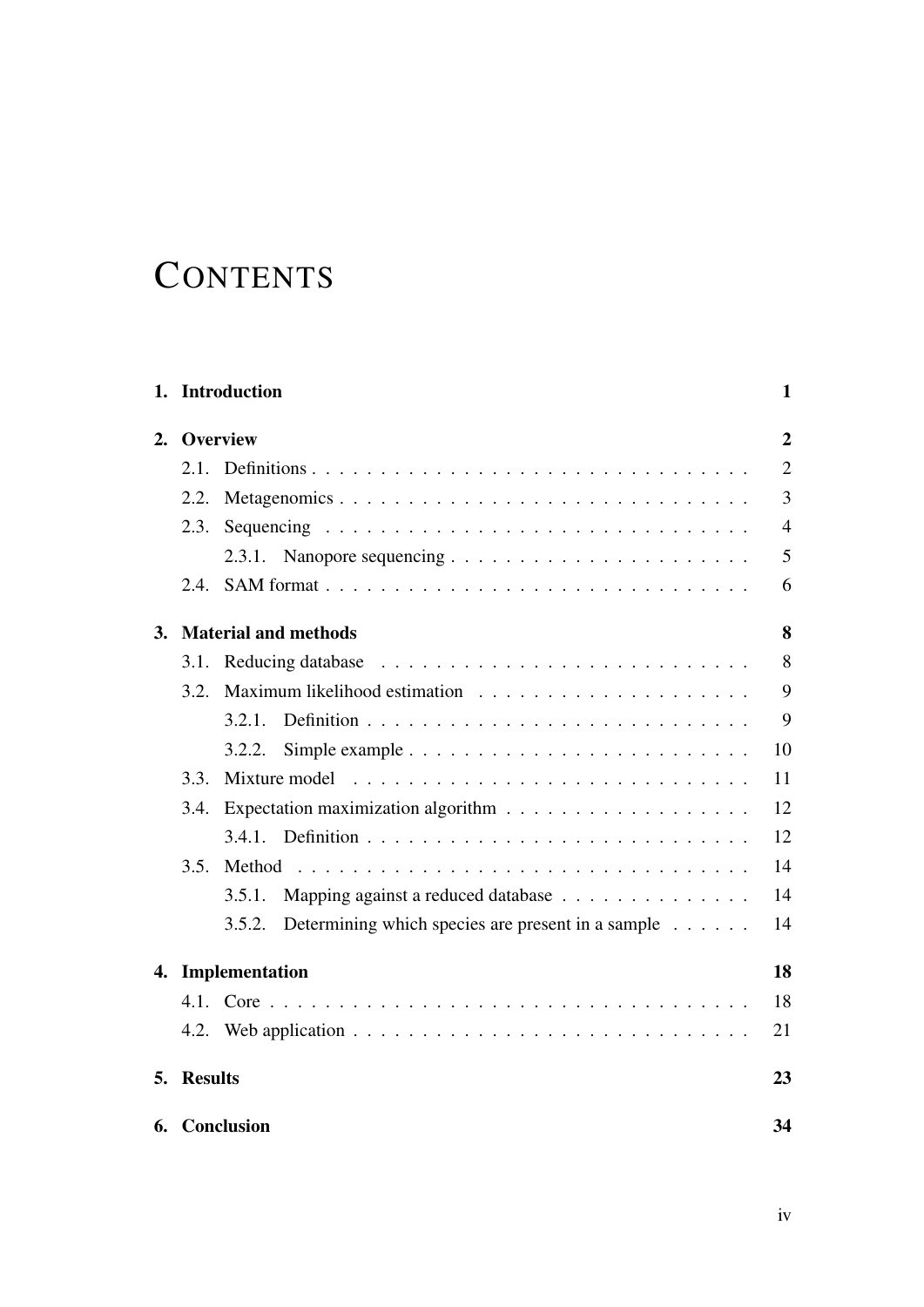## LIST OF FIGURES

| 2.1. Analytical strategies to determine which taxa are presented in a metagenome 4                 |     |  |
|----------------------------------------------------------------------------------------------------|-----|--|
| 2.2. Milestones in nanopore DNA sequencing $\ldots \ldots \ldots \ldots \ldots$ 5                  |     |  |
| 2.3. Nanopore sequencing $\ldots \ldots \ldots \ldots \ldots \ldots \ldots \ldots \ldots$          | - 6 |  |
| 3.1. Likelihood function for 6 tails and 4 heads $\ldots \ldots \ldots \ldots \ldots \ldots$ 11    |     |  |
|                                                                                                    |     |  |
| 4.2. Workflow of the algorithm $\ldots \ldots \ldots \ldots \ldots \ldots \ldots \ldots \ldots$ 20 |     |  |
|                                                                                                    | 21  |  |
|                                                                                                    | 22  |  |
|                                                                                                    |     |  |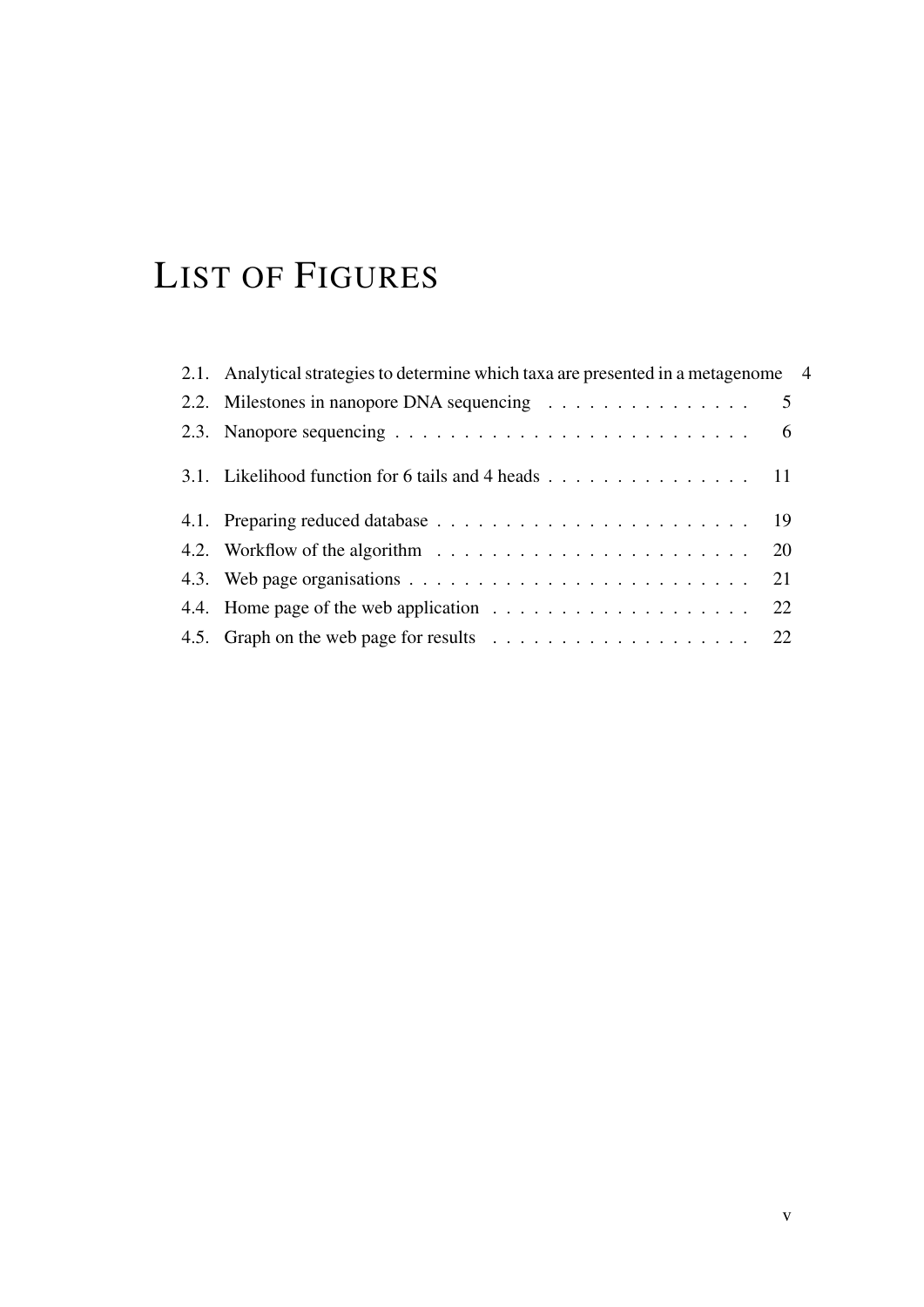## LIST OF TABLES

| 5.1. |                                                                                | 23 |
|------|--------------------------------------------------------------------------------|----|
| 5.2. |                                                                                | 24 |
| 5.3. | Salmonella enterica coverrage x1, results obtained after the first substep     | 25 |
| 5.4. | Salmonella enterica coverrage x1, results obtained after the second            |    |
|      |                                                                                | 25 |
| 5.5. | Salmonella enterica coverrage x5, results obtained after the first substep     | 25 |
| 5.6. | Salmonella enterica coverrage x5, results obtained after the second            |    |
|      |                                                                                | 26 |
| 5.7. | Salmonella enterica coverrage x10, results obtained after the first substep    | 26 |
| 5.8. | Salmonella enterica coverrage x10, results obtained after the second           |    |
|      |                                                                                | 26 |
| 5.9. | Staphylococcus aureus coverage x1, results obtained after the first sub-       |    |
|      |                                                                                | 27 |
|      | 5.10. Staphylococcus aureus coverage x1, results obtained after the second     |    |
|      |                                                                                | 27 |
|      | 5.11. Staphylococcus aureus coverage x1, results obtained after the first sub- |    |
|      |                                                                                | 27 |
|      | 5.12. Staphylococcus aureus coverage x1, results obtained after the second     |    |
|      |                                                                                | 28 |
|      | 5.13. Staphylococcus aureus coverage x10, results obtained after the first     |    |
|      |                                                                                | 28 |
|      | 5.14. Staphylococcus aureus coverage x10, results obtained after the second    |    |
|      |                                                                                | 28 |
|      | 5.15. Klebsiella pneumoniae coverage x1, results obtained after the first sub- |    |
|      |                                                                                | 29 |
|      | 5.16. Klebsiella pneumoniae coverage x1, results obtained after the second     |    |
|      |                                                                                | 29 |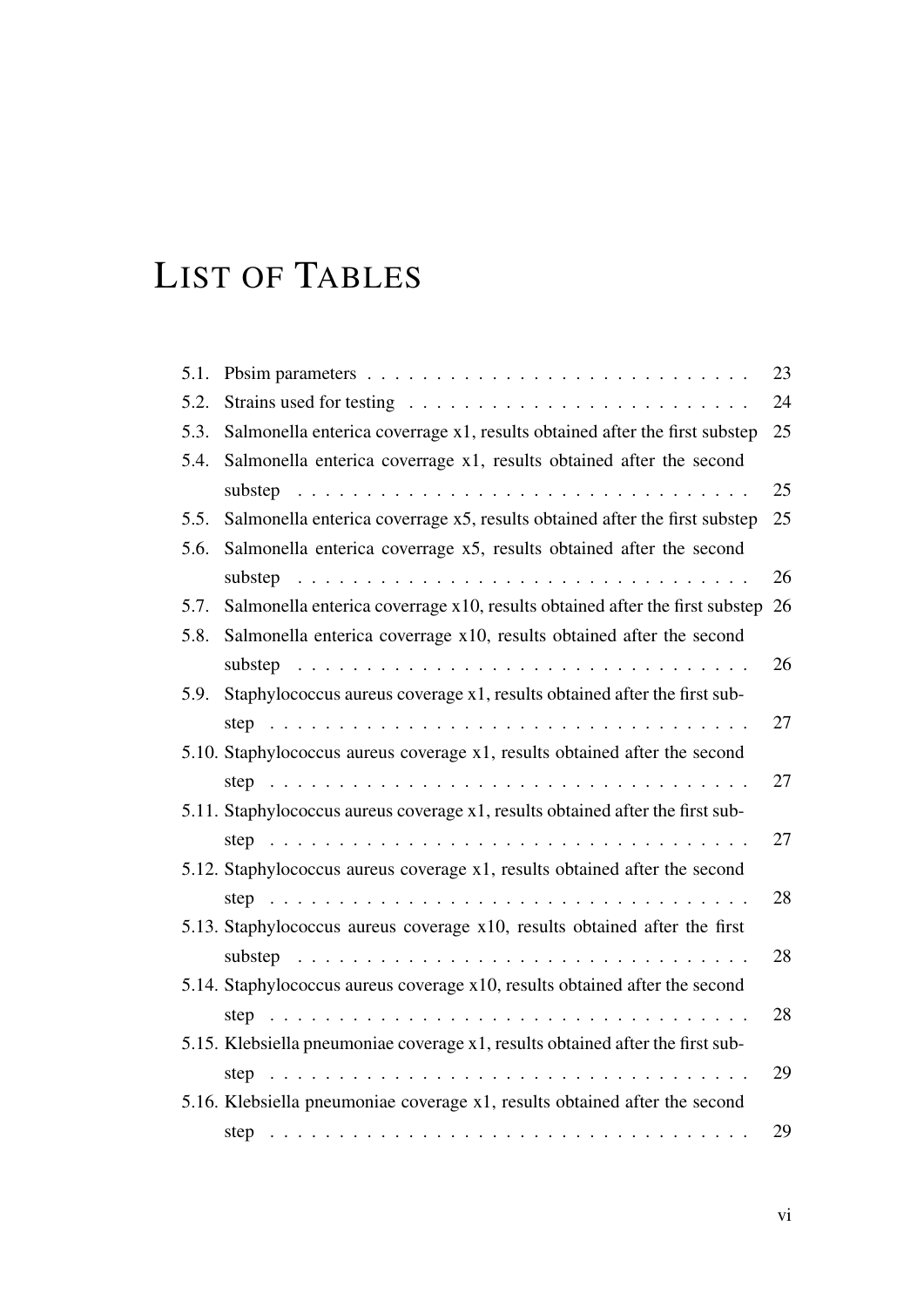| 5.17. Klebsiella pneumoniae coverage x5, results obtained after the first sub- |    |
|--------------------------------------------------------------------------------|----|
|                                                                                | 29 |
| 5.18. Klebsiella pneumoniae coverage x5, results obtained after the second     |    |
|                                                                                | 30 |
| 5.19. Klebsiella pneumoniae coverage x10, results obtained after the first     |    |
|                                                                                | 30 |
| 5.20. Klebsiella pneumoniae coverage x10, results obtained after the second    |    |
|                                                                                | 30 |
| 5.21. Mixture of Salmonella enterica, Staphylococcus aureus, Klebsiella pneu-  |    |
| moniae with the coverage $x15$ , $x10$ , $x5$ respectively; results obtained   |    |
|                                                                                | 31 |
| 5.22. Mixture of Salmonella enterica, Staphylococcus aureus, Klebsiella pneu-  |    |
| moniae with the coverage $x15$ , $x10$ , $x5$ respectively; results obtained   |    |
|                                                                                | 31 |
| 5.23. Comparison of our method and Pathoscope, memory consumption and          |    |
|                                                                                | 32 |
| 5.24. Results obtained by Pathoscope for Salmonella enterica x1 set            | 32 |
| 5.25. Results obtained by our method for Salmonella enterica x1 set            | 33 |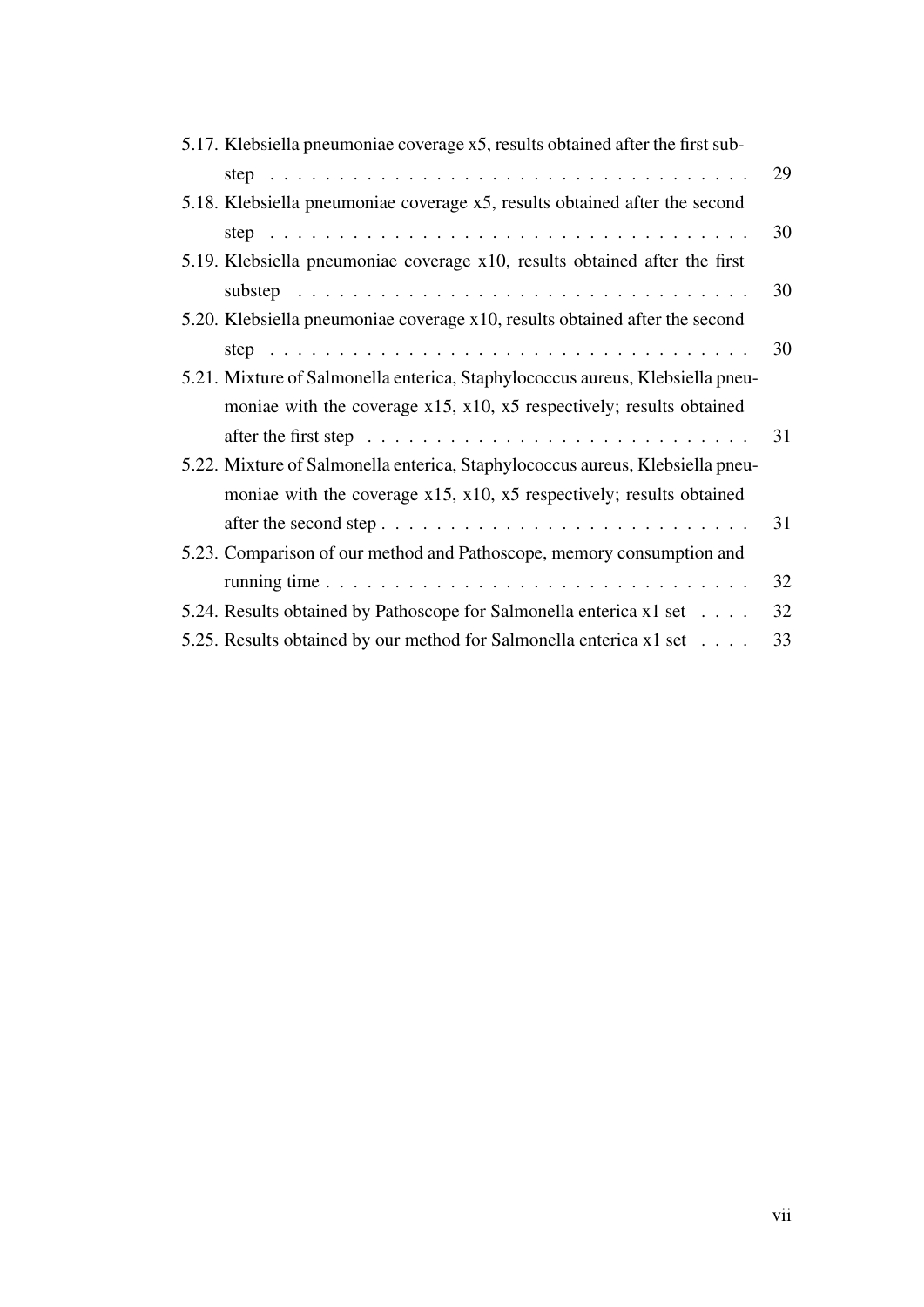## 1. Introduction

"We have discovered the secret of life" were the first words said by Watson and Crick on their entry at Eagle pub in Cambridge. Several hours before that, or rather, in the morning of February  $28<sup>th</sup>$ , 1955, they discovered something that would completely change research in the field of human. They found structure, today known as deoxyribonucleic acid (DNA).

DNA is a structure that carries genetic informations, transfer characteristics from parents to their children. DNA is a part of all the living organisms, both the simplest and the most complex. When we talk about DNA, it is important to stress that in our body, besides our DNA, there are DNAs from all the other organisms that can be found in our body. Therefore, if our body is infected with some kind of disease, a DNA of the organism that causes that disease is present within the infected organism. Organisms that cause diseases in our body are called pathogenic organisms. Besides the pathogens there are also organisms that live in our body which do not cause any disease. In fact, they generally represent normal and ecologically important inhabitants of the human body.

The main goal of this thesis is to find an algorithm that could quickly and precisely detect strange (pathogenic) organisms from a sample.

The thesis is organized as follow: Chapter 2 gives overview of this problem which includes overview of the metagenomics and nanopore sequencing. Chapter 3 describes methods and algorithms important for understanding the other part of this thesis. Chapter 4 gives short overview of the implementation of this problem which includes implementation of a core, and the implementation of a web application which is used for the presentation of the results. Chapter 5 consists of the results of testing performed on a set of several genomes. In the end, the Chapter 6 gives a brief conclusion and insight into the future of this field of research.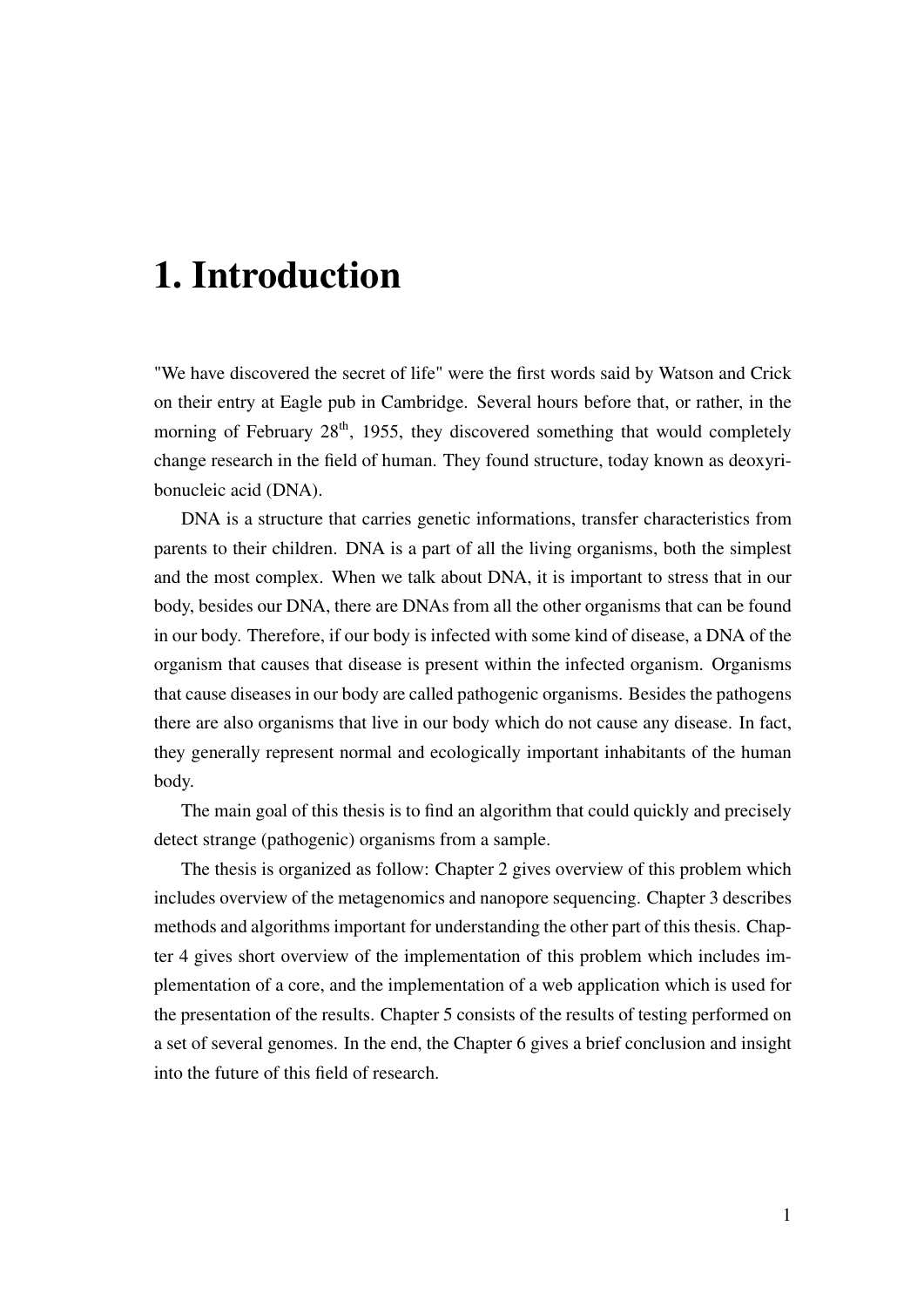## 2. Overview

### 2.1. Definitions

First, we will see some important definitions that are necessary for easier understanding of the main problem of this thesis.

- A gene is a union of genomic sequences encoding a coherent set of potentially overlapping functional products [1].
- A genome is an organism's complete set of DNA, a chemical compound that contains the genetic instructions needed to develop and direct the activities of every organism.
- Sequencing means determining the exact order of the base pairs in a segment of DNA.
- A GI number is series of digits that are assigned consecutively to each sequence record processed by NCBI.
- A TI number is series of digits that are assigned consecutively to each clade of taxonomy tree.
- Taxonomy is the science of naming, describing and classifying organisms and includes all plants, animals and microorganisms of the world. Taxonomy produces a hierarchy of groups of organisms; the organisms are assigned to groups based on similarities or dissimilarities of their characteristic. The classification system begins with three domains that encompass all living and extinct forms of life: archaea, bacteria and eukaryote. The main taxonomic ranks are: domain, kingdom, phylum, class, order, family, genus, and species.
- RefSeq The reference sequence database provides a comprehensive, integrated, non-redundant, well-annotated set of sequences, including genomic DNA, transcripts and proteins.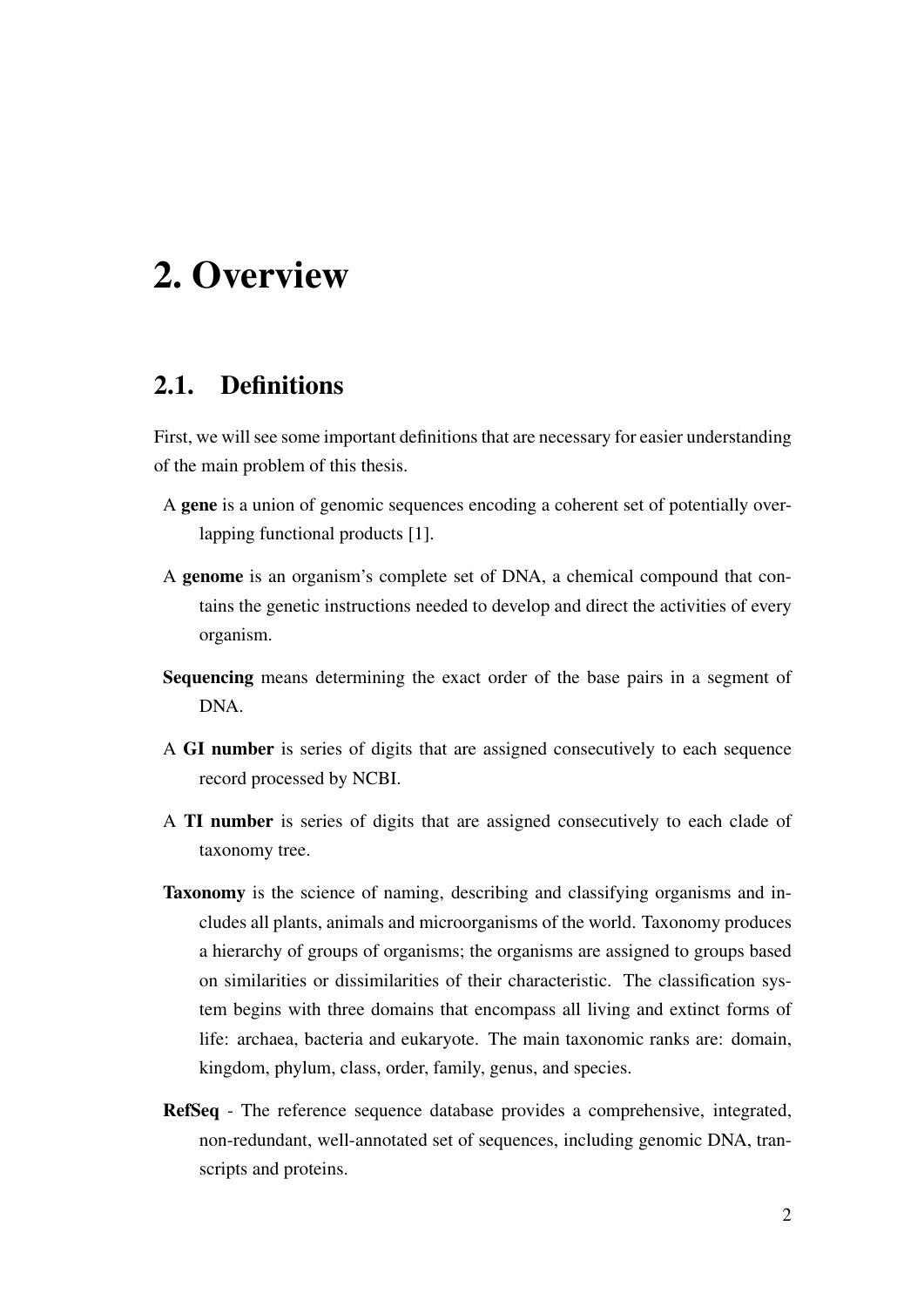Assembly is a process through which short DNA sequence fragments are merged into a longer DNA sequence.

### 2.2. Metagenomics

Metagenomics is defined as the direct genetic analysis of genomes contained within an environmental sample. This field of study initially began with the cloning of environmental DNA, followed by functional expressions screening, and was than quickly complemented by direct random shotgun sequencing of environmental DNA.

Metagenomics proves access to the functional gene composition of microbial communities and thus gives a much broader description than phylogenetic surveys, which are often based only on the diversity of one gene. Metagenomics is also a powerful tool for generation novel hypotheses of microbial function.

The rapid and substantial cost reduction in next-generation sequencing has dramatically accelerated the development of sequence-based metagenomics. In fact, the number of metagenome shotgun sequence datasets has exploded in the past few years. [2]

A metagenome can be subject to three general analytical strategies that ultimately produce a profile of the taxa, phylogenetic lineages, or genomes present in the community as shown in figure 2.1.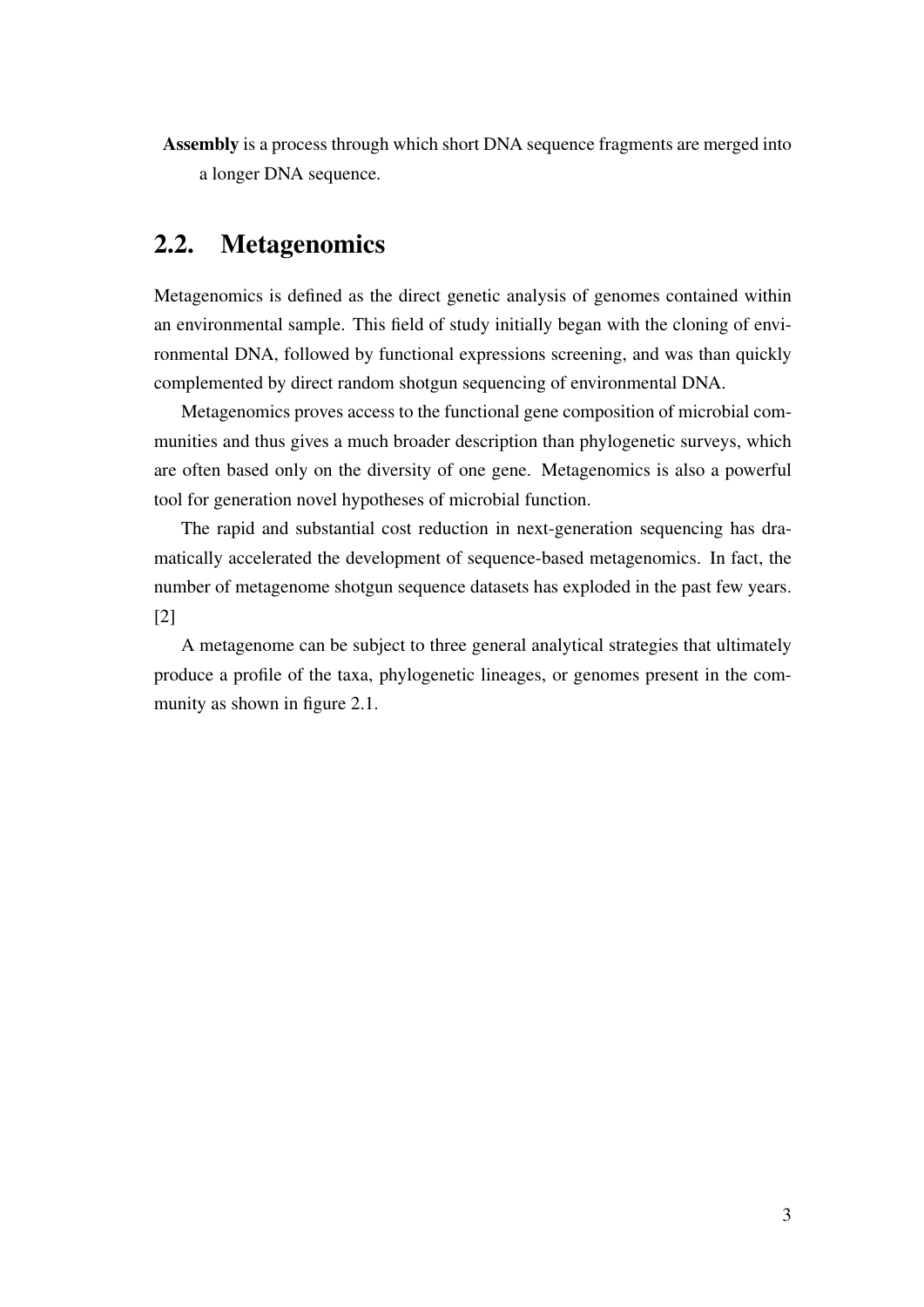

Figure 2.1: Analytical strategies to determine which taxa are presented in a metagenome [3]

Marker gene analysis is one of the most straightforward and computationally efficient ways of quantifying a metagenome's taxonomic diversity. This procedure involves comparing metagenomic reads to a database of taxonomically informative gene families (i.e., marker genes), identifying those reads that are marker gene homologs, and using sequence similarity to the marker gene database sequences to taxonomically annotate each metagenomic homolog. Since this approach involves comparing metagenomic reads to a relatively small database for the purpose of similarity search, marker gene analysis can be a relatively rapid way to estimate the diversity of metagenome [3]. This strategy is used in this work and will be discussed in more detail in the following chapters.

### 2.3. Sequencing

The beginning of the sequencing can be found in the research of Frederick Sanger who introduced fast sequencing methods [4]. The idea of sequencing the entire human genome was first proposed in discussions at scientific meetings organized by the US Department of Energy and others from 1984 to 1986 [5][6]. In 1990 the Department of Energy and National Institute of Health launched new project called Human genome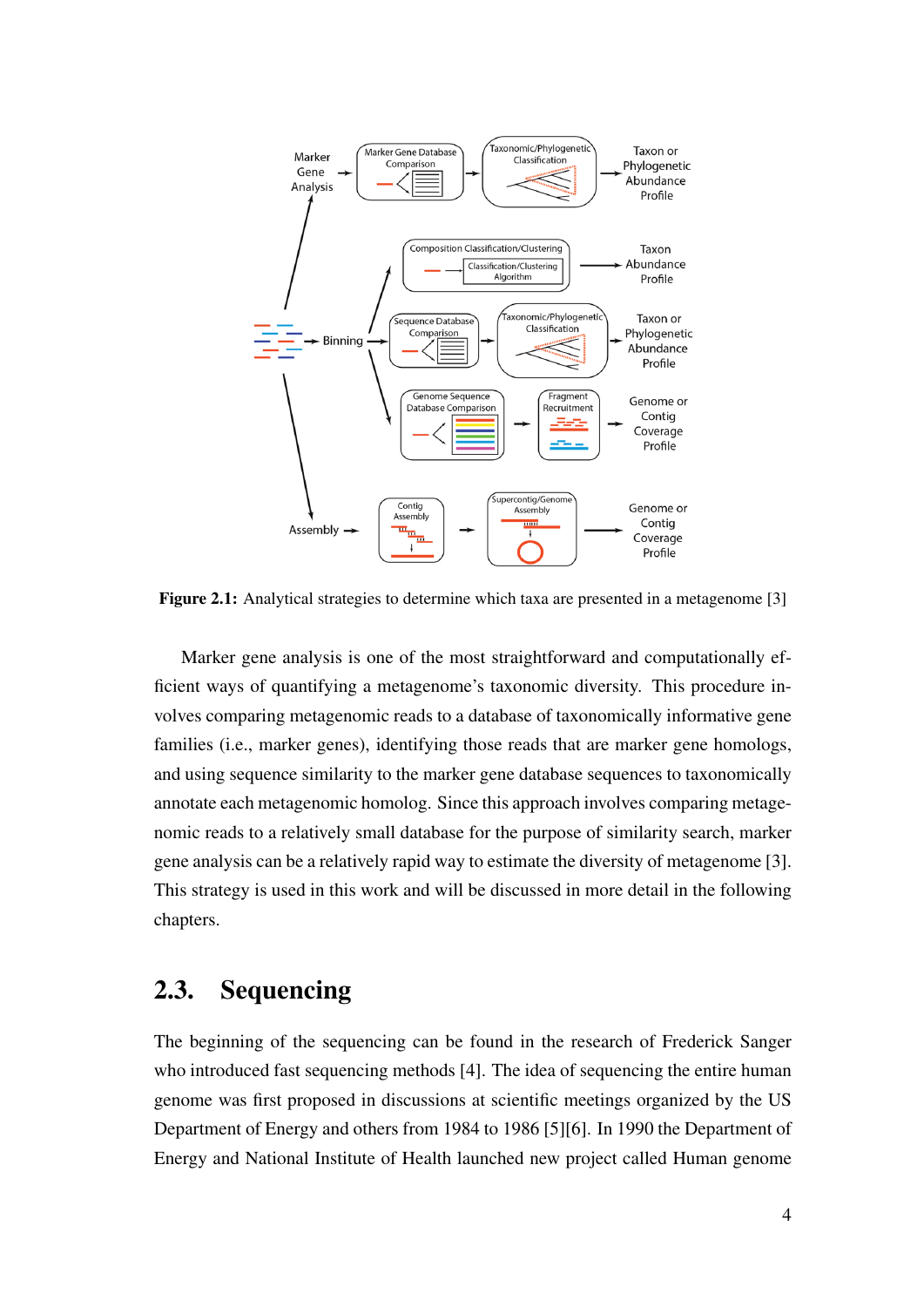project with the goal of determining the human genome. The cost of the project was about 3 billion dollars and was expected to take 15 years. It is considered a key moment in the development of sequencing. The project was finished in April of 2013.

The results show that the human genome is constructed of 3 billion pairs of nucleotide bases and the average gene is consisted of 3000 bases. The total number of genes is about 20500; 99,99% bases are the same for all people.

Successful completion of the Human genome project created opportunity for ambitious project in the field of genetic engineering, including the searching for connections between the DNA sequence of some species and health, and an improved tracking of reactions on medical treatments. As a reaction on that there is a project called The Cancer Genome Atlas with a goal to determine the mutations of DNA causing the cancer in organs and tissues.

#### 2.3.1. Nanopore sequencing

Nanopore sequencing has its origins in several laboratories during the 1980s [7]. In 1989, David Deamer jotted a seemingly implausible idea in his notebook, suggesting that it might be possible to sequence a single strand of DNA being drawn through a membrane's nanoscopic pore by electrophoresis. The milestones in nanopore DNA sequencing are shown on the figure 2.2.



Figure 2.2: Milestones in nanopore DNA sequencing [7].

Certain porous transmembrane cellular proteins act as nanopores. Nanopores can also be made of silicon. Nanopore sequencing is based on theory when a nanopore is immersed in a conducting fluid and a potential is applied across it, an electric current is appeared. Nanopore sequencing technology identifies a nucleic acid sequence by threading a molecule through a pore with a diameter of a few nanometers [8]. That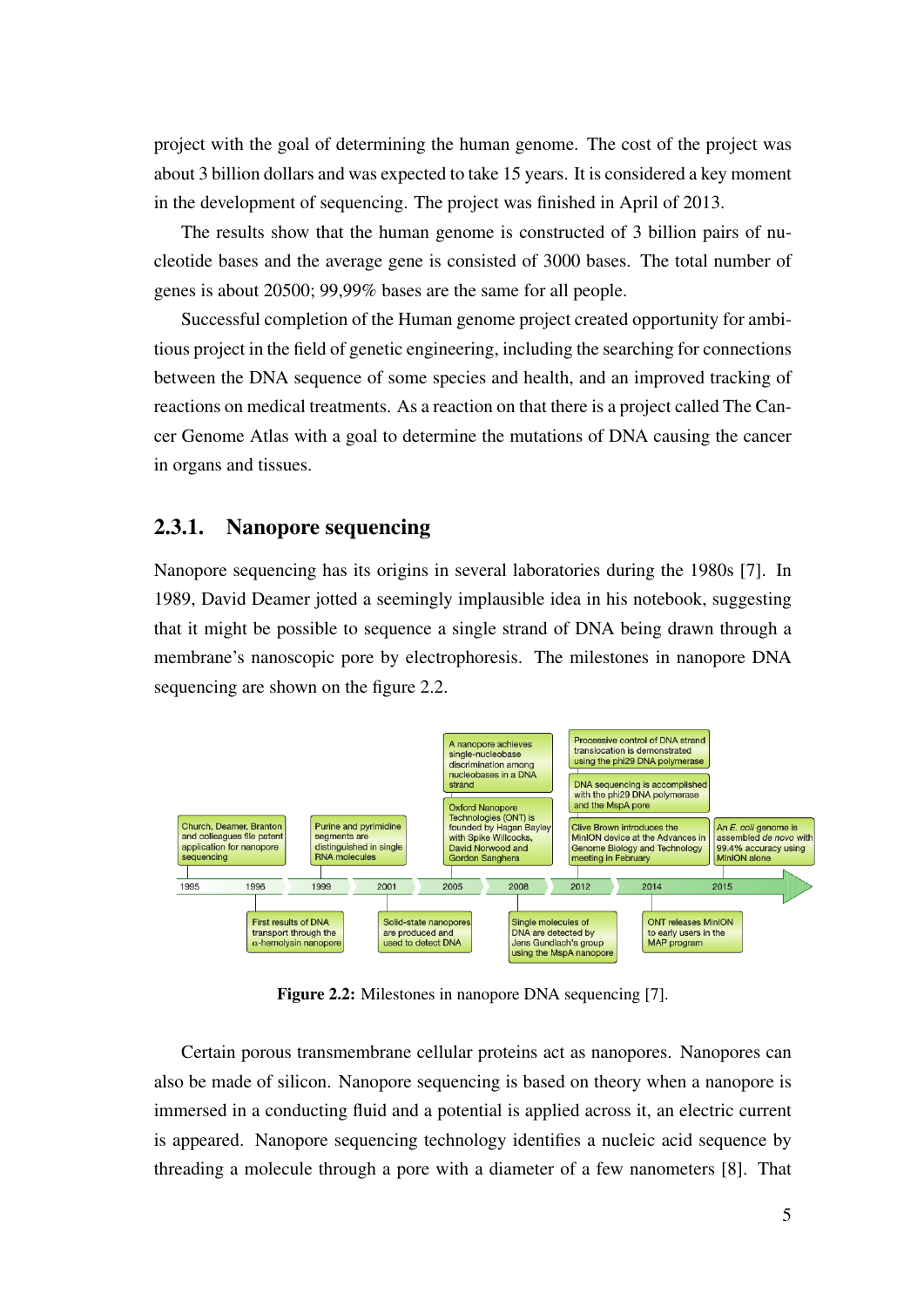pore might be a protein such as a-hemolysin that is embedded in a polymer membrane or a hole formed in a solid material such as silicon nitride. Voltage is applied across the membrane, creating an ionic current and an electrophoretic force that pulls the DNA through the opening. As the molecule zips through, it causes telltale fluctuations in the current that are specific to different DNA sequences. The technology can also be used to analyze RNA and proteins.



Figure 2.3: Nanopore sequencing [9]

## 2.4. SAM format

The Sequence Alignment/Map (SAM) format is a generic alignment format for storing reads alignments against reference sequences, supporting short and long reads produced by different sequencing platforms [10]. It is a TAB-delimited text format consisting of header section, which is optional, and an alignment section. Header lines start with '@' and if present, it must be prior to the alignments. Each alignment line has 11 mandatory fields for flexible or aligner specific information. These are:

- 1. QNAME: The query name.
- 2. FLAG: Combination of bitwise FLAGs.
- 3. RNAME: Reference sequence name of the alignment. If @SQ header is present, RNAME must be present in one of the header lines. An unmapped read has '\*' at this field.
- 4. POS: 1-based leftmost mapping position of the first matching base.
- 5. MAPQ: Mapping quality. It equals  $-10 \log_{10} Pr$  (mapping position is wrong), rounded to the nearest integer. A value 255 indicates that the mapping quality is not available.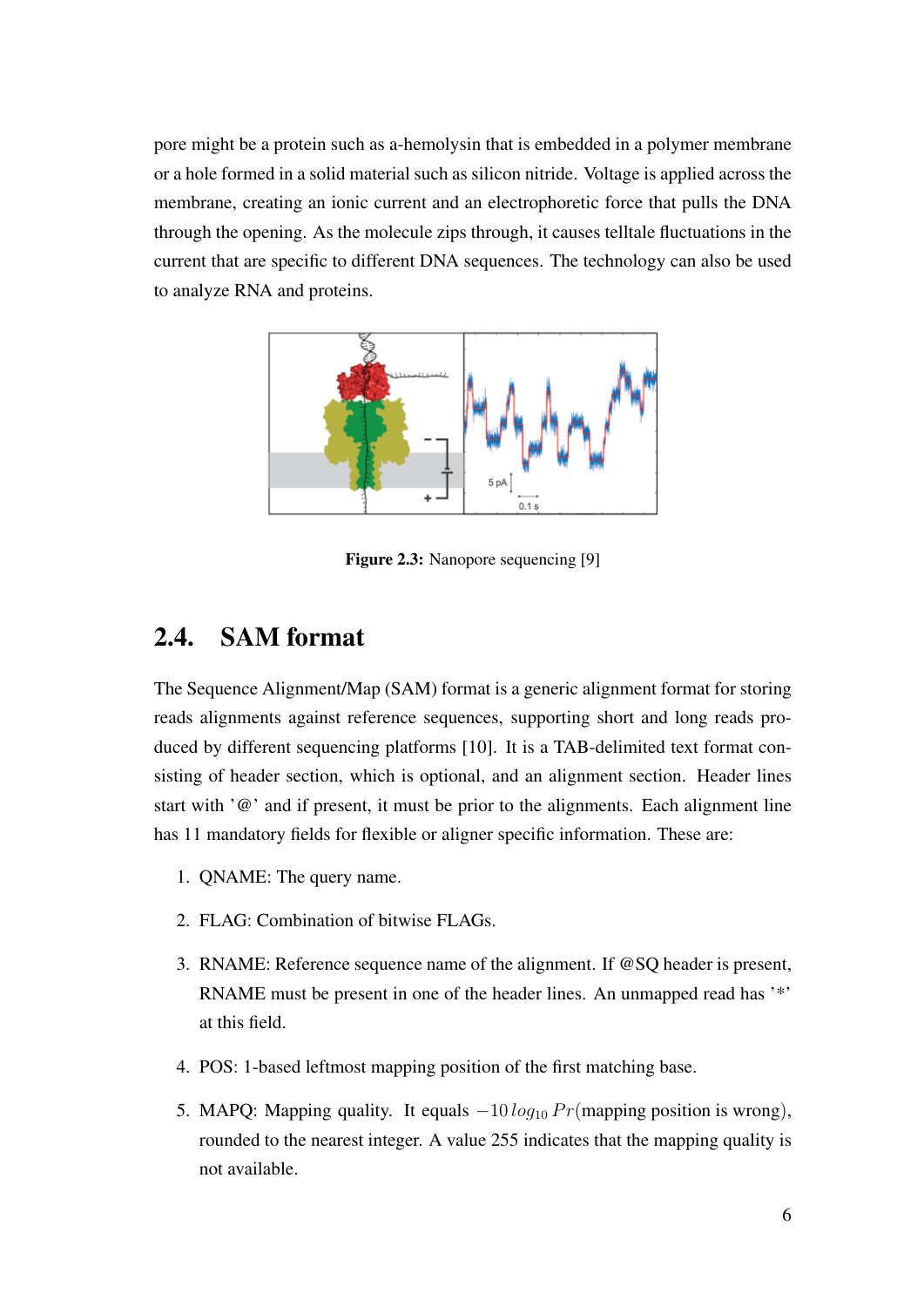- 6. CIGAR: The cigar string of an alignment.
- 7. RNEXT: Reference name of the next read. This field is set to '\*' when the information is unavailable, and set as '=' if reference name of next read is identical to the name of the current read.
- 8. PNEXT: Position of the next read.
- 9. TLEN: The observed length of the template.
- 10. SEQ: segment sequence.
- 11. QUAL: ASCII of base quality plus 33.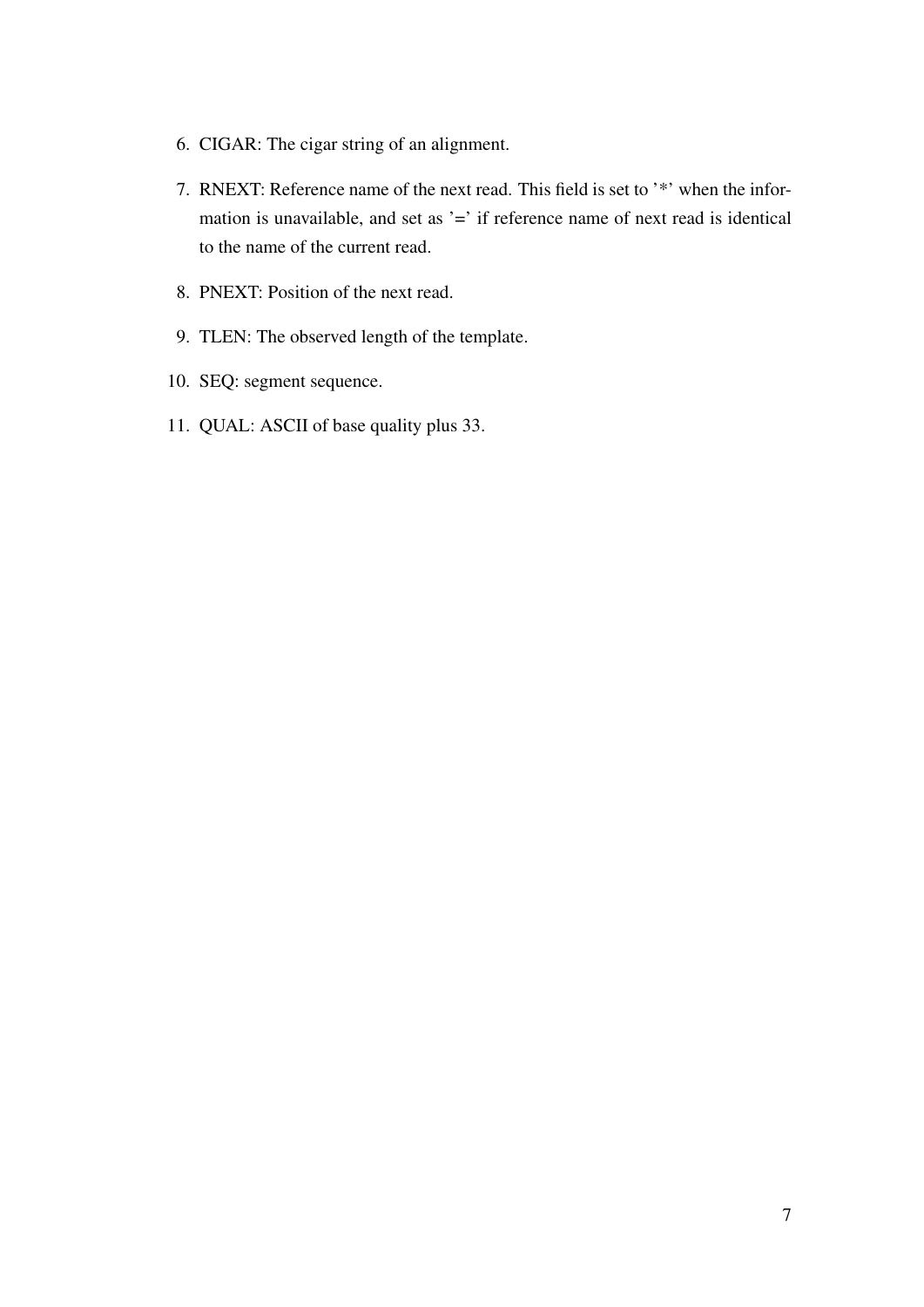## 3. Material and methods

Overview of methods and data used in this work is presented in this chapter, and serves as a prerequisite for the understanding of the algorithms and problem-solving technique presented in Chapter 4.

## 3.1. Reducing database

Reduced database is used because it allows faster mapping and decrease the possibility of false positive hits. There are several ways how is possible to reduce database; one way can be to use specific k-mers as [11], and the other way can be to use specific markers.

At the core of [11] is a database that contains records consisting of a k-mer and the LCA of all organisms whose genomes contain that k-mer. Sequences are classified by querying the database for each k-mer in a sequence, and then using the resulting set of LCA taxa to determine an appropriate label for the sequence. Sequences that have no k-mers in the database are left unclassified.

There are two general methods by which marker genes are used to taxonomically annotate metagenomes. The first relies on sequence similarity between the read and the marker genes (e.g. Metaphlan [12]). The second approach uses phylogenetic information, which may take longer to calculate, but may also provide greater accuracy [3].

Metaphlan estimates the relative abundance of microbial cells by mapping reads against a reduced set of clade-specific marker sequences that are computationally preselected from coding sequences that unequivocally specific microbial clades at the species or higher taxonomic levels and cover all main functional categories.

In this work specific markers are used instead of specific k-mers. The reason why I used specific marker instead of specific k-mers is that the reads obtained by nanopore technologies have high percentage of errors, leading to a low number of true positive hits.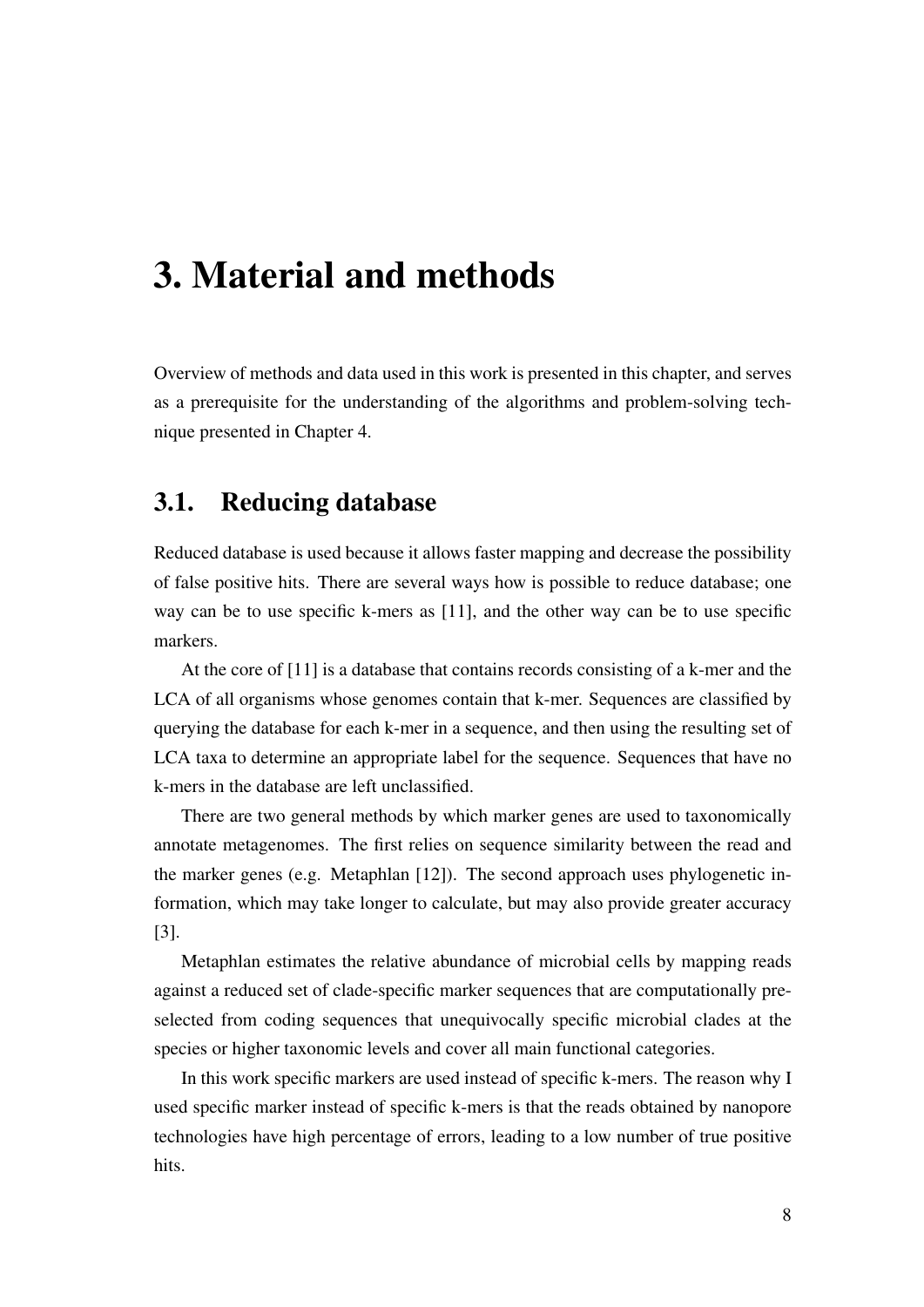In order to reduce the database I used the same set of the markers as Metaphlan [12]. On the Metaphlan web page<sup>1</sup> a file named *markers\_info.txt* can be found, which contains informations about clades specific markers. Each line in the file represents one marker. Lines start with GI annotation of a gene followed by its position in a genome. If a marker is on a reverse complement chain, its position starts with 'c'. It is possible that sometimes there are more positions which refer to the coding sequences without the introns. There are two fields required for reducing database in the second column of line; these are called 'ext' and 'clade'. A 'clade' field contains a name of the clade to which that marker belongs. Name starts with a letter indicates to which taxonomy group marker belong. This letter and the name of the clade are separated by "\_" (e.g. s\_Streptomyces\_sp\_KhCrAH\_244). A letter can be one of the following:

- a all taxonomic levels;
- k kingdoms (Bacteria and Archea) only;
- p phyla only;
- c class only;
- o orders only;
- f family only;
- g genera only;
- s species only.

Field 'ext' can be empty, in case it is not, it contains written annotation of strains that also contain that marker but which are not under the given clade. Annotation of strains are given according to their assembly accession number (e.g GCF\_000024865).

## 3.2. Maximum likelihood estimation

### 3.2.1. Definition

Let us assume that we have set of independent, identically distributed samples drawn from some known density function  $p(x|\theta)$ . In this thesis vectors is written as a bold

<sup>1</sup>https://bitbucket.org/biobakery/metaphlan2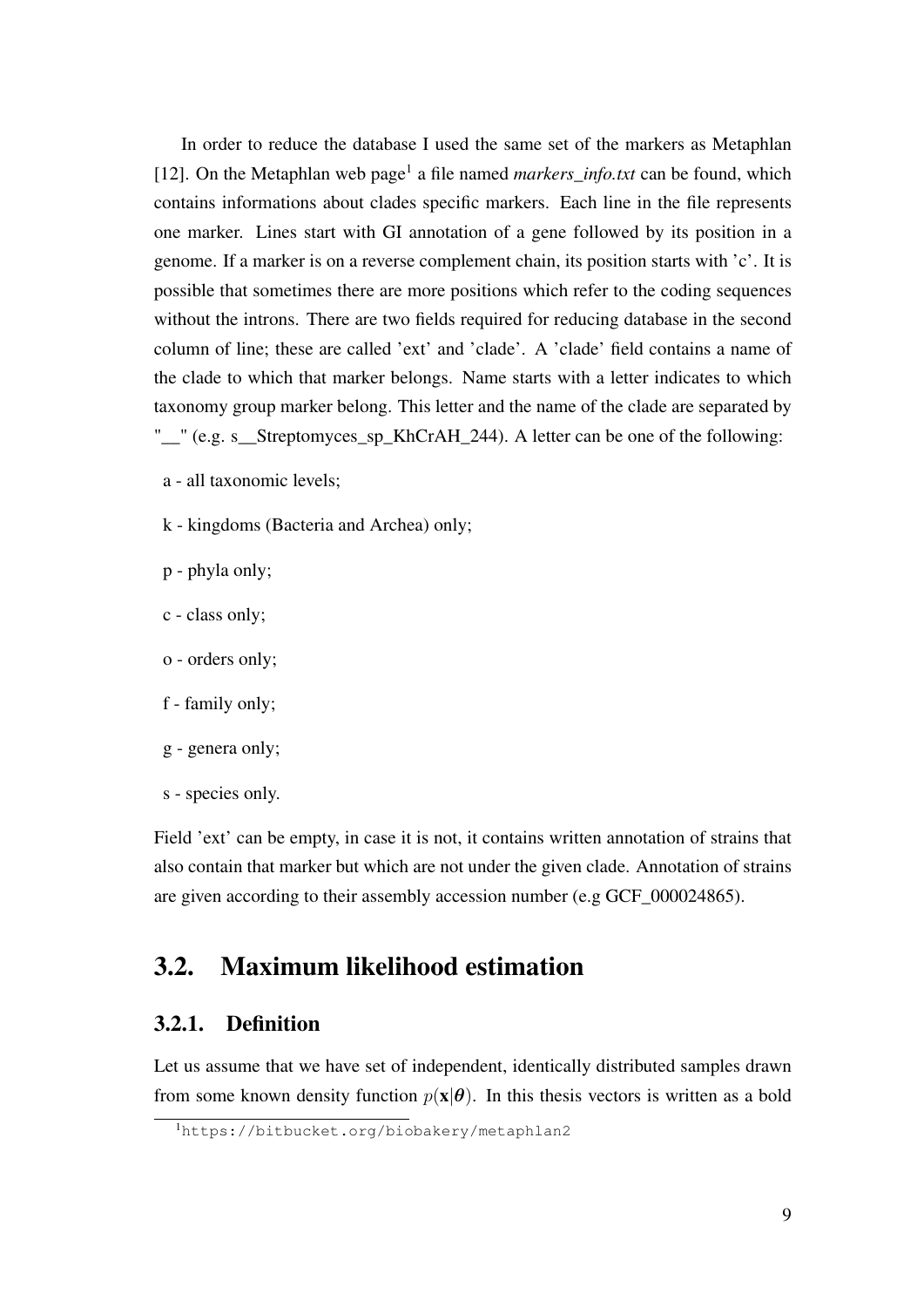character. This density is a mixture of probability distributions, governed by a set of parameters  $\theta$  :

$$
\mathbf{x}^{(i)} \sim p(\mathbf{x}|\boldsymbol{\theta}).
$$

Formally, there is a set  $\mathcal{D} = \{x^{(1)}, x^{(2)}, ..., x^{(N)}\}$  of observed data by assumption generated from  $p$ . According to that, we define the probability of observing the data under the parameters  $\theta$  as:

$$
p(\mathcal{D}|\boldsymbol{\theta}) = p(\mathbf{x}^{(1)}, \mathbf{x}^{(2)}, ..., \mathbf{x}^{(N)}|\boldsymbol{\theta}) = \prod_{i=1}^{N} p(\mathbf{x}^{(i)}|\boldsymbol{\theta}) \equiv \mathcal{L}(\boldsymbol{\theta}|\mathcal{D})
$$

With this, a probability density function of  $D$  governed by parameters  $\theta$  is defined. Likewise, this function can be observed as a function of  $\theta$  governed by fixed parameter D. In that case, this function is called likelihood function and is written as  $\mathcal{L}(\theta|\mathcal{D})$ .

The goal is to estimate the parameter  $\hat{\theta}_{ML}$  which maximizes the likelihood function  $\mathcal{L}(\theta|\mathcal{D})$ . Formally, we need to estimate  $\hat{\theta}_{ML}$ , such that:

$$
\hat{\boldsymbol{\theta}}_{ML} = \argmax_{\boldsymbol{\theta}} \mathcal{L}(\boldsymbol{\theta}|\mathcal{D})
$$

Instead of maximizing the likelihood function, it is more practical to maximize the logarithm of the likelihood function. This function is called the log-likelihood function and can be written as:

$$
\ln \mathcal{L}(\boldsymbol{\theta}|\mathcal{D}) = \ln \prod_{i=1}^{N} p(\mathbf{x}^{(i)}|\boldsymbol{\theta}) = \sum_{i=1}^{N} \ln p(\mathbf{x}^{(i)}|\boldsymbol{\theta})
$$

#### 3.2.2. Simple example

Let us suppose that we toss a coin 10 times and observe 6 tails (T) and 4 heads (H). Let us say that  $\mu$  is a probability of the appearance of the head after one toss. Consequently, we can write  $P(X = H|\mu) = \mu$  and  $P(X = T|\mu) = 1 - \mu$ . The likelihood function for this case is

$$
\mathcal{L}(\mu|\mathcal{D}) = P(\mathcal{D}|\mu) = \mu^4 (1 - \mu)^6
$$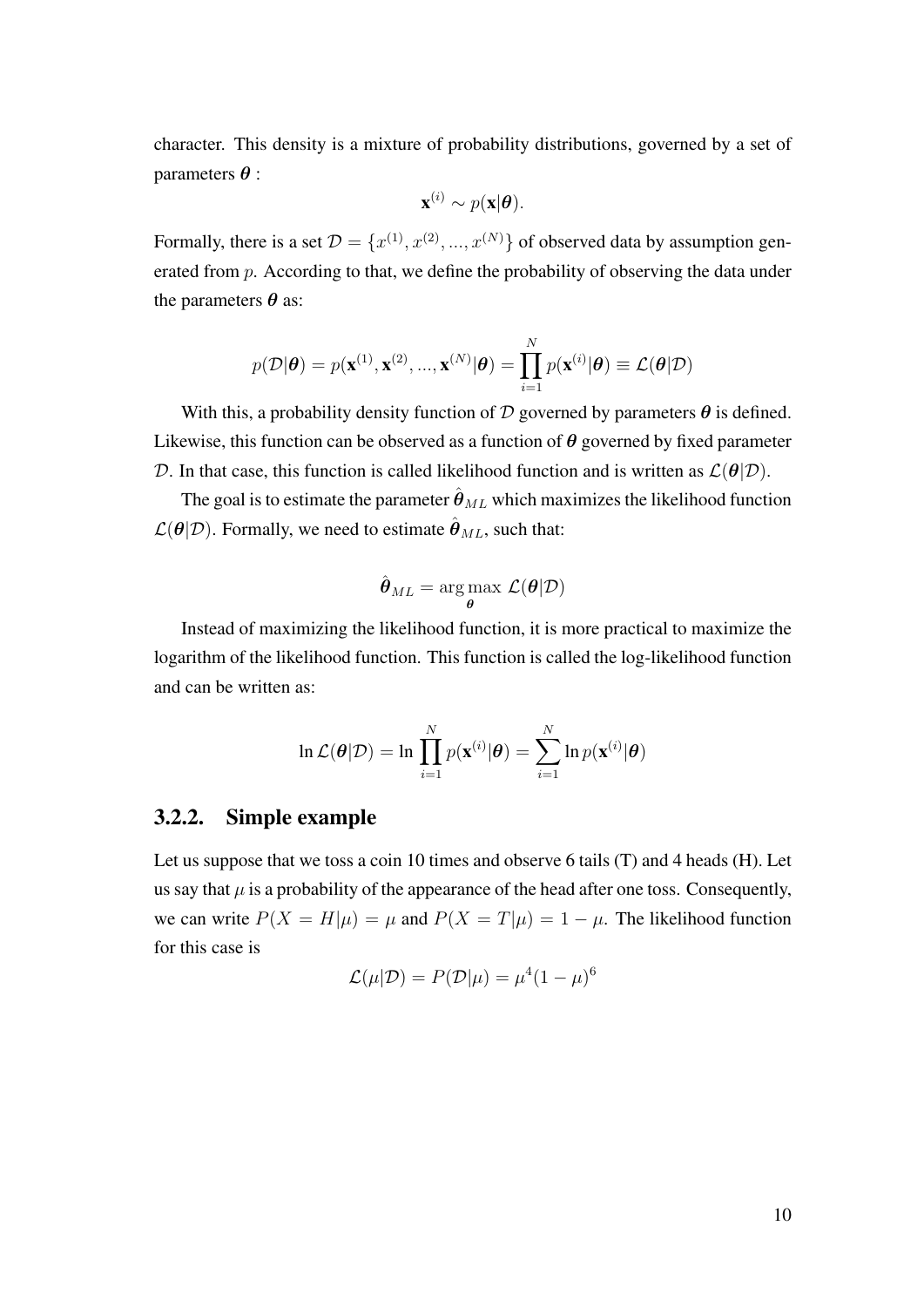

Figure 3.1: Likelihood function for 6 tails and 4 heads

From the figure 3.1 it can be seen that the likelihood function has maximum value for  $\mu = 0.4$  and it is the estimated parameter by the maximum likelihood estimation method.

### 3.3. Mixture model

A mixture model is one in which a set of component models is combined to produce a richer model [13]:

$$
p(\mathbf{x}) = \sum_{k=1}^{K} \pi_k p(\mathbf{x}|\boldsymbol{\theta}_k)
$$

Let us assume that we have N reads and G genomes. Every read can origin from one or more genomes. Our task is to determine probability that i-th read origins from j-th genome. We define the mixture components as  $p(\mathbf{x}|\boldsymbol{\theta}_k)$  with the parameters  $\boldsymbol{\theta}_k$ . Parameters  $\pi_k$  are mixture coefficients and for it worth that  $\sum^G$  $k=1$  $\pi_k = 1$ . Now the mixture density can be expressed as:

$$
p(\mathbf{x}) = \sum_{k=1}^{G} P(\mathcal{G}_k) p(\mathbf{x} | \mathcal{G}_k),
$$

where  $\pi_k = P(\mathcal{G}_k)$  is the prior distribution of chosen genome k and  $p(\mathbf{x}|\boldsymbol{\theta}_k) = p(\mathbf{x}|\mathcal{G}_k)$ is a density of x with choosing genome k. A Bayesian rule is used in order to calculate the posterior distribution  $P(\mathcal{G}_k|\mathbf{x})$ :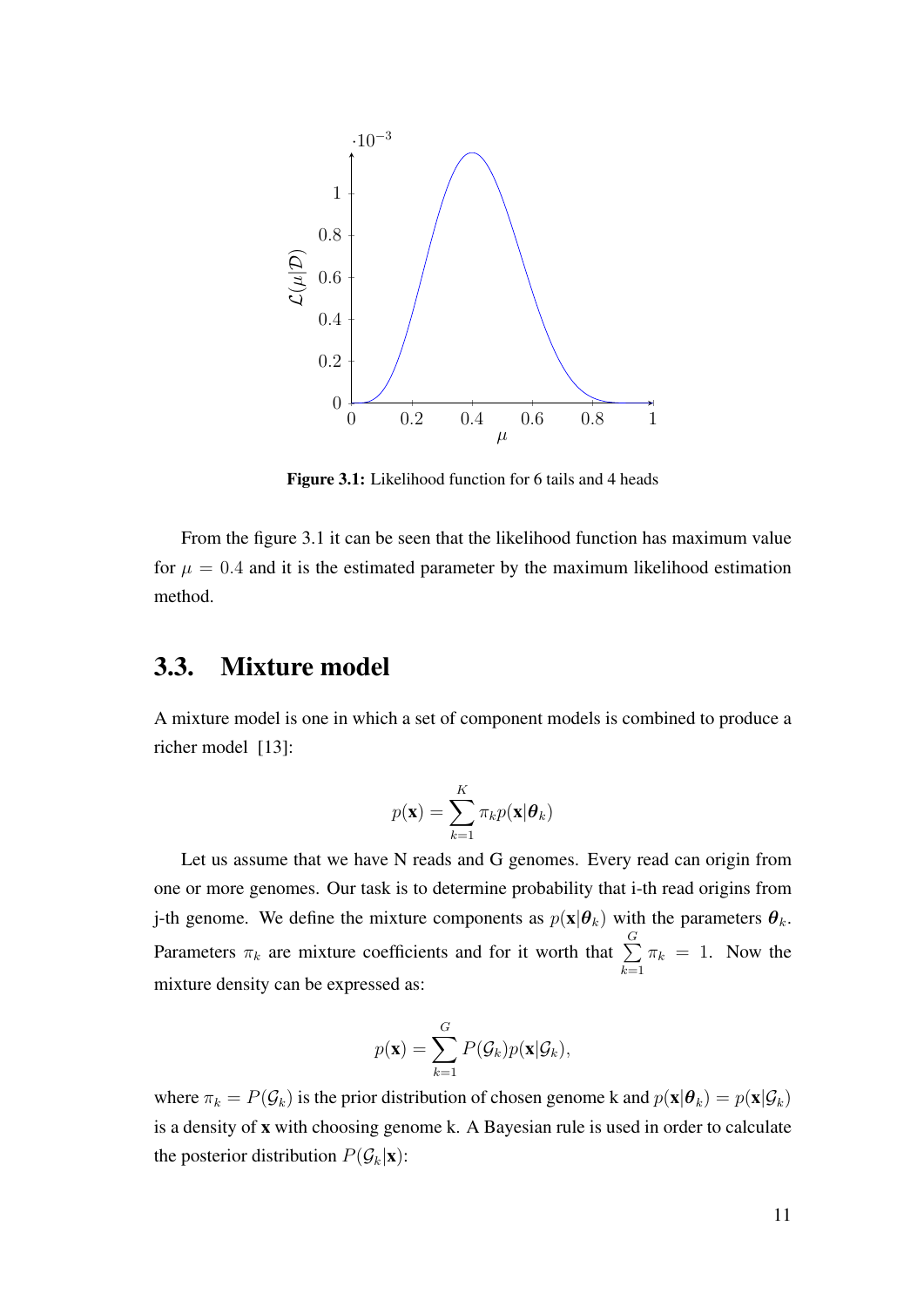$$
P(\mathcal{G}_k|\mathbf{x}) = \frac{P(\mathcal{G}_k)p(\mathbf{x}|\mathcal{G}_k)}{\sum_{j=1}^G P(\mathcal{G}_j)p(\mathbf{x}|\mathcal{G}_j)} = \frac{\pi_k p(\mathbf{x}|\boldsymbol{\theta}_k)}{\sum_{j=1}^G \pi_j p(\mathbf{x}|\boldsymbol{\theta}_j)} \equiv h_k
$$

and it is a possibility that x originates from the k-th genome.

Our task is to determine the parameters of this model:

$$
\boldsymbol{\theta} = \{P(\mathcal{G}_k), \boldsymbol{\theta}_k\}_{k=1}^G.
$$

We can estimate these parameters with the maximum likelihood estimation. The log-likelihood function for this case is:

$$
\ln \mathcal{L}(\boldsymbol{\theta}|\mathcal{D}) = \ln \prod_{i=1}^N p(\mathbf{x}^{(i)}) = \ln \prod_{i=1}^N \sum_{k=1}^G \pi_k p(\mathbf{x}^{(i)}|\boldsymbol{\theta}_k) = \sum_{i=1}^N \ln \sum_{k=1}^G \pi_k p(\mathbf{x}^{(i)}|\boldsymbol{\theta}_k).
$$

Obviously the maximization of this is not possible to solve in closed form. In order to solve this other methods are required. One of them, expectation maximization algorithm, is described in the next section.

### 3.4. Expectation maximization algorithm

Expectation maximization algorithm (EM algorithm) is an iterative method for solving the log-likelihood problem with the latent variables. A latent variable is variable whose realization could not be observed directly, as illustrated in the following example.

Let us assume that we have two coins, A and B. The possibility that we toss a head with the coin A is  $\mu_A$ , and for B is  $\mu_B$ . So, we have  $P(A) = \mu_A$  and  $P(B) = \mu_B$ . These parameters are unknown so we need to estimate them.

If we know which coin is thrown we can simply estimate it using the maximum likelihood method described in 3.2. The problem of estimating  $\mu_A$  and  $\mu_B$  becomes more complex if we do not know which coin is thrown in which round. We only know the results of each toss. To solve this problem we do not use the maximum likelihood method. In order to solve this we need to use the EM algorithm.

#### 3.4.1. Definition

The goal of this algorithm is to find parameters  $\theta$  which maximize the log-likelihood function  $\ln \mathcal{L}(\theta|\mathbf{X})$ . Model  $p(\mathbf{X}|\theta)$  is expanded with a set of latent variables **Z** and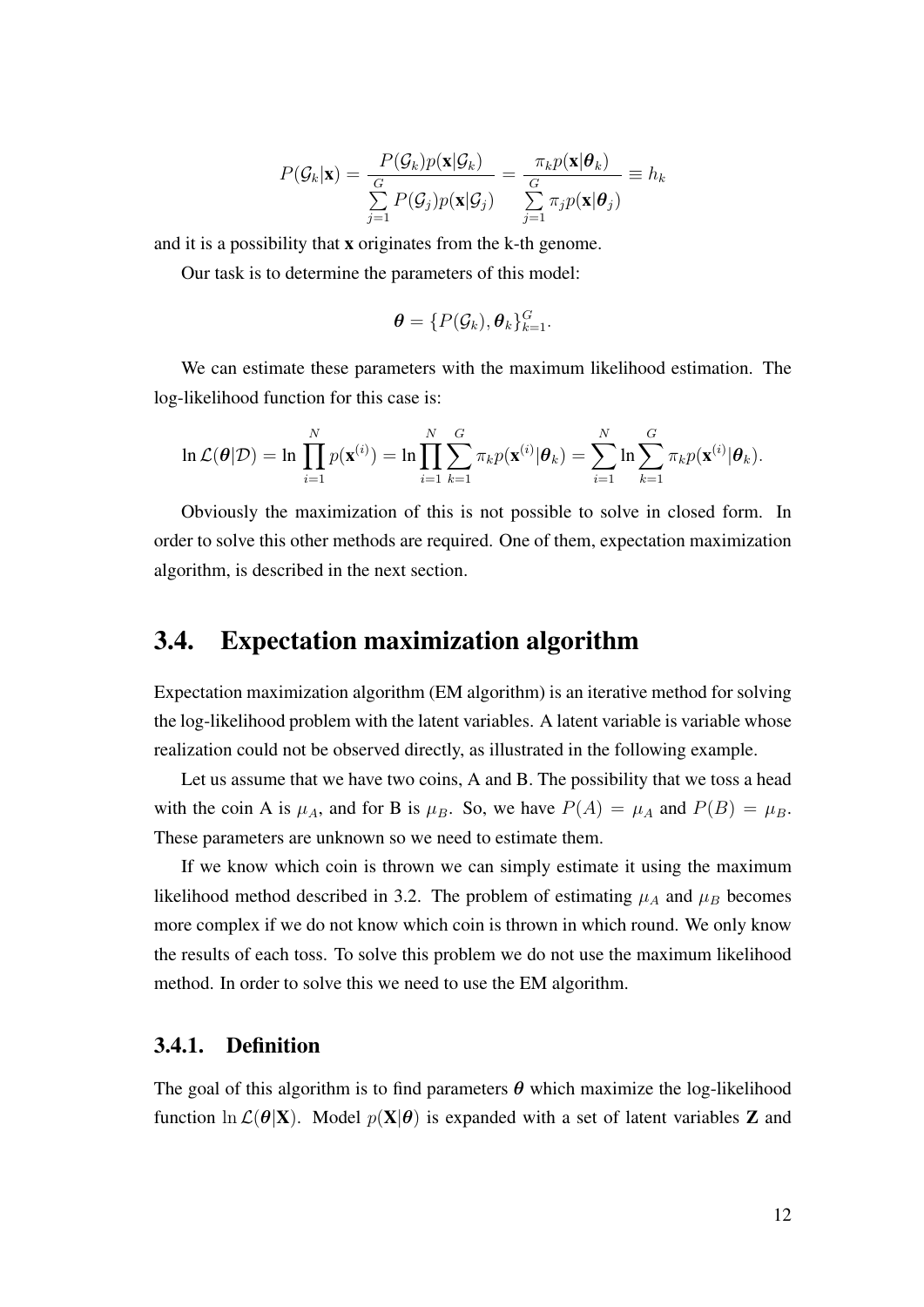a joint density  $p(\mathbf{X}, \mathbf{Z}|\boldsymbol{\theta})$  is used. Marginal distribution  $p(\mathbf{X}|\boldsymbol{\theta})$  can always be reconstructed as:

$$
p(\mathbf{X}|\boldsymbol{\theta}) = \sum_{Z} p(\mathbf{X}, \mathbf{Z}|\boldsymbol{\theta})
$$

The set  $\{X, Z\}$  is called complete, whereas  $X$  is incomplete. According to that, ln  $\mathcal{L}(\theta|\mathbf{X},\mathbf{Z})$  is complete log-likelihood, and ln  $\mathcal{L}(\theta|\mathbf{X})$  is incomplete log-likelihood. Incomplete log-likelihood can be defined as:

$$
\ln \mathcal{L}(\boldsymbol{\theta}|\mathbf{X}) = \ln p(\mathbf{X}|\boldsymbol{\theta}) = \ln \sum_{\mathbf{Z}} p(\mathbf{X}, \mathbf{Z}|\boldsymbol{\theta})
$$

whereas complete log-likelihood is:

$$
\ln \mathcal{L}(\boldsymbol{\theta}|\mathbf{X}, \mathbf{Z}) = \ln p(\mathbf{X}, \mathbf{Z}|\boldsymbol{\theta}).
$$

The main difference between the complete and incomplete log-likelihood is that the incomplete could be solved in closed form, whereas the complete cannot. We do not know set Z, it is the missing data. Therefore, it is not possible to work with the complete log-likelihood directly. Instead of directly observing the complete log-likelihood, the expectation of complete log-likelihood is tackled,  $\mathbb{E}[\ln \mathcal{L}(\theta|\mathbf{X},\mathbf{Z})]$ , what principally is the goal.

Maximization of expectation is achieved by alternation between two steps of EM algorithm: E-step and M-step. At an E-step (expectation step) we calculate the expectation of the complete log-likelihood with fixed parameters  $\theta^{(t)}$ . It can be written as:

$$
\mathcal{Q}(\theta|\theta^{(t)}) = \mathbb{E}_{\mathcal{Z}|\mathcal{D},\theta^{(t)}}[\ln \mathcal{L}(\theta|\mathcal{D}, \mathcal{Z})]
$$
  
\n
$$
= \mathbb{E}_{\mathcal{Z}|\mathcal{D},\theta^{(t)}}[\ln \mathcal{L}(\mathcal{D}, \mathcal{Z}|\theta)]
$$
  
\n
$$
= \sum_{Z} P(\mathbf{Z}|\mathbf{X}, \theta^{(t)}) \ln p(\mathbf{X}, \mathbf{Z}|\theta)
$$
\n(3.1)

In a M-step (maximization step) new parameters  $\boldsymbol{\theta}^{(t+1)}$  which maximize 3.1 need to be chosen:

$$
\boldsymbol{\theta}^{(t+1)} = \argmax_{\boldsymbol{\theta}} \mathcal{Q}(\boldsymbol{\theta}|\boldsymbol{\theta}^{(t)})
$$

This is make problem easier compared to the problem from the beginning of this section. In most cases it can be solved in the closed form. Below is a pseudocode of general EM algorithm.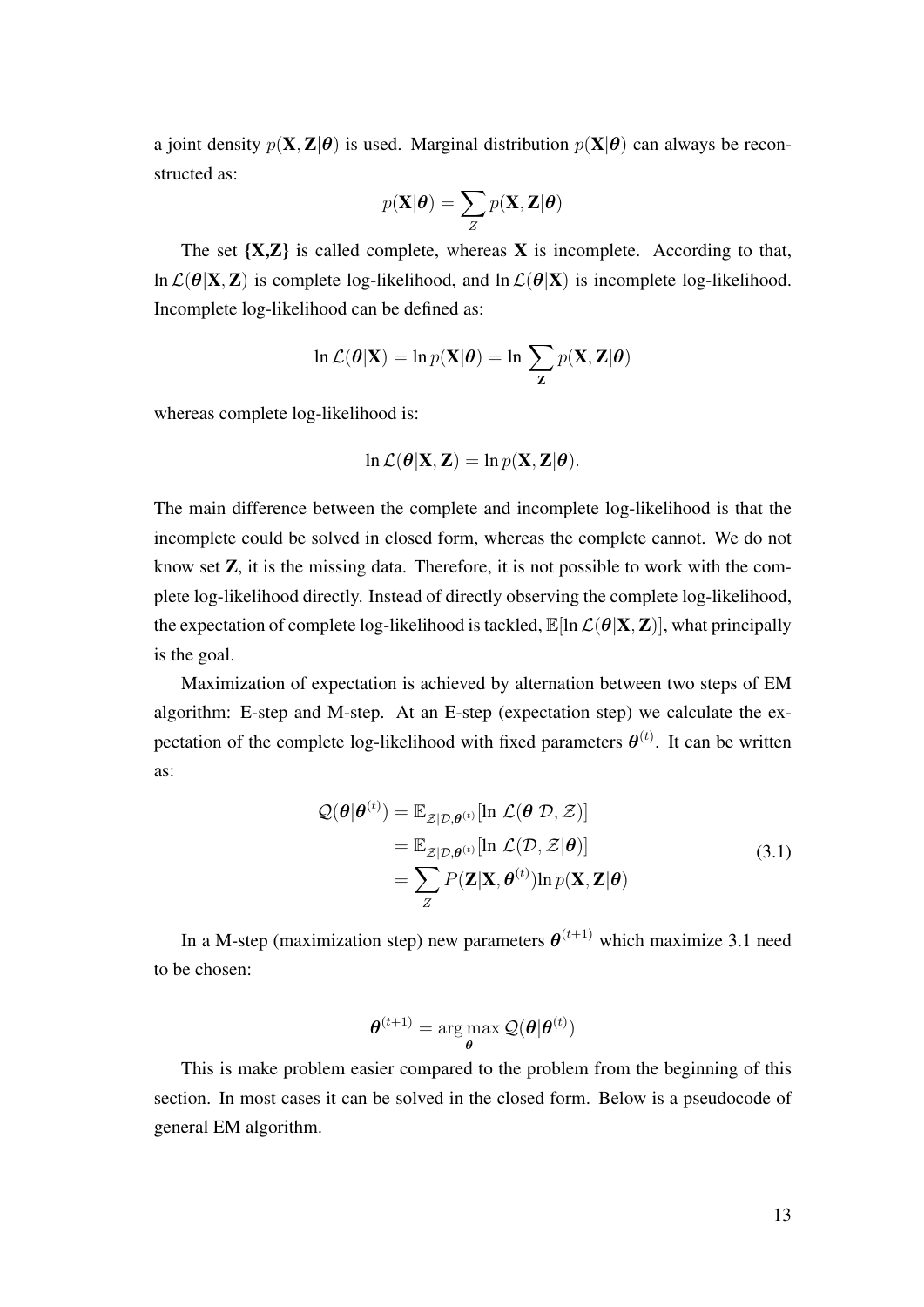#### Algorithm 1: General EM algorithm

**Data:** initialize parameters  $\boldsymbol{\theta}^0$  $t \leftarrow 0$ : while *not convergency of ln*  $\mathcal{L}(\theta|\mathcal{D})$  *or parameters* **do E-step:** calculate  $P(Z|X, \theta^t)$  $\textbf{M-step:}~\boldsymbol{\theta}^{(t+1)} \leftarrow \argmax \mathcal{Q}(\boldsymbol{\theta}|\boldsymbol{\theta}^{(t)})$ θ where  $\mathcal{Q}(\bm{\theta}|\bm{\theta}^{(t)})=\sum_{Z}P(\mathbf{Z}|\mathbf{X},\bm{\theta}^{(t)})\text{ln}\,p(\mathbf{X},\mathbf{Z}|\bm{\theta})$  $t \leftarrow t + 1$ 

### 3.5. Method

Previously we gave simple introduction to maximum likelihood estimation and EM algorithm what is necessary for better understanding this method, especially the second step where classifier is used to determine which species is present in a sample. There are two steps in our method. First we need to map metagenomic sample against reduced database and after that determine which species are present in a sample.

#### 3.5.1. Mapping against a reduced database

In the first step we map metagenomic reads against a reduced database of clade-specific marker sequences. Clades are groups of genomes (organisms) that can be as specific as species or as broad as phyla. Clade-specific markers are coding sequences (CDS) that satisfy the conditions of being strongly conserved within the clade's genomes and not possessing substantial local similarity with any sequence outside the clade. This can be done very efficiently, as the reduced database contains only ~4% of sequenced microbial genes, and each read of interest has at most one match due to the markers' uniqueness [12]. Despite of that we can not uniquely map reads to the specific species because some marker could belong to the several species.

### 3.5.2. Determining which species are present in a sample

At this step we have output file with mapped reads. Each of R reads could be either mapped to one of the markers or be unmapped. The task is to determine which read originates from which species and to accordingly conclude which species are present in a sample. To solve this problem we use previously described mixture model which definition is given in the next paragraph.We define our model at a level of genomes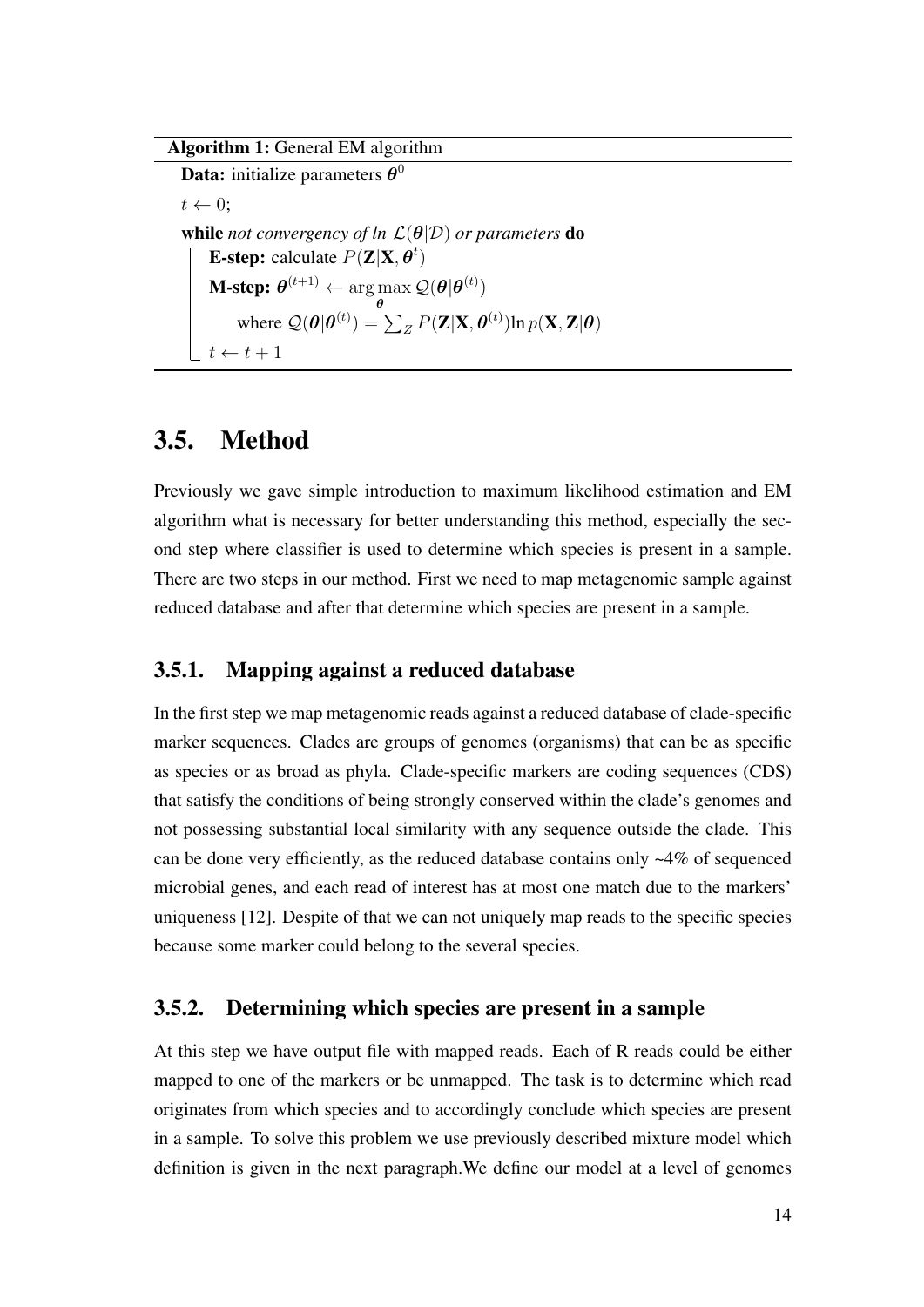because in the second substep of this step we try to determine which genome is present in a sample, but there is not difference on which level of taxonomy tree we are.

We assume that reads are drawn from a small subset of unknown size from the pathogen genomes in the database. It assumes that each read is drawn from only one of the genomes in the subset. Parameters in the model represent the proportions of reads that originate from each genome as well as the proportion of the non-unique reads that are incorrectly assigned to each genome due to sequence similarity [14].

Let us say that we have vector  $z = (z_1, ..., z_G)$  where a  $z_k = 1$  if a read originates from k-th genome, otherwise  $z_k = 0$ . Note that by assumption, one and only one element of the vector **z** can be equal to 1. We assume that that **z** follows a multinomial distribution, with probability of success:

$$
P(z_k=1)=\pi_k.
$$

Also, we know that  $\sum_k z_k = 1$  and according to that we can write:

$$
P(\mathbf{z}) = \prod_{k=1}^{G} \pi_k^{z_k}.
$$

For the unique reads, we know the template genome of interest or, in other words, we directly observe the genome indicator z. In the case of the non-unique reads, the genome indicator z is the missing data. For the non-unique reads, the observations are partial mapping qualities for each of the genomes. These mapping probabilities are provided as posterior probabilities, which are scaled mapping qualities or relative likelihood alignment scores obtained from the algorithm. More specifically, for the i-th read we denote these mapping scores by  $\mathbf{q}^{(i)} = (q_1^{(i)})$  $a_1^{(i)}, \ldots, a_G^{(i)}$ . For the non-unique reads, these represent the uncertainty in mapping and need to be rescaled, or equivalently these reads need to be reassigned to the correct template genome of origin. In order to do this, we define a second set of parameters,  $\boldsymbol{\delta} = (\delta_1, ..., \delta_G)$  where  $\delta_j$  is reassignment parameter that represents the proportions of the non-unique reads that need to be reassigned to the j-th genome. We can write our likelihood function  $p(x|\mathbf{z}, \boldsymbol{\theta})$ :

$$
p(x^{(i)}|\mathbf{z}, \boldsymbol{\theta}) = \prod_{k=1}^{G} p(x^{(i)}|\boldsymbol{\theta}_k)^{z_k} = \prod_{k=1}^{G} (\delta_k^{1-y^{(i)}}q_k^{(i)})^{z_k}
$$

where we defined our parameters  $\boldsymbol{\theta}$  as  $\delta_k^{1-y^{(i)}}$  $\int_k^{1-y^{(i)}} q_k^{(i)}$  where  $y^{(i)}$  is the indicator variable for unique reads. If  $y^{(i)} = 1$  it means that the read i is unique and we do not need to use reassignment parameter  $\delta$  for that read.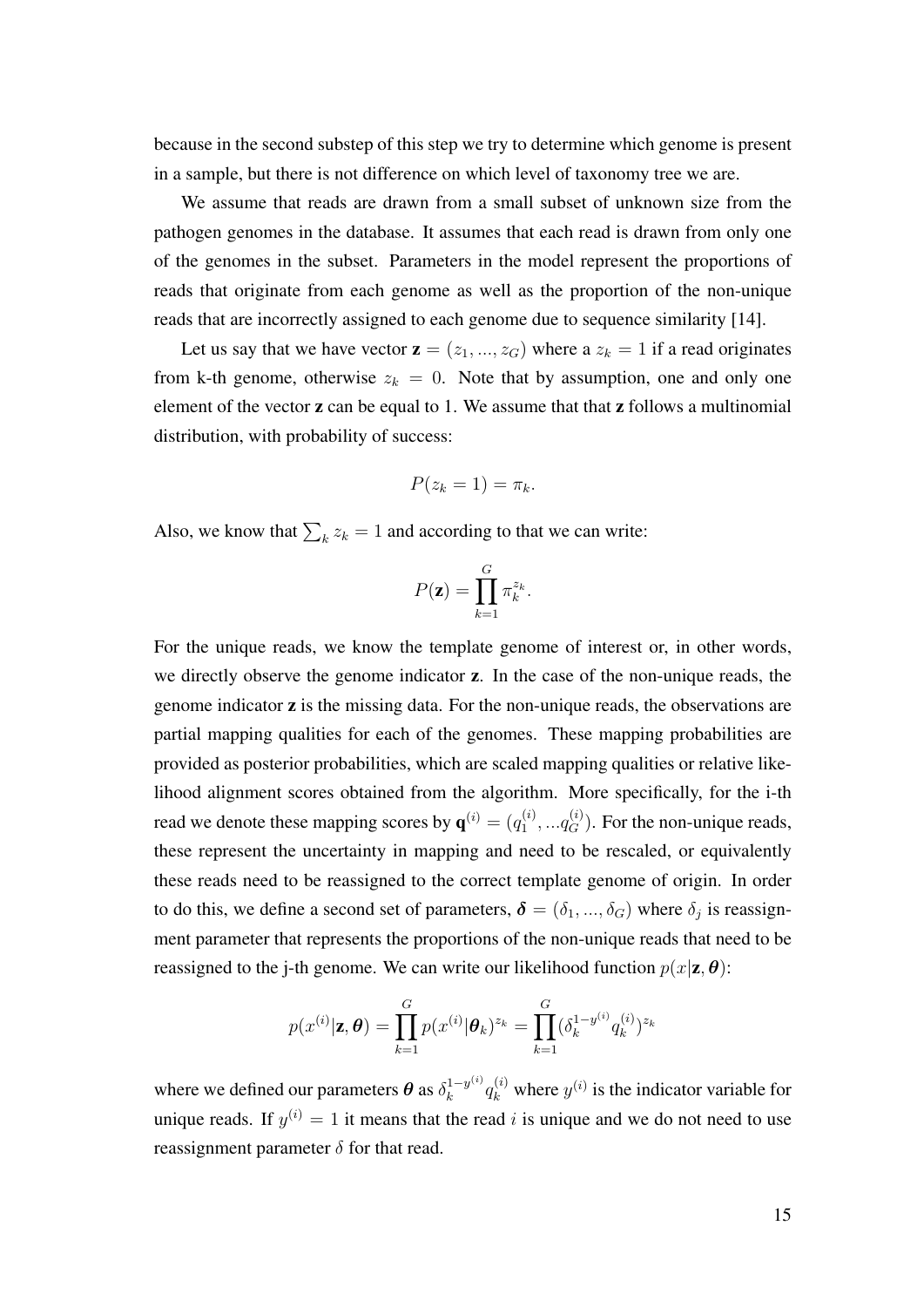Joint distribution can be written using two previous formula:

$$
p(x^{(i)}, \mathbf{z}|\boldsymbol{\theta}) = P(\mathbf{z})p(x^{(i)}|\mathbf{z}, \boldsymbol{\theta}) = \prod_{k=1}^{G} \pi_k^{z_k} \prod_{k=1}^{G} p(x^{(i)}|\boldsymbol{\theta}_k)^{z_k} = \prod_{k=1}^{G} \pi_k^{z_k} (\delta_k^{1-y^{(i)}} q_k^{(i)})^{z_k}
$$

Now, knowing the joint distribution  $p(x, z | \theta)$  and  $P(z)$  we can write complete loglikelihood function as:

$$
\ln \mathcal{L}(\theta|\mathcal{D}, \mathcal{Z})) = \ln \prod_{i=1}^{R} p(x^{(i)}, \mathbf{z}^{(i)} | \theta_k)
$$
  
= 
$$
\ln \prod_{i=1}^{R} \prod_{k=1}^{G} \pi_k^{z_k^{(i)}} p(x | \theta_k)^{z_k^{(i)}}
$$
  
= 
$$
\sum_{i=1}^{R} \sum_{k=1}^{G} z_k^{(i)} (\ln \pi_k + \ln p(x^{(i)} | \theta_k))
$$

We assume a priori that both  $\pi$  and  $\theta$  follow a Dirichlet distributions, the densities of which can been written as:

$$
p(\boldsymbol{\pi}|\mathbf{a}) \sim \prod_{j=1}^{G} \pi_j^{a_j - 1}
$$

$$
p(\boldsymbol{\theta}|\mathbf{b}) \sim \prod_{j=1}^{G} \boldsymbol{\theta}_j^{b_j - 1}
$$

If  $a_j = 1$  for all genomes, this is equivalent to adding one unique read for each of the G genomes, and  $a_j = n$  would be equivalent of adding n unique reads to the j-th genome. Similarly,  $b_j = n$  is equivalent of adding n non-unique reads to the j-th genome.

In the previous section is given overview of an EM algorithm so now I will give only pseudocode of our method which includes closed form of each step.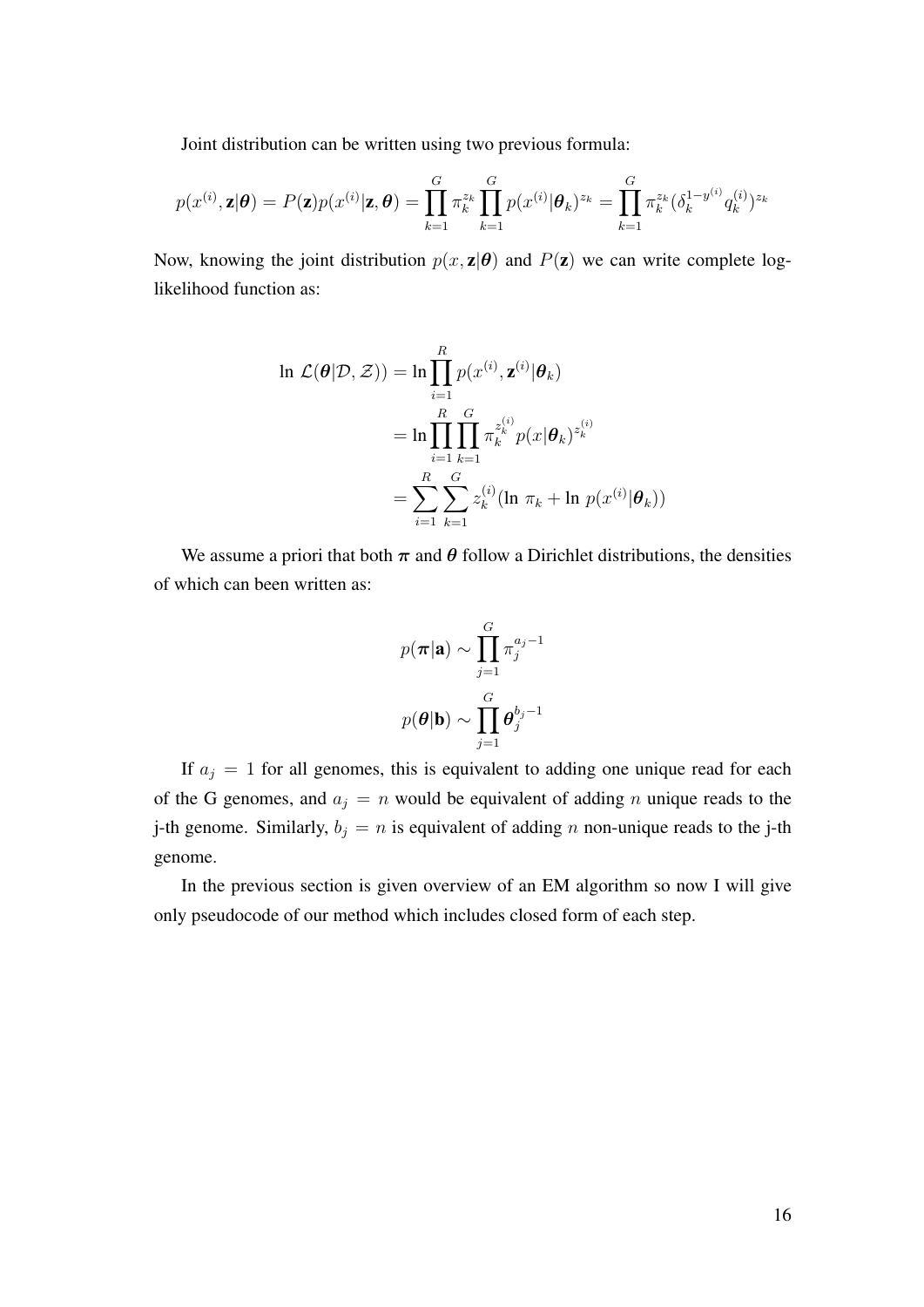#### Algorithm 2: EM algorithm for our method

**Data:** initialize parameters  $\{\pi_j, \bm{q}_j, \bm{\delta}_j\}_{j=1}^G$ while *not convergency of ln*  $\mathcal{L}(\theta|\mathcal{D})$  *or parameters* do E-step: Calculate  $h_i^{(i)}$  $j^{(i)}$  using temporary value of parameters for each read  $x^{(i)} \in D$  and each genome  $j = 1, ..., G$ :  $h_j^{(i)} = \frac{\pi_j \delta_j^{1-y_i} q_j^{(i)}}{\sum\limits_{j}^{G} \pi \delta_j^{1-y_i} q_j^{(i)}}$  $k=1$ M-step: Calculate new values for parameters using temporary values of  $h_j$ . For each genome  $j = 1, ..., G$ :  $\pi_j =$  $\sum_{i=1}^{R} h_j^{(i)} + a_j$  $N+\sum_{j=1}^G a_k$  $\delta_j =$  $\sum_{i=1}^{R} (1-y^{(i)}) h_j^{(i)} + b_j$  $\sum_{i=1}^{R} (1-y^{(i)}) + \sum_{j=1}^{G} b_j$ Calculate temporary value of log-likelihood function: ln  $\mathcal{L}(\boldsymbol{\theta}|\mathcal{D}) = \sum^R$  $i=1$  $\ln \sum_{i=1}^{n}$  $j=1$  $\pi_j p(x^{(i)} | \boldsymbol{\theta}_j)$ 

Final score is  $\pi_j$  and in the first substep it represents the proportion of reads that are mapped to the species  $j$ . We know that each mapped read is not uniquely mapped to one species, it is uniquely mapped to one marker but that marker could belong to the more species and  $\pi_j$  will be distributed over these species so it could not achieve a high value. To solve this problem, in the second substep we map a metagenomic reads against a database that contains genomes of the first 5 species according to the value of  $\pi_j$  in the first substep. After the mapping, the classifier determines which genome is present in a sample and final  $\pi_j$  represents the proportion of reads that are mapped to the genome.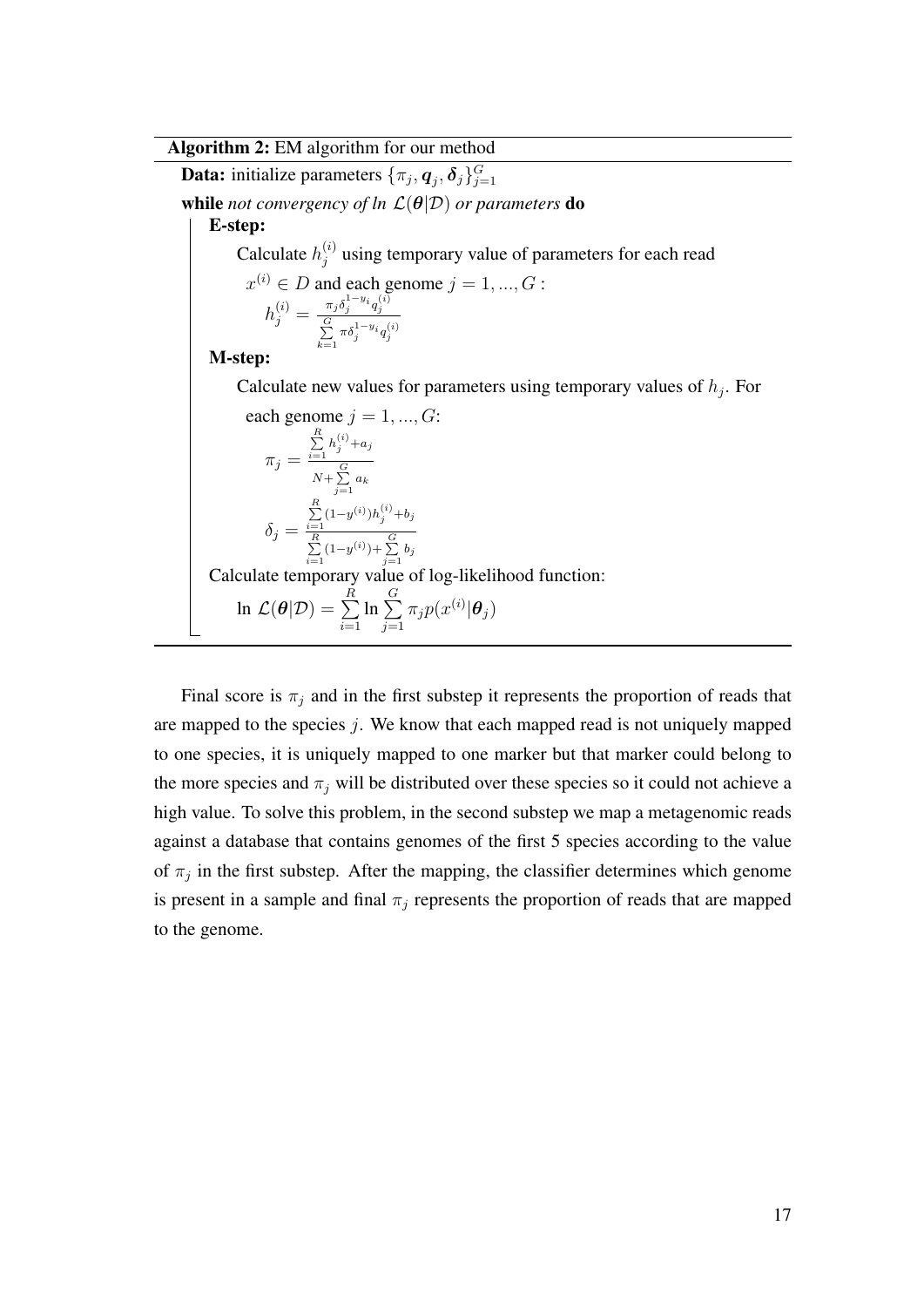## 4. Implementation

This application can be divided into two parts. First part is the core of this application and it is written in Python. Second part is web application which starts real-time analysis and presents results during mapping. Web application is written in Java using Play Framework. In the next two sections are overview of each of this parts.

### 4.1. Core

Implementation of the application consists of four modules. All of these are implemented in python. First, reduced database need to be prepared. The task is, using the specific markers annotation, to construct the database that contains only marker genes in order to speed-up the mapping and reduce the possibility of false positive hits. As mentioned in the Chapter 3, the markers from Metaphlan were used in this work. This file contains only GI and position of specific gene used as marker. Therefore, the first task is to pair each GI from the marker file with a nucleotide sequence. Afterwards, the task is to find the taxonomy number of a specific clade. This algorithm works on the level of species so if some marker is determined for a clade above the species it is necessary to set that marker on the species below that clade first, and vice verse if that marker is unique for some strain. In order to get the taxonomy number and taxonomy subtree from the name of a clade I used *names.dmp* and *nodes.dmp* downloaded from the NCBI ftp server. The same clade could have many corresponding taxonomy numbers depending on the type of name (scientific name, equivalent name...). In this module, I used only the scientific name in order to get the taxonomy number. Names of the clades in the text file *markers\_info.txt* are given replacing all the non alphanumeric characters with ''. Similarly, we need to do the same thing with the names from *names.dmp*. Some markers can belong to other strains that are not under given the clade. Therefore, we also need to find the taxonomy number of the species above those strains.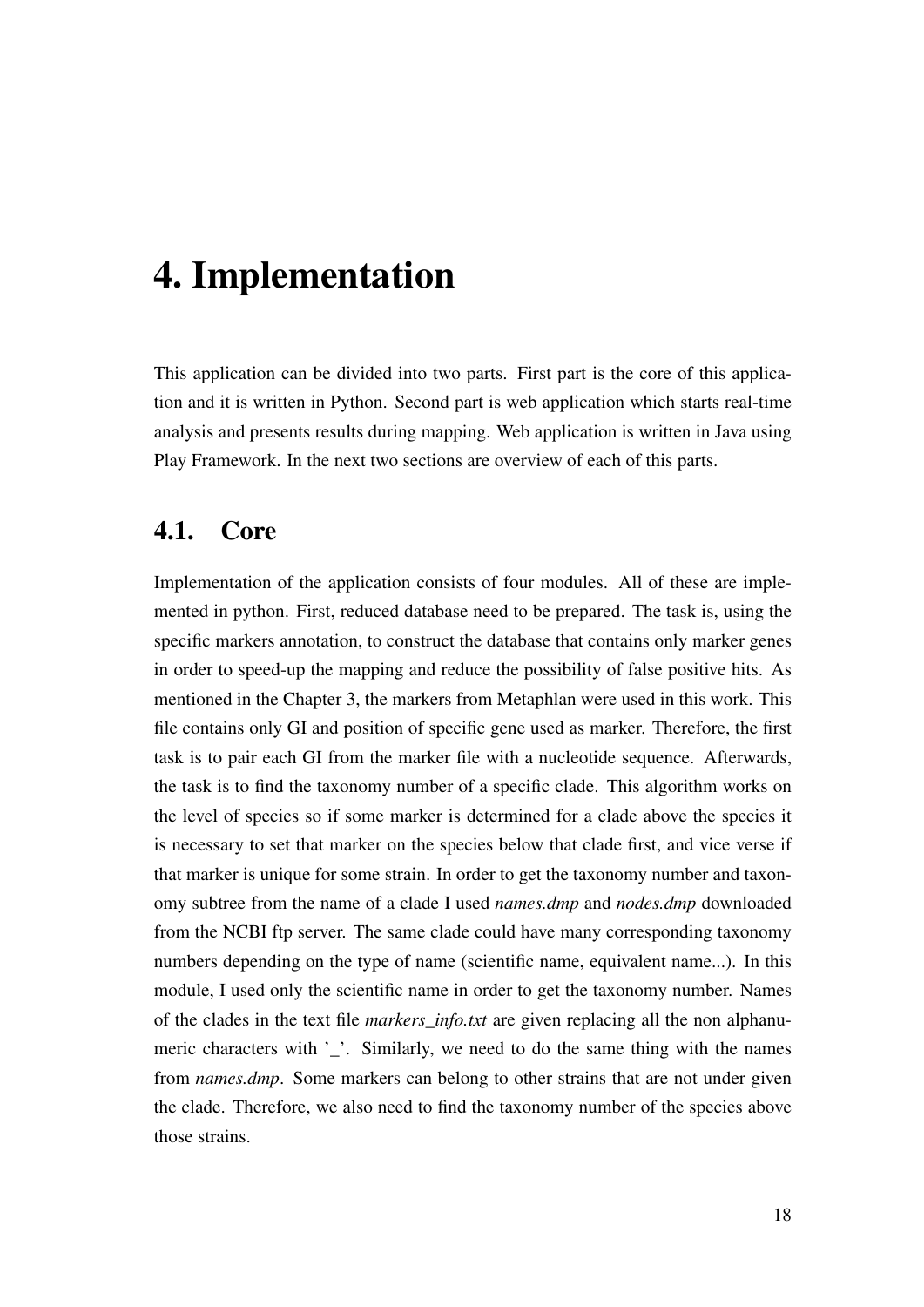

Figure 4.1: Preparing reduced database

Second module is used for mapping the sequenced reads against reduced database. This tool is adapted for real-time analysis of reads obtained by sequencer so this module reacts on every new set of reads and map it against the reduced database. Graphmap was used for mapping [15]. However, it is not mandatory; it is possible to use every tool that gives output in SAM format.

Next module is the core of the whole system. In this module I implemented an algorithm which reads the output from the previous module and detect species in the sample. Model used in this algorithm is described in Chapter 3, and the code is organised in a such a way that makes it easy to change the model of the algorithm.

Last module is used to produce the final output. This module gets results from previous module and gives them in appropriate format. These results are read by web application and presented to user.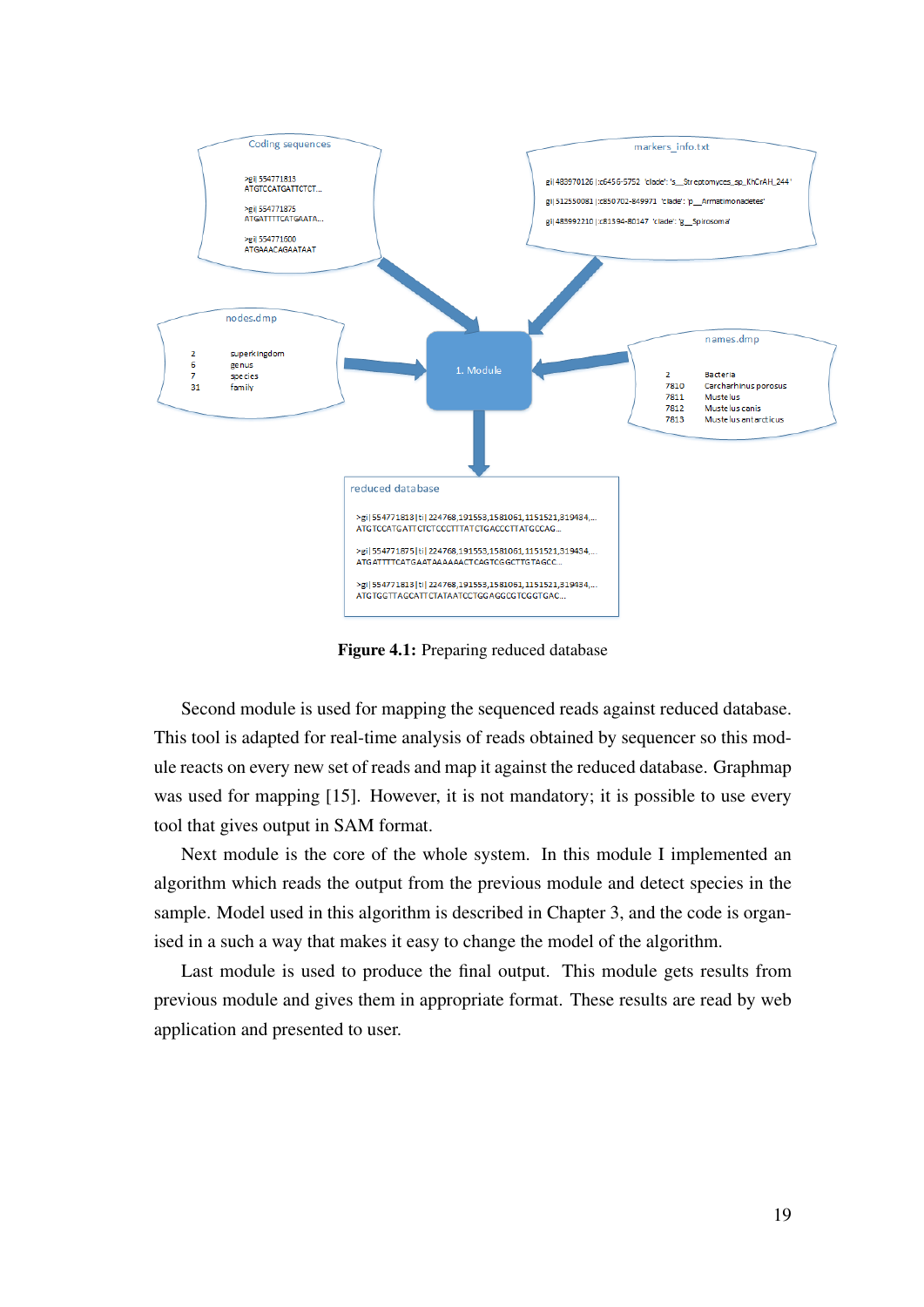

Figure 4.2: Workflow of the algorithm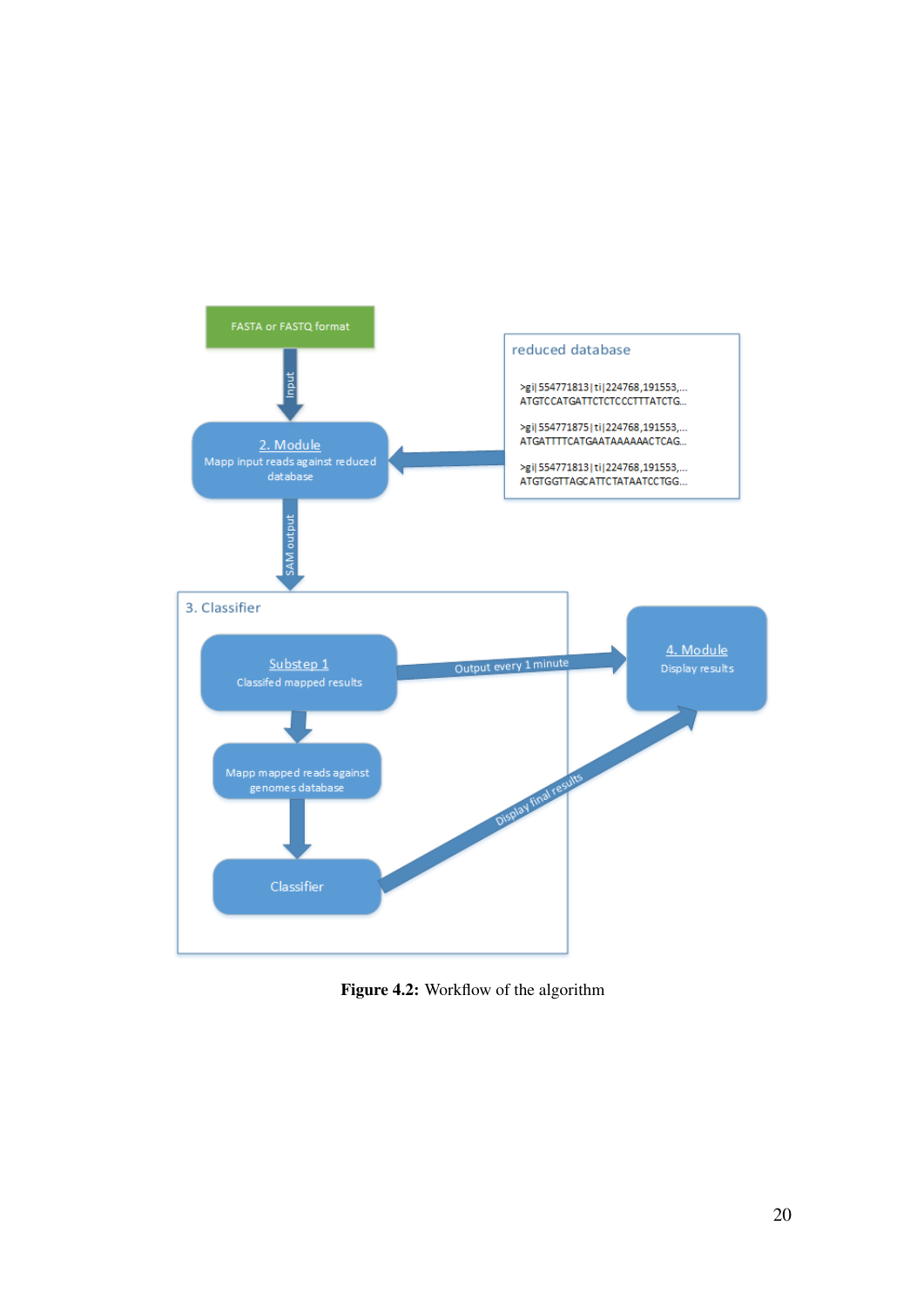## 4.2. Web application

Web application is written in Java using Play Framework and it follows the Modelview-controller (MVC) architectural pattern applied to the Web architecture.



Figure 4.3: Web page organisations

The main function of the web is to upload the reads and to present the results. After the reads are uploaded the mapping process begin. As long as this process is active, the results are refreshed every minute. Home page of the web application on which are shown all started tasks is shown on the figure 4.4.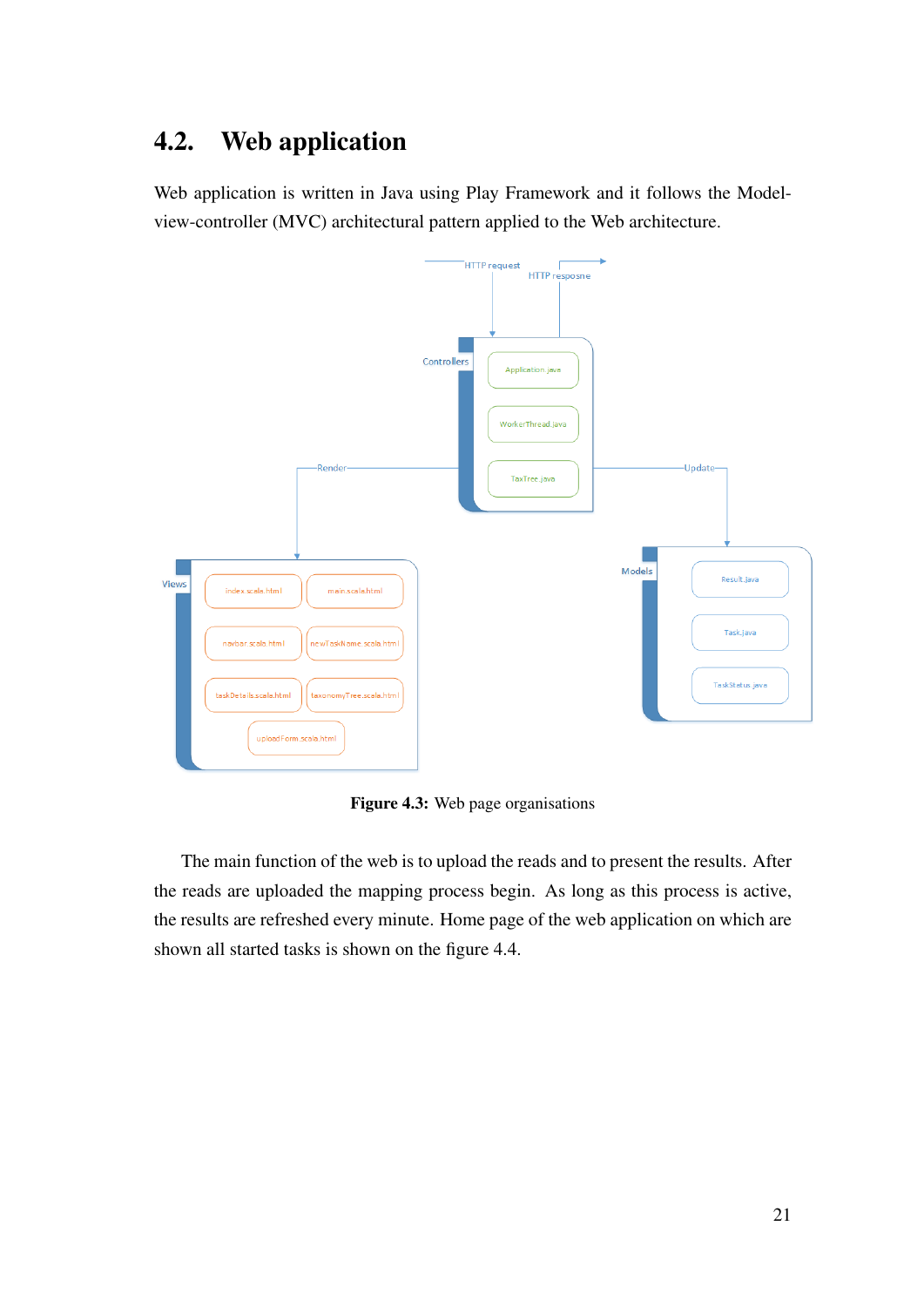| Home<br>Files  |                 |                |                |                                     |
|----------------|-----------------|----------------|----------------|-------------------------------------|
| <b>Name</b>    | <b>Status</b>   | <b>Date</b>    | <b>Details</b> |                                     |
| Staphi_x1      | <b>FINISHED</b> | 1              | $\equiv$       | Staphylococcus aureus, coverage x1  |
| Staphi_x5      | <b>FINISHED</b> | $\overline{2}$ | $\equiv$       | Staphylococcus aureus, coverage x5  |
| Staphi_x10     | <b>FINISHED</b> | 3              | $\equiv$       | Staphylococcus aureus, coverage x10 |
| salmonelax1    | <b>FINISHED</b> | 4              | $\equiv$       | salmonela with coverage x1          |
| salmonella_x5. | <b>FINISHED</b> | 5              | $\equiv$       | salmonella coverage x5              |
| salmonella_x10 | <b>FINISHED</b> | 6              | 畫              | salmonella_x10                      |
| Upload         |                 |                |                |                                     |

Figure 4.4: Home page of the web application

There is also a page which shows results from real-time analysis. It contains one graph on which are shown first 10 results from algorithm.



Figure 4.5: Graph on the web page for results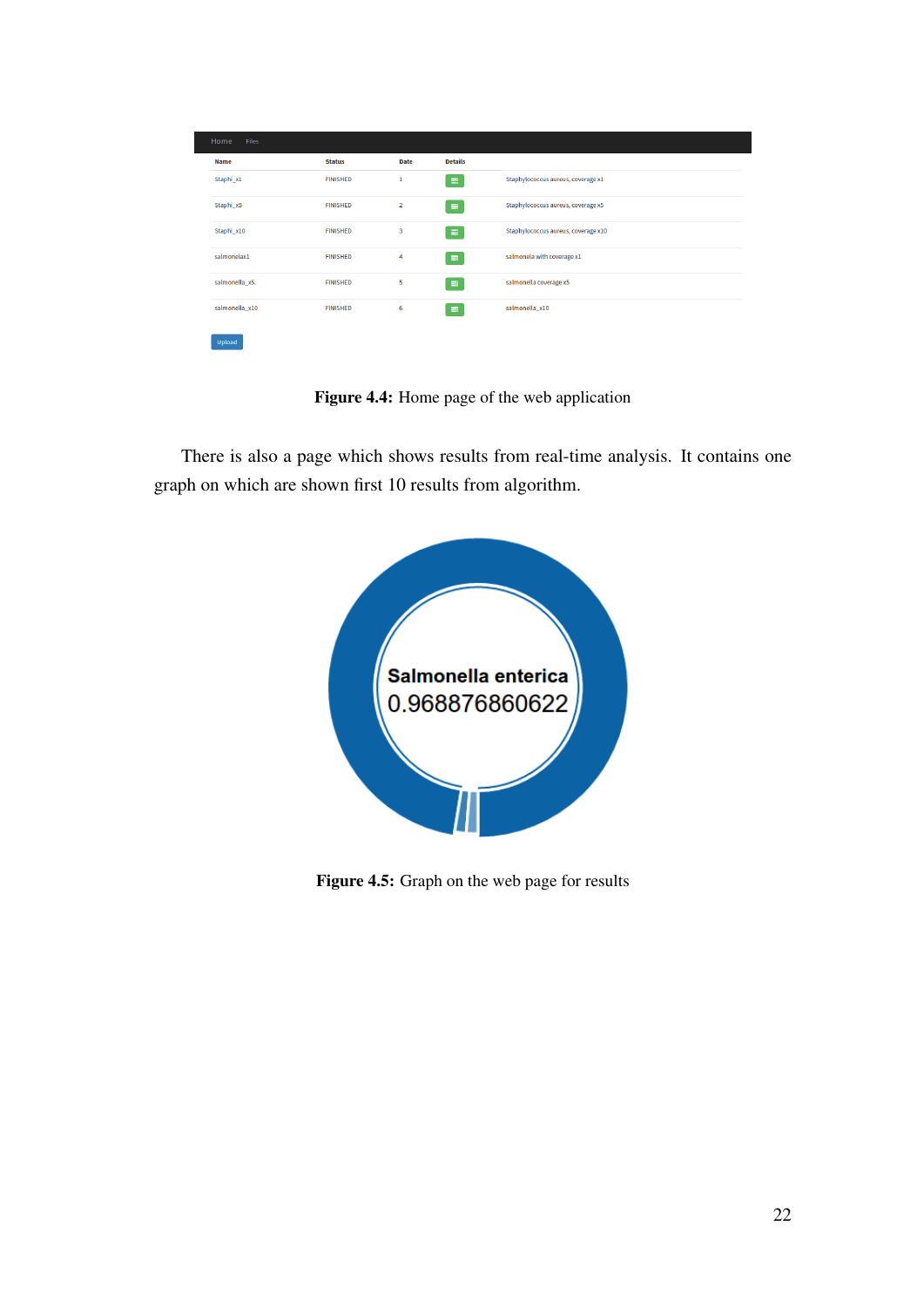## 5. Results

Our method was tested on a sets of synthetic bacteria samples produced using PacBio reads simulator (PBSIM) [16]. PacBio sequencing is a method for real-time sequencing and does not require a pause between step. PacBio sequencing offers much longer read lengths and faster runs than SGS methods but is hindered by a lower throughput, higher error rate, and higher cost per base [17]. PBSIM produces a set of simulated reads in the FASTQ format and a list of alignments between a reference sequence and simulated reads in the MAF format. The parameters with which this tool was ran is given in the table 5.1.

| option           | value              |  |
|------------------|--------------------|--|
| data-type        | CL R               |  |
| depth            | one of {1,5,10,15} |  |
| length-mean      | 9753               |  |
| length-sd        | 4260               |  |
| length-min       | 5                  |  |
| length-max       | 100000             |  |
| accuracy-mean    | 0.9                |  |
| accuracy-sd      | 0.05               |  |
| accuracy-min     | 0.7                |  |
| difference-ratio | 50:30:20           |  |

Table 5.1: Pbsim parameters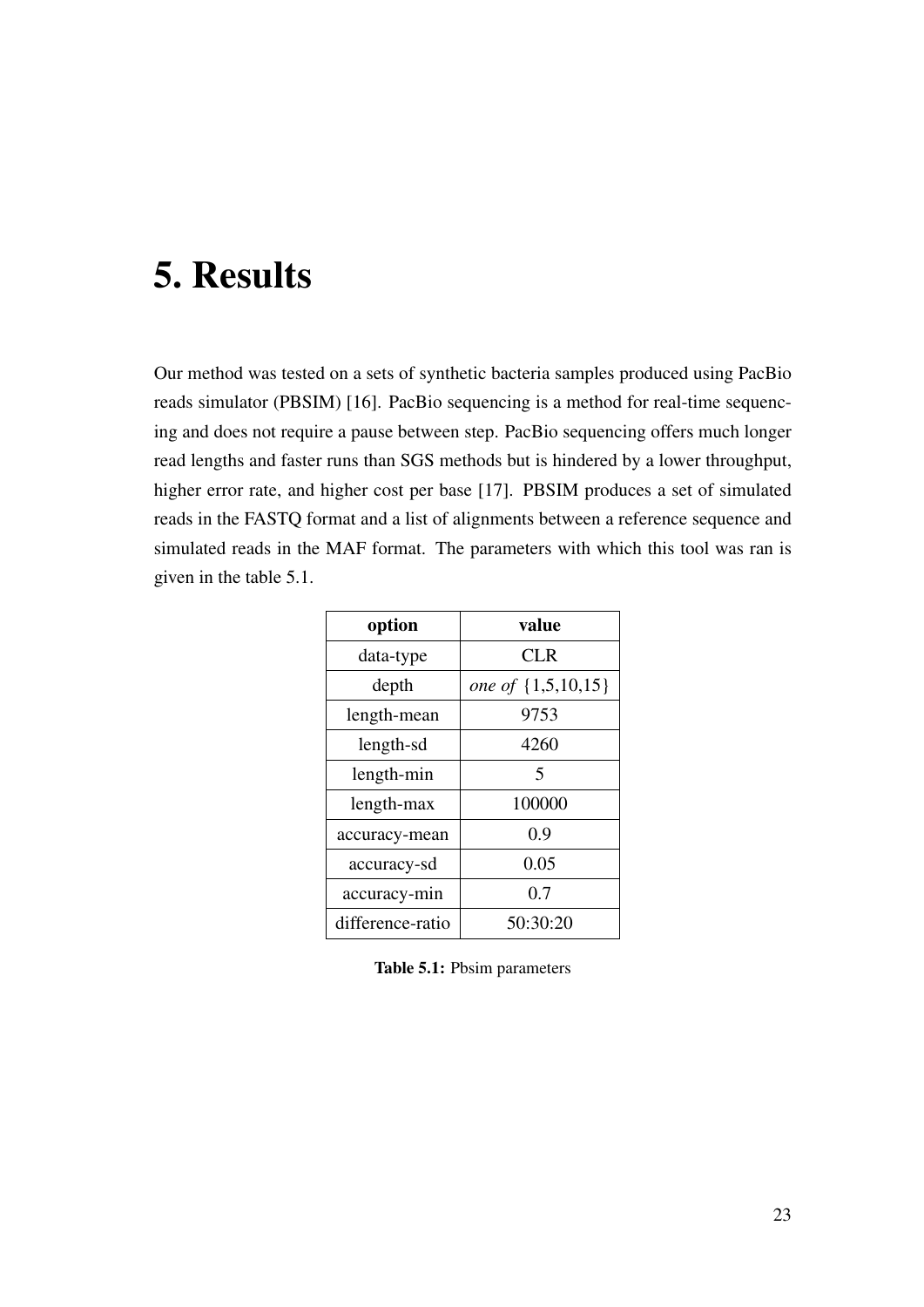| GI         | ТI      | species TI | <b>Name</b>           |
|------------|---------|------------|-----------------------|
| 49240382   | 282458  | 1280       | Staphylococcus aureus |
| 374352002  | 1132507 | 28901      | Salmonella enterica   |
| 1001954050 | 1263871 | 573        | Klebsiella pneumoniae |

The following table shows the strains that are used in testing.

Table 5.2: Strains used for testing

Each strain was tested with the different coverage against the marker database. We choose the coverage from the set of  $\{x1, x5, x10\}$  when we having the reads of one bacteria, and from the set of  $\{x5, x10, x15\}$  when having made the mixture of these bacteria. The following tables show the top 5 results with the different coverage for each of these bacteria. For each set we have two tables. In the first are the results after the first substep, and in the second table are the results after the mapping reads to the genomes. In the first column of a table is taxonomy number of the result, in the second is the name of the species or the strain, and in the third column is the proportion of reads that are mapped to that result. The goal of this testing is to find the strain from which the synthetic set was created with the high value of the final score.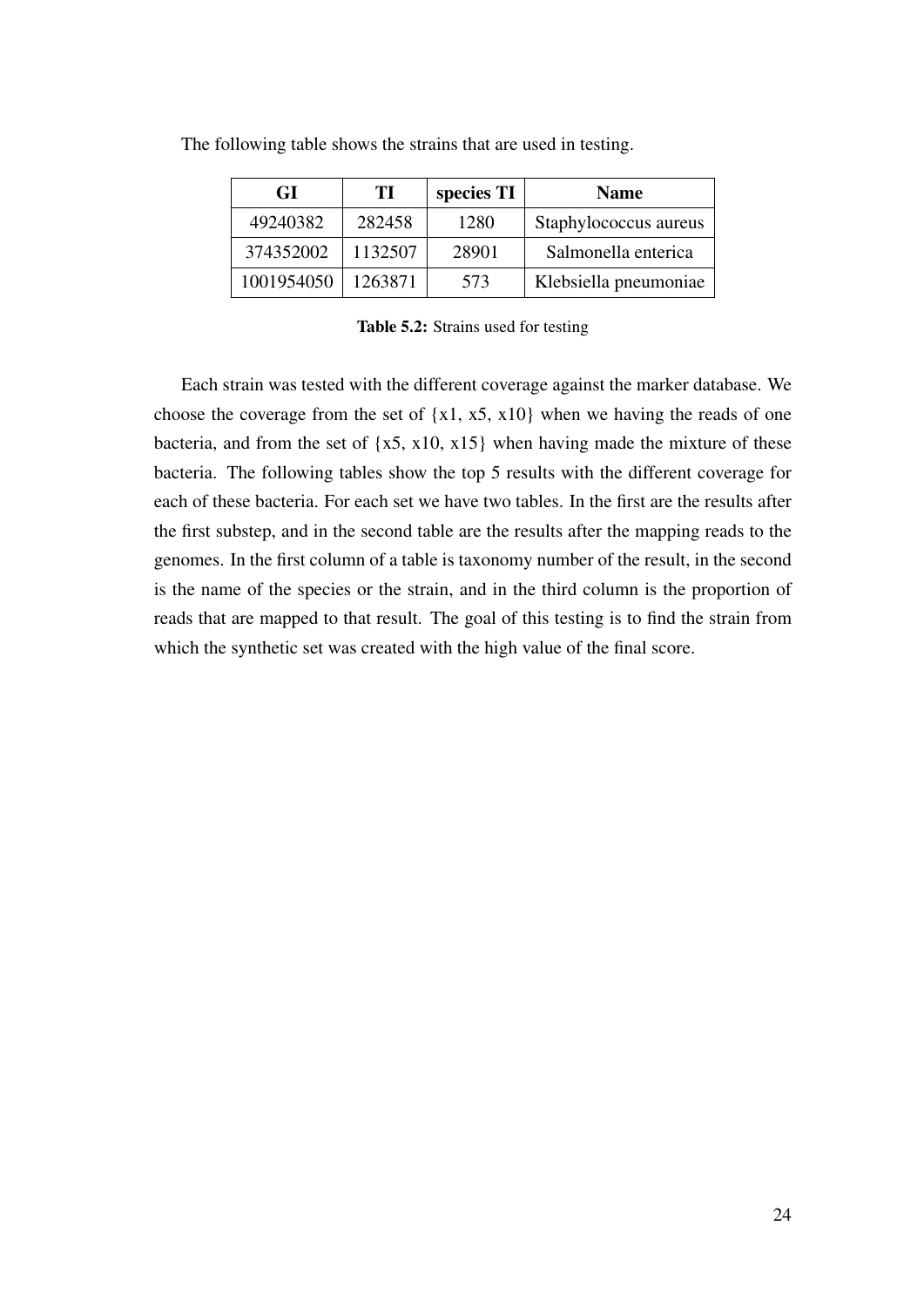#### Salmonella enterica

The test was performed on the synthetic sets created from the strain *Salmonella enterica subsp. enterica serovar Typhi str. P-stx-12* with the goal of getting this strain as the result after the second substep.

| TІ      | <b>Name</b>                     | <b>Final score</b> |
|---------|---------------------------------|--------------------|
| 28901   | Salmonella enterica             | 0.25               |
| 947561  | Yersinia enterocolitica IP2222  | 0.002              |
| 914128  | Serratia symbiotica str. Tucson | 0.002              |
| 469595  | Citrobacter sp. 30_2            | 0.002              |
| 1328380 | Klebsiella pneumoniae MGH 48    | 0.002              |

Table 5.3: Salmonella enterica coverrage x1, results obtained after the first substep

| TI      | <b>Name</b>                                 | <b>Final score</b> |
|---------|---------------------------------------------|--------------------|
| 1132507 | Salmonella enterica subsp. enterica serovar | 0.786              |
|         | Typhi str. P-stx-12                         |                    |
| 527001  | Salmonella enterica subsp. enterica serovar | 0.012              |
|         | Typhi str. Ty21a                            |                    |
| 209261  | Salmonella enterica subsp. enterica serovar | 0.012              |
|         | Typhi str. Ty2                              |                    |
| 220341  | Salmonella enterica subsp. enterica serovar | 0.011              |
|         | Typhi str. CT18                             |                    |
| 1320309 | Salmonella enterica subsp. enterica serovar | 0.010              |
|         | Bovismorbificans str. 3114                  |                    |

Table 5.4: Salmonella enterica coverrage x1, results obtained after the second substep

| TІ      | <b>Name</b>                     | <b>Final score</b> |
|---------|---------------------------------|--------------------|
| 28901   | Salmonella enterica             | 0.5                |
| 947561  | Yersinia enterocolitica IP2222  | 0.002              |
| 914128  | Serratia symbiotica str. Tucson | 0.001              |
| 469595  | Citrobacter sp. 30_2            | 0.001              |
| 1328380 | Klebsiella pneumoniae MGH 48    | 0.001              |

Table 5.5: Salmonella enterica coverrage x5, results obtained after the first substep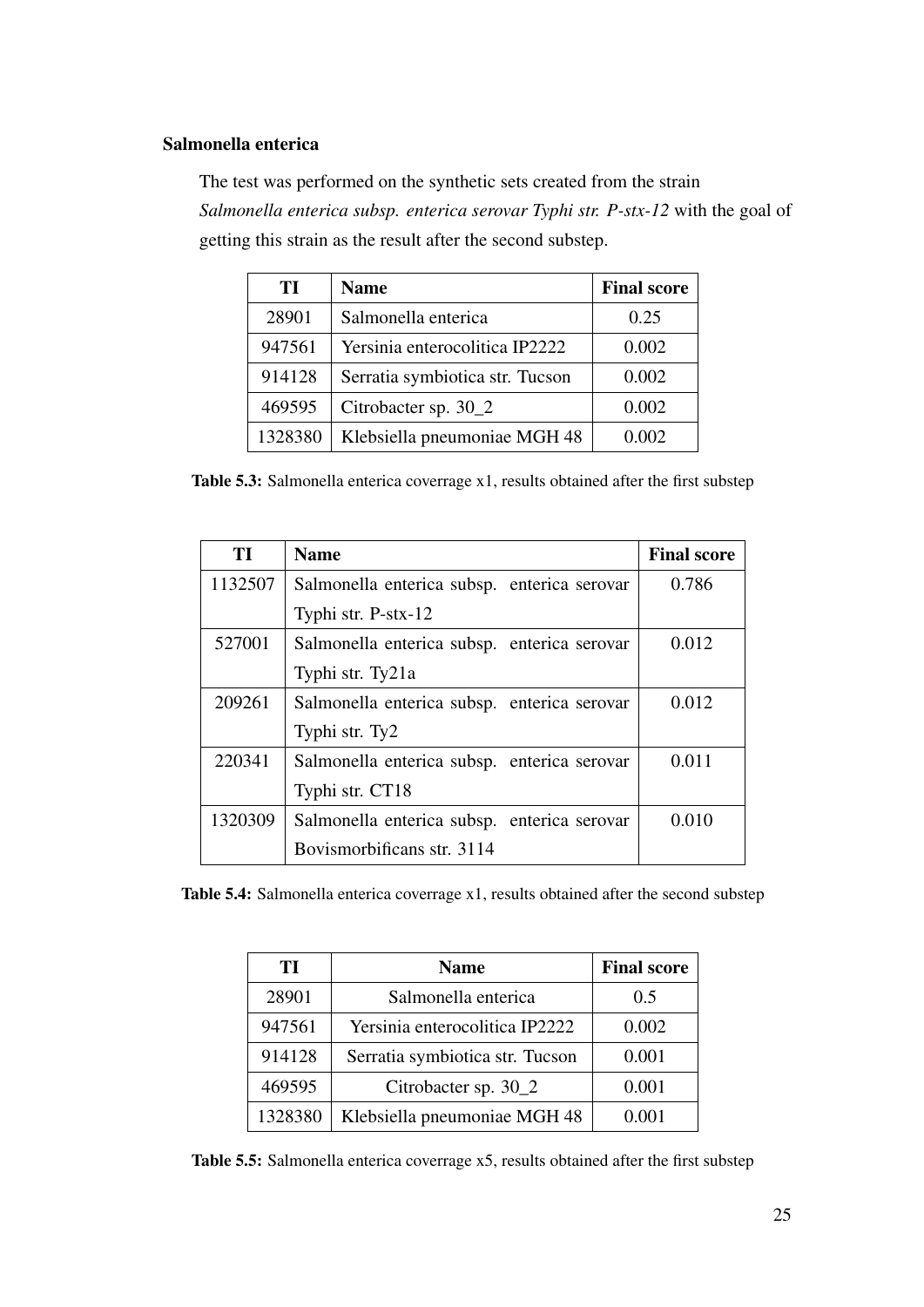| TI      | <b>Name</b>                                 | <b>Final score</b> |
|---------|---------------------------------------------|--------------------|
| 1132507 | Salmonella enterica subsp. enterica serovar | 0.89               |
|         | Typhi str. P-stx-12                         |                    |
| 209261  | Salmonella enterica subsp. enterica serovar | 0.01               |
|         | Typhi str. Ty2                              |                    |
| 527001  | Salmonella enterica subsp. enterica serovar | 0.008              |
|         | Typhi str. Ty21a                            |                    |
| 220341  | Salmonella enterica subsp. enterica serovar | 0.005              |
|         | Typhi str. CT18                             |                    |
| 439843  | Salmonella enterica subsp. enterica serovar | 0.002              |
|         | Schwarzengrund str. CVM19633                |                    |

Table 5.6: Salmonella enterica coverrage x5, results obtained after the second substep

| TІ      | <b>Name</b>                     | <b>Final score</b> |
|---------|---------------------------------|--------------------|
| 28901   | Salmonella enterica             | 0.17               |
| 947561  | Yersinia enterocolitica IP2222  | 0.0002             |
| 914128  | Serratia symbiotica str. Tucson | 0.0001             |
| 469595  | Citrobacter sp. 30_2            | 0.0001             |
| 1328380 | Klebsiella pneumoniae MGH 48    | 0.0001             |

Table 5.7: Salmonella enterica coverrage x10, results obtained after the first substep

| TI      | <b>Name</b>                                  | <b>Final score</b> |
|---------|----------------------------------------------|--------------------|
| 1132507 | Salmonella enterica subsp. enterica serovar  | 0.89               |
|         | Typhi str. P-stx-12                          |                    |
| 220341  | Salmonella enterica subsp. enterica serovar  | 0.015              |
|         | Typhi str. CT18                              |                    |
| 209261  | Salmonella enterica subsp. enterica serovar  | 0.009              |
|         | Typhi str. Ty2                               |                    |
| 527001  | Salmonella enterica subsp. enterica serovar  | 0.009              |
|         | Typhi str. Ty21a                             |                    |
| 295319  | SSalmonella enterica subsp. enterica serovar | 0.002              |
|         | Paratyphi A str. ATCC 9150                   |                    |

Table 5.8: Salmonella enterica coverrage x10, results obtained after the second substep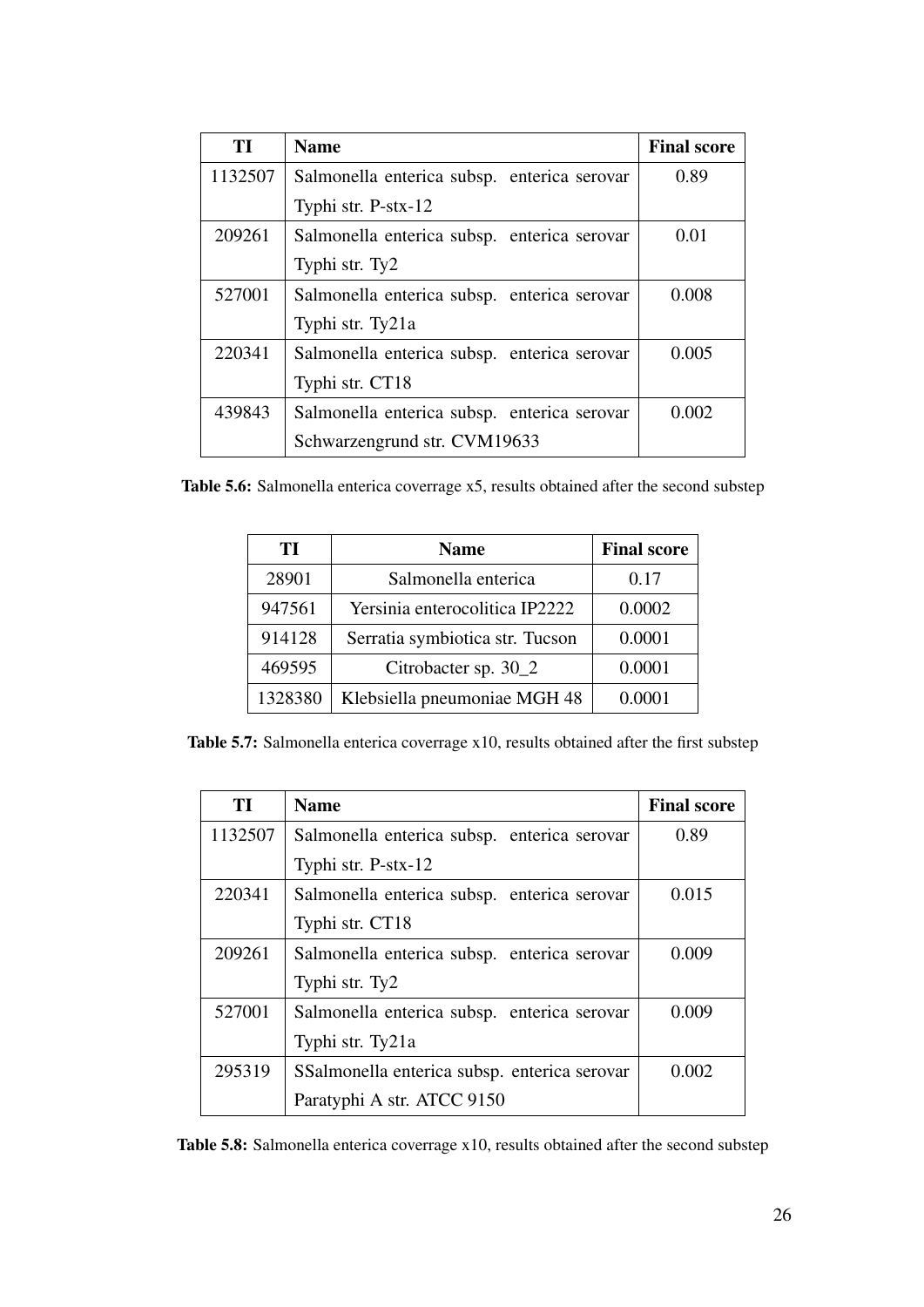#### Staphylococcus aureus

The test was performed on the synthetic sets created from the strain

*Staphylococcus aureus subsp. aureus MRSA252* with the goal of getting this strain as the result after the second substep.

| TI    | <b>Name</b>            | <b>Final score</b> |
|-------|------------------------|--------------------|
| 1280  | Staphylococcus aureus  | 0.16               |
| 2130  | Ureaplasma urealyticum | 0.03               |
| 5808  | Cryptosporidium muris  | 0.005              |
| 29555 | Mycoplasma canis       | 0.005              |
| 5833  | Plasmodium falciparum  | 0.004              |

Table 5.9: Staphylococcus aureus coverage x1, results obtained after the first substep

| TI     | <b>Name</b>                                  | <b>Final score</b> |
|--------|----------------------------------------------|--------------------|
| 282458 | Staphylococcus aureus<br>subsp.<br>aureus    | 0.74               |
|        | MRSA252                                      |                    |
| 46170  | Staphylococcus aureus subsp. aureus          | 0.01               |
| 548473 | Staphylococcus aureus subsp. aureus TCH60    | 0.01               |
| 585143 | Staphylococcus<br>subsp.<br>aureus<br>aureus | 0.01               |
|        | 55/2053                                      |                    |
| 703339 | Staphylococcus aureus 04-02981               | 0.01               |

Table 5.10: Staphylococcus aureus coverage x1, results obtained after the second step

| TІ      | <b>Name</b>                             | <b>Final score</b> |
|---------|-----------------------------------------|--------------------|
| 1280    | Staphylococcus aureus                   | 0.05               |
| 2130    | Ureaplasma urealyticum                  | 0.003              |
| 29555   | Mycoplasma canis                        | 0.0009             |
| 1345695 | Clostridium saccharobutylicum DSM 13864 | 0.0009             |
| 748449  | Halobacteroides halobius DSM 5150       | 0.0009             |

Table 5.11: Staphylococcus aureus coverage x1, results obtained after the first substep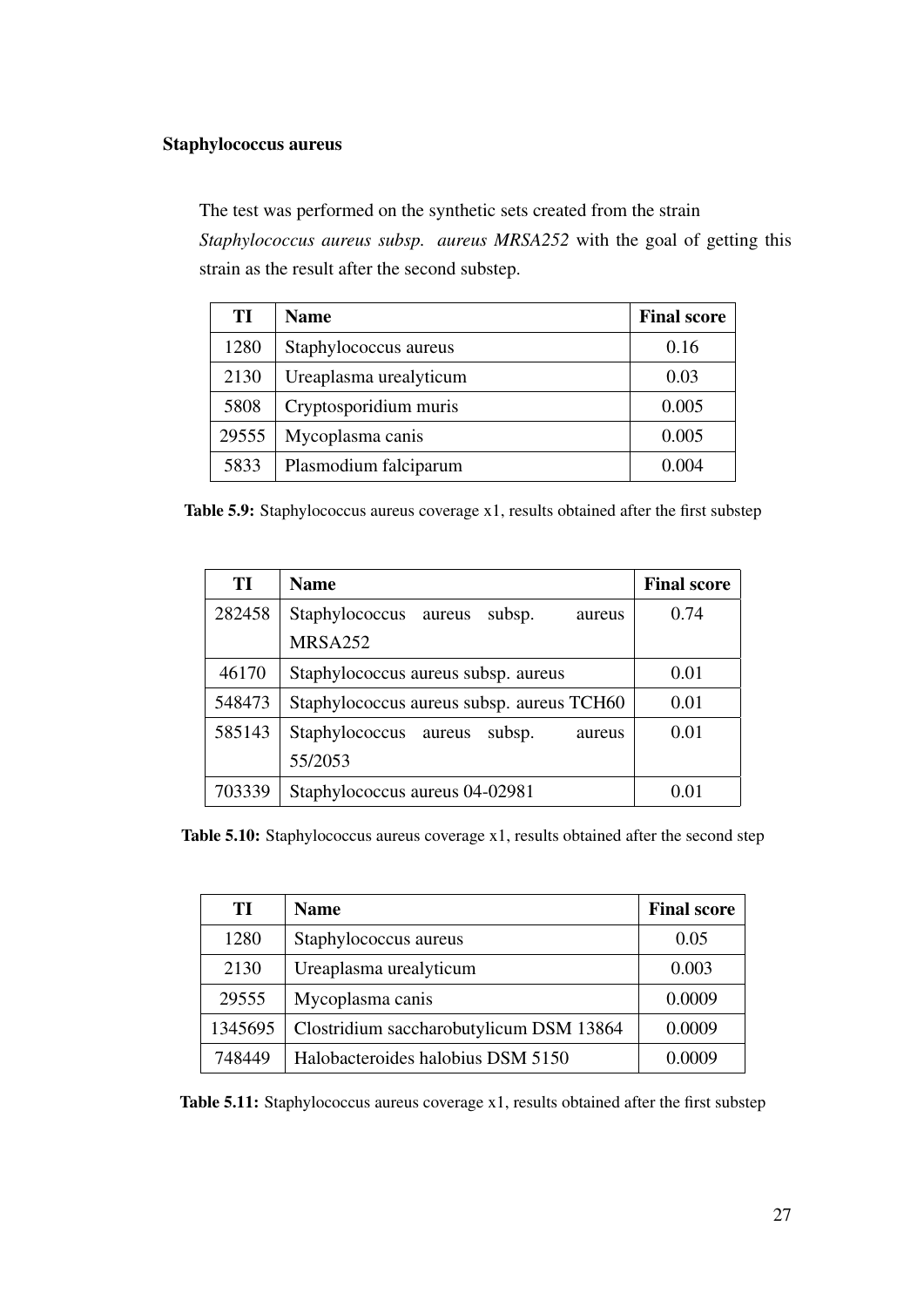| TI     | <b>Name</b>                               | <b>Final score</b> |
|--------|-------------------------------------------|--------------------|
| 282458 | Staphylococcus aureus<br>subsp.<br>aureus | 0.89               |
|        | <b>MRSA252</b>                            |                    |
| 46170  | Staphylococcus aureus subsp. aureus       | 0.014              |
| 548473 | Staphylococcus aureus subsp. aureus TCH60 | 0.004              |
| 585143 | Staphylococcus aureus<br>subsp.<br>aureus | 0.004              |
|        | 55/2053                                   |                    |
| 703339 | Staphylococcus aureus 04-02981            | 0.01               |

Table 5.12: Staphylococcus aureus coverage x1, results obtained after the second step

| TI      | <b>Name</b>                              | <b>Final score</b> |
|---------|------------------------------------------|--------------------|
| 1280    | Staphylococcus aureus                    | 0.05               |
| 2130    | Ureaplasma urealyticum                   | 0.003              |
| 868864  | Desulfurobacterium<br>thermolithotrophum | 0.001              |
|         | <b>DSM</b> 11699                         |                    |
| 1341181 | Flavobacterium limnosediminis JC2902     | 0.001              |
| 5808    | Cryptosporidium muris                    | 0.001              |

Table 5.13: Staphylococcus aureus coverage x10, results obtained after the first substep

| TI     | <b>Name</b>                               | <b>Final score</b> |
|--------|-------------------------------------------|--------------------|
| 282458 | Staphylococcus aureus<br>subsp.<br>aureus | 0.89               |
|        | MRSA252                                   |                    |
| 46170  | Staphylococcus aureus subsp. aureus       | 0.014              |
| 585143 | Staphylococcus aureus<br>subsp.<br>aureus | 0.004              |
|        | 55/2053                                   |                    |
| 548473 | Staphylococcus aureus subsp. aureus TCH60 | 0.004              |
| 703339 | Staphylococcus aureus 04-02981            | 0.01               |

Table 5.14: Staphylococcus aureus coverage x10, results obtained after the second step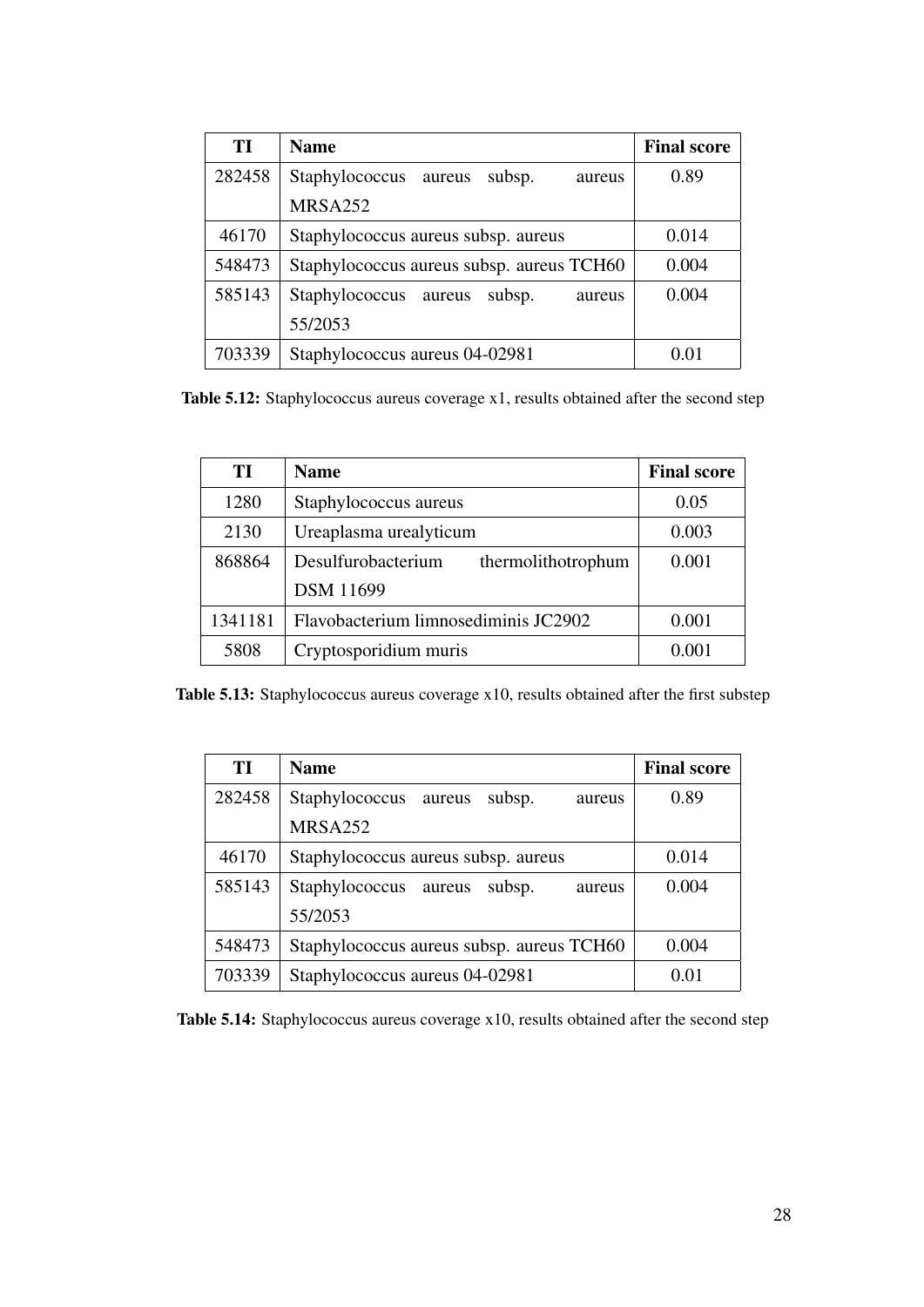#### Klebsiella pneumoniae

The test was performed on the synthetic sets created from the strain *Klebsiella pneumoniae ATCC BAA-2146* with the goal of getting this strain as the result after the second substep.

| TI      | <b>Name</b>                  | <b>Final score</b> |
|---------|------------------------------|--------------------|
| 573     | Klebsiella pneumoniae        | 0.0064             |
| 665944  | Klebsiella sp. 4_1_44FAA     | 0.0057             |
| 749535  | Klebsiella sp. MS 92-3       | 0.0057             |
| 1269006 | Klebsiella pneumoniae 909957 | 0.0057             |
| 1182695 | Klebsiella sp. KTE92         | 0.0054             |

Table 5.15: Klebsiella pneumoniae coverage x1, results obtained after the first substep

| TI      | <b>Name</b>                             | <b>Final score</b> |
|---------|-----------------------------------------|--------------------|
| 1263871 | Klebsiella pneumoniae ATCC BAA-2146     | 0.75               |
| 1380908 | Klebsiella pneumoniae JM45              | 0.02               |
| 72407   | Klebsiella pneumoniae subsp. pneumoniae | 0.016              |
| 484021  | Klebsiella pneumoniae subsp. pneumoniae | 0.016              |
|         | NTUH-K2044                              |                    |
| 1244085 | Klebsiella pneumoniae CG43              | 0.016              |

Table 5.16: Klebsiella pneumoniae coverage x1, results obtained after the second step

| TI T    | <b>Name</b>                     | <b>Final score</b> |
|---------|---------------------------------|--------------------|
| 573     | Klebsiella pneumoniae           | 0.17               |
| 460086  | Kribbella catacumbae            | 0.0006             |
| 1157680 | Caulobacter sp. JGI 0001013-D04 | 0.00046            |
| 636     | Edwardsiella tarda              | 0.0004             |
| 1182695 | Klebsiella sp. KTE92            | 0.0004             |

Table 5.17: Klebsiella pneumoniae coverage x5, results obtained after the first substep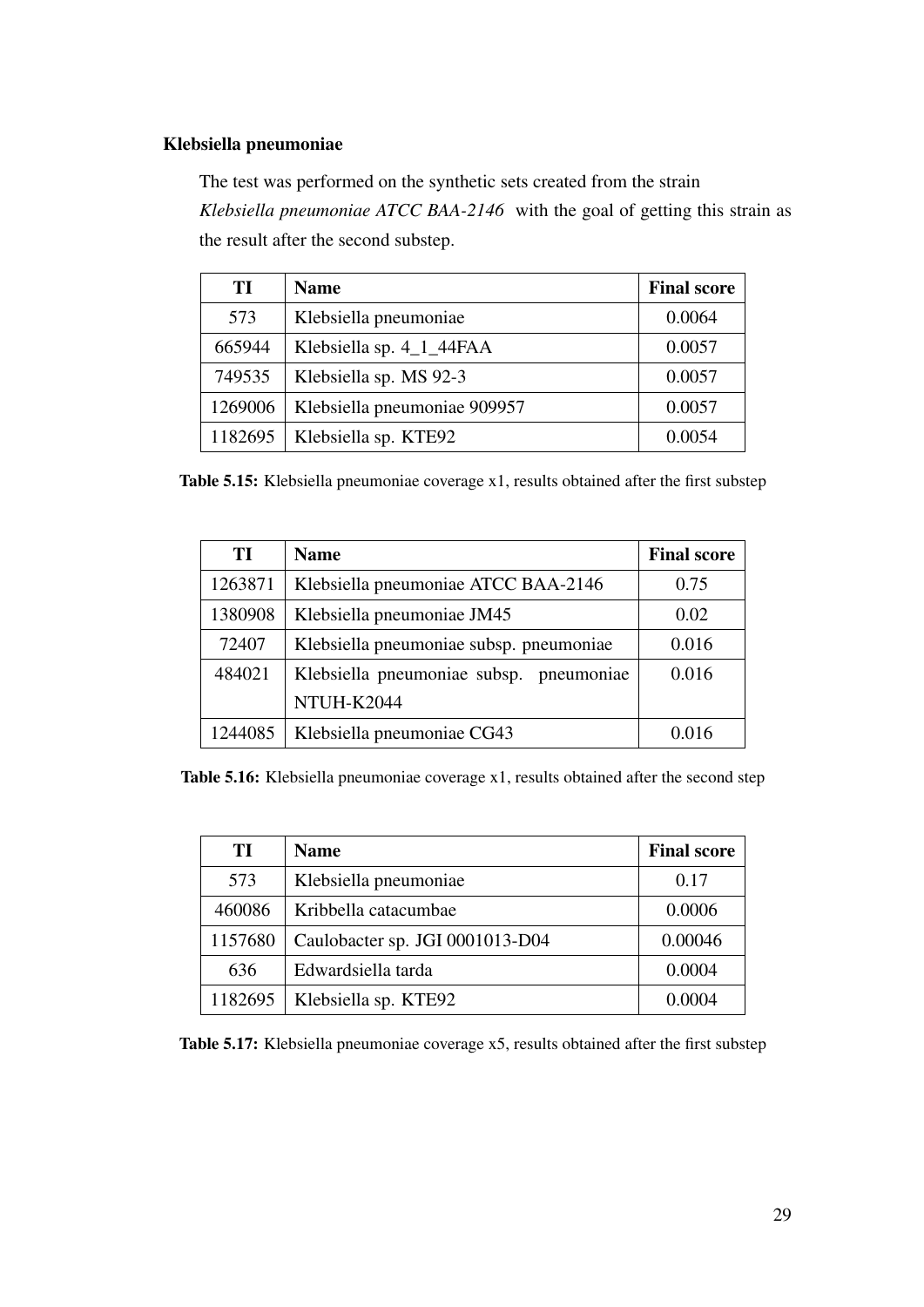| TI      | <b>Name</b>                             | <b>Final score</b> |
|---------|-----------------------------------------|--------------------|
| 1263871 | Klebsiella pneumoniae ATCC BAA-2146     | 0.92               |
| 484021  | Klebsiella pneumoniae subsp. pneumoniae | 0.008              |
|         | NTUH-K2044                              |                    |
| 72407   | Klebsiella pneumoniae subsp. pneumoniae | 0.007              |
| 1380908 | Klebsiella pneumoniae JM45              | 0.007              |
| 1244085 | Klebsiella pneumoniae CG43              | 0.005              |

Table 5.18: Klebsiella pneumoniae coverage x5, results obtained after the second step

| TІ      | <b>Name</b>            | <b>Final score</b> |
|---------|------------------------|--------------------|
| 573     | Klebsiella pneumoniae  | 0.10               |
| 5808    | Cryptosporidium muris  | 0.00019            |
| 749535  | Klebsiella sp. MS 92-3 | 0.00018            |
| 936565  | Klebsiella sp. OBRC7   | 0.00015            |
| 1206777 | Pseudomonas sp. Lz4W   | 00013              |

Table 5.19: Klebsiella pneumoniae coverage x10, results obtained after the first substep

| TI      | <b>Name</b>                             | <b>Final score</b> |
|---------|-----------------------------------------|--------------------|
| 1263871 | Klebsiella pneumoniae ATCC BAA-2146     | 0.94               |
| 1380908 | Klebsiella pneumoniae JM45              | 0.0098             |
| 72407   | Klebsiella pneumoniae subsp. pneumoniae | 0.00567            |
| 1328324 | Klebsiella pneumoniae subsp. pneumoniae | 0.0039             |
|         | KPNIH <sub>27</sub>                     |                    |
| 1123862 | Klebsiella pneumoniae subsp. pneumoniae | 0.0031             |
|         | Kp13                                    |                    |

Table 5.20: Klebsiella pneumoniae coverage x10, results obtained after the second step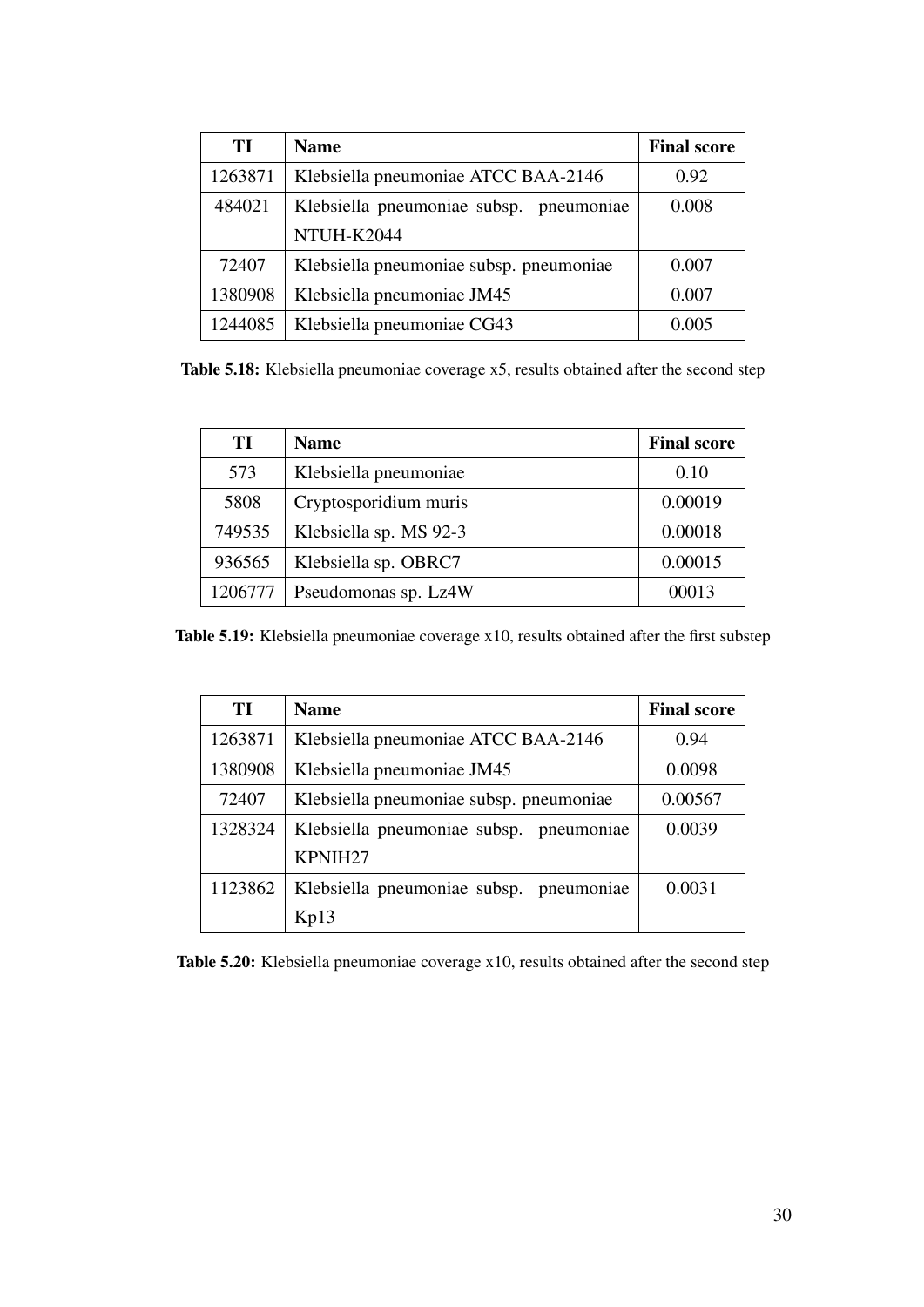#### Mixture of previos three datasets

The test was performed on the synthetic sets created of previously defined sets. Mixed set is combination of: *Salmonella enterica* with the coverage x15, *Staphylococcus aureus* with the coverage x10 and *Klebsiella pneumoniae* with the coverage x5. The goal is to find *Salmonella enterica* as the first result, *Staphylococcus aureus* as the second result and *Klebsiella pneumoniae* as the third result.

| TІ     | <b>Name</b>              | <b>Final score</b> |
|--------|--------------------------|--------------------|
| 28901  | Salmonella enterica      | 0.13               |
| 1280   | Staphylococcus aureus    | 0.02               |
| 573    | Klebsiella pneumoniae    | 0.009              |
| 749535 | Klebsiella sp. MS 92-3   | 0.005              |
| 665944 | Klebsiella sp. 4_1_44FAA | 0.004              |

Table 5.21: Mixture of Salmonella enterica, Staphylococcus aureus, Klebsiella pneumoniae with the coverage x15, x10, x5 respectively; results obtained after the first step

| TI      | <b>Name</b>                                 | <b>Final score</b> |
|---------|---------------------------------------------|--------------------|
| 1132507 | Salmonella enterica subsp. enterica serovar | 0.64               |
|         | Typhi str. P-stx-12                         |                    |
| 282458  | Staphylococcus aureus<br>subsp.<br>aureus   | 0.15               |
|         | MRSA252                                     |                    |
| 1263871 | Klebsiella pneumoniae ATCC BAA-2146         | 0.064              |
| 220341  | Salmonella enterica subsp. enterica serovar | 0.008              |
|         | Typhi str. CT18                             |                    |
| 527001  | Salmonella enterica subsp. enterica serovar | 0.005              |
|         | Typhi str. Ty21a                            |                    |

Table 5.22: Mixture of Salmonella enterica, Staphylococcus aureus, Klebsiella pneumoniae with the coverage x15, x10, x5 respectively; results obtained after the second step

The previous tables show that our method is very precise and can precisely detect species presented in a metagenomic sample with the different coverage.

To compare our method with Pathoscope[18] we used Salmonella enterica set with the coverage x1 which require high precision because the coverage is small and the genome is not long. Table 5.23 shows memory consumption and running time of the our method and Pathoscope.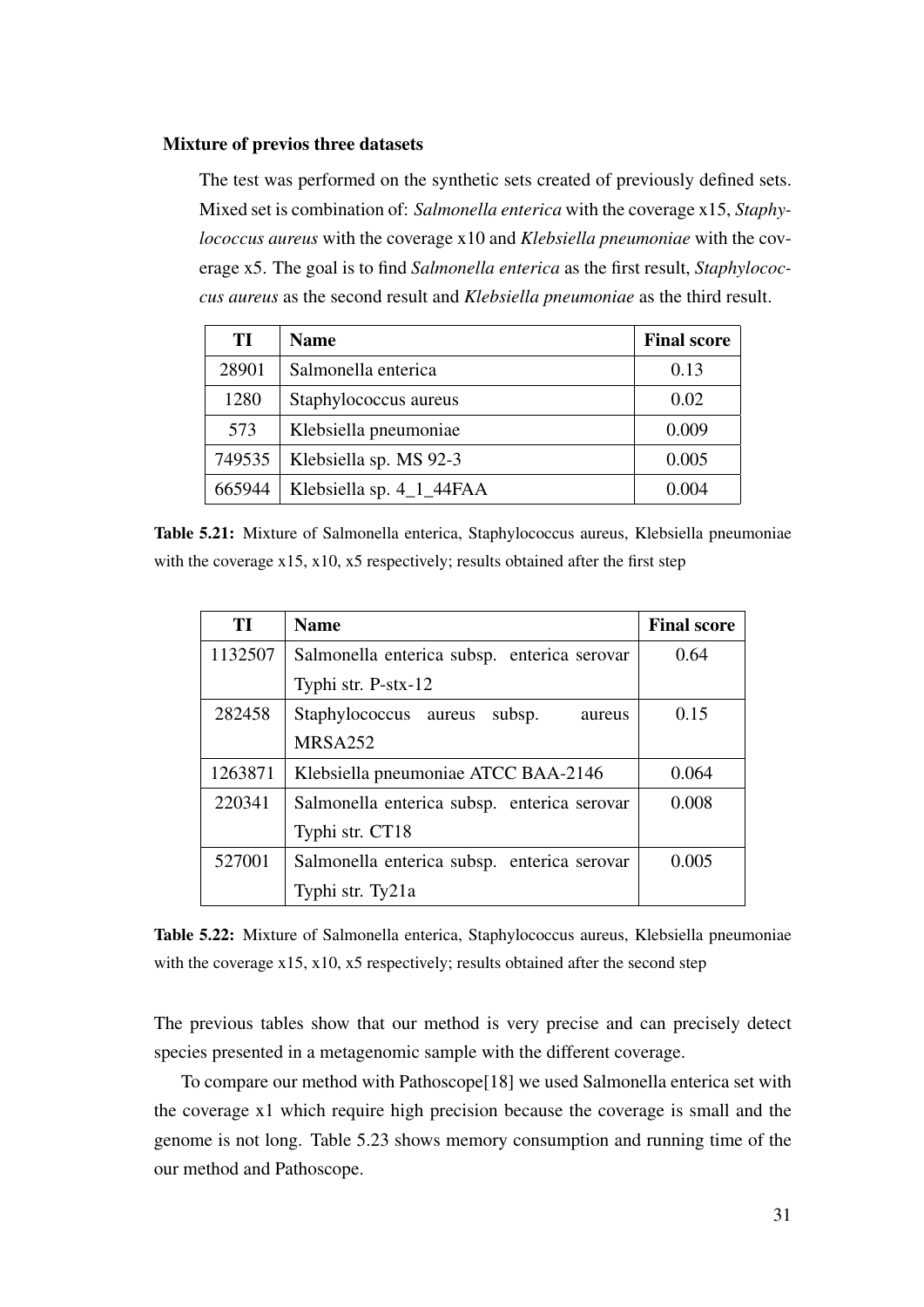|             | Pathoscope Our tool |       |
|-------------|---------------------|-------|
| <b>RAM</b>  | $400$ GB            | 18 GB |
| <b>Time</b> | 6324 s              | 485 s |

Table 5.23: Comparison of our method and Pathoscope, memory consumption and running time

It is obvious that our method is roughly 13 times faster than Pathoscope and required 22 times less memory than Pathoscope.

The tables 5.24 and 5.25 show the final results obtained by Pathoscope and our method.

| TI      | <b>Name</b>                                 | <b>Final score</b> |
|---------|---------------------------------------------|--------------------|
| 209261  | Salmonella enterica subsp. enterica serovar | 0.77               |
|         | Typhi str. Ty2                              |                    |
| 1132507 | Salmonella enterica subsp. enterica serovar | 0.05               |
|         | Typhi str. P-stx-12                         |                    |
| 1003191 | Salmonella enterica subsp. enterica serovar | 0.005              |
|         | Tennessee str. TXSC TXSC08-19               |                    |
| 1320309 | Salmonella enterica subsp. enterica serovar | 0.005              |
|         | Bovismorbificans str. 3114                  |                    |
| 984211  | Salmonella enterica subsp. enterica serovar | 0.005              |
|         | Anatum str. ATCC BAA-1592                   |                    |

Table 5.24: Results obtained by Pathoscope for Salmonella enterica x1 set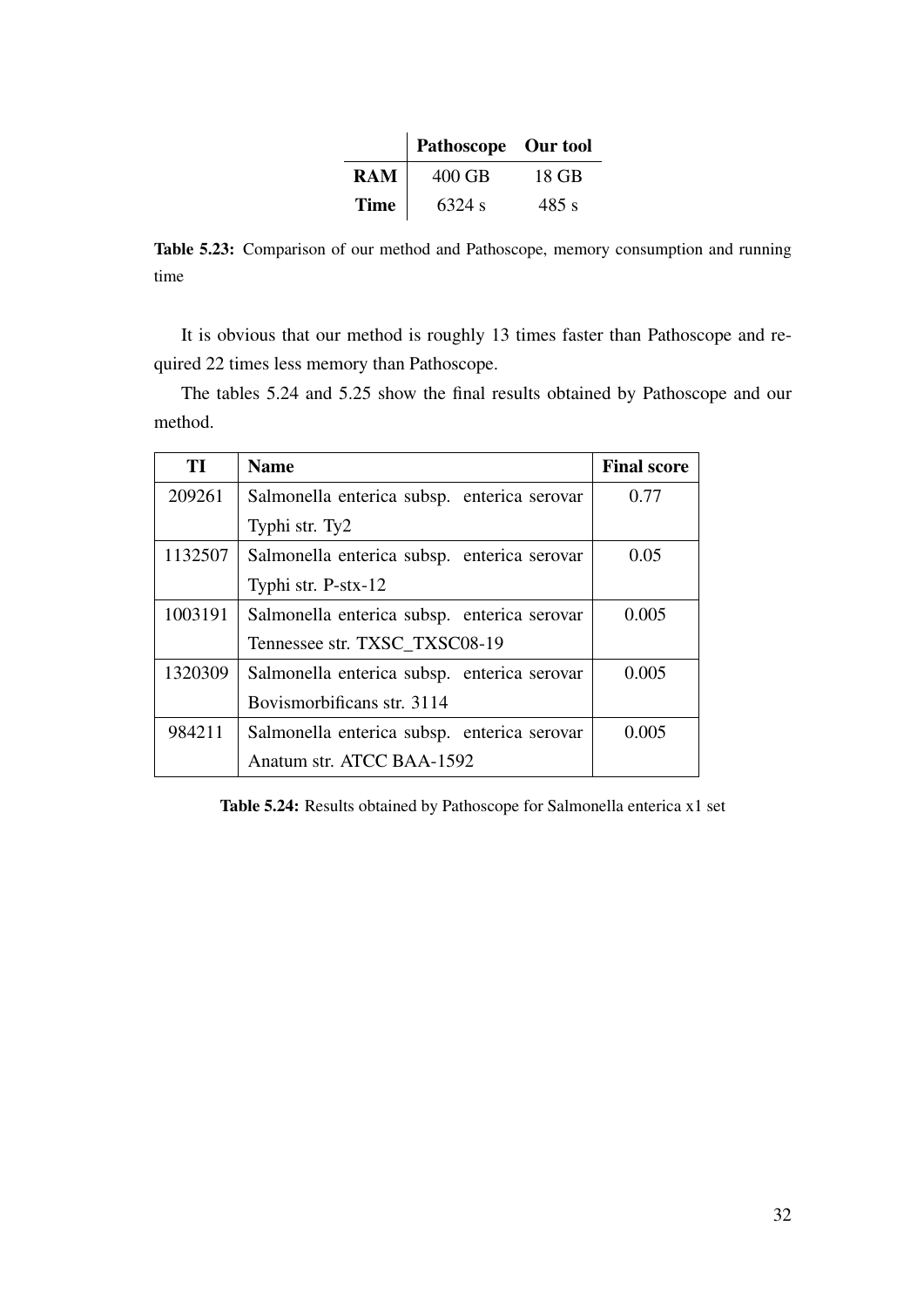| TI      | <b>Name</b>                                 | <b>Final score</b> |
|---------|---------------------------------------------|--------------------|
| 1132507 | Salmonella enterica subsp. enterica serovar | 0.786              |
|         | Typhi str. P-stx-12                         |                    |
| 527001  | Salmonella enterica subsp. enterica serovar | 0.012              |
|         | Typhi str. Ty21a                            |                    |
| 209261  | Salmonella enterica subsp. enterica serovar | 0.012              |
|         | Typhi str. Ty2                              |                    |
| 220341  | Salmonella enterica subsp. enterica serovar | 0.011              |
|         | Typhi str. CT18                             |                    |
| 1320309 | Salmonella enterica subsp. enterica serovar | 0.010              |
|         | Bovismorbificans str. 3114                  |                    |

Table 5.25: Results obtained by our method for Salmonella enterica x1 set

Comparison of the results from the tables 5.24 and 5.25 show that our method is more precise than Pathosope. The strain from which synthetic set was created is not given as the first result by Pathoscope, whereas our methoud gives it with the high value of the final score. The reason for that we can find in the fact that we avoid false positive hits using the reduced database in the first step, and mapping against genomes under given clades in the second substep.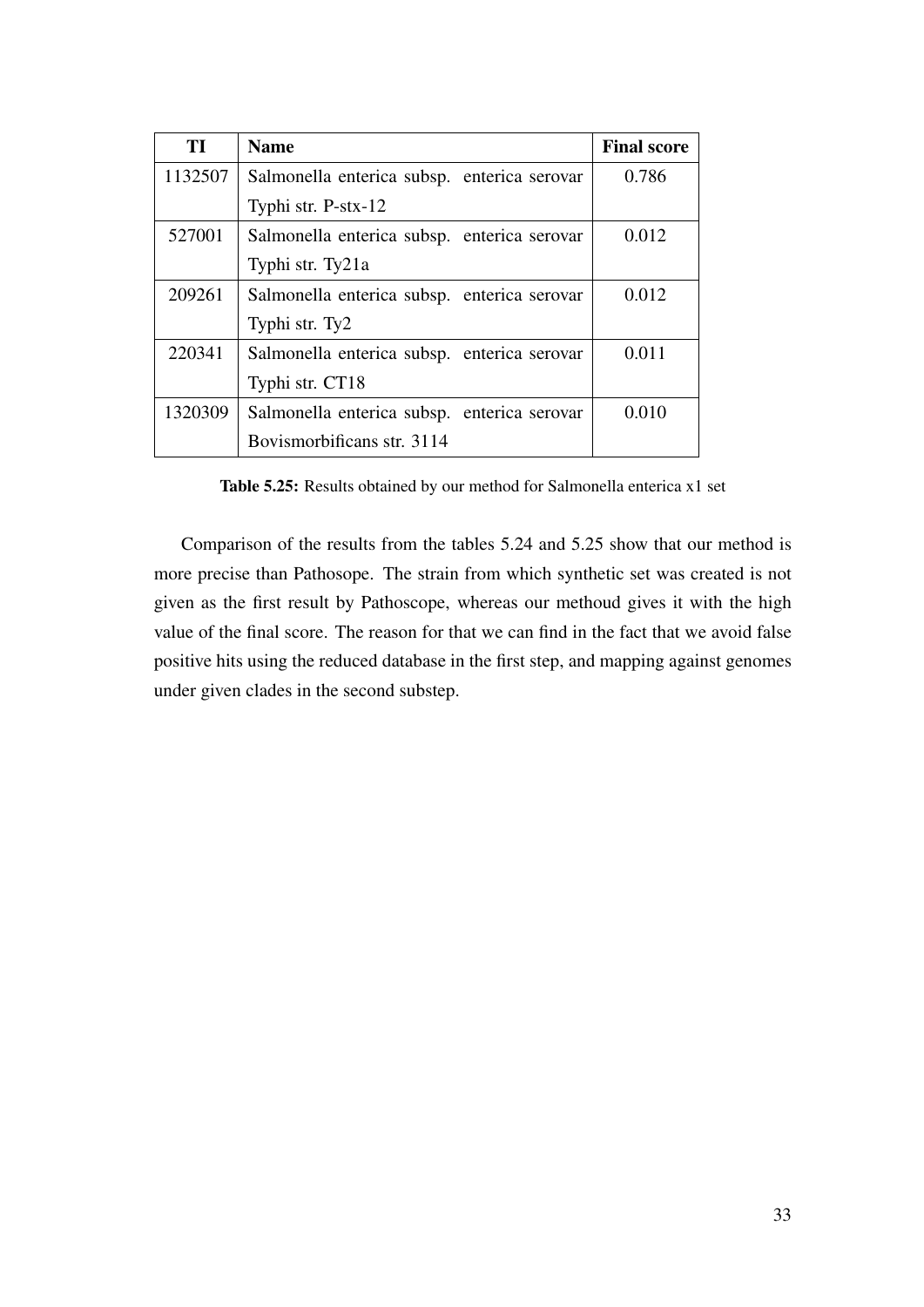## 6. Conclusion

Fast and cheap metagenomic sample analysis could be very useful for medical diagnosis. Traditional laboratory methods are either long-lasting or oriented towards a single pathogen species.

In this thesis we developed a tool for metagenomic sample analysis which use MinION sequencing devices by Oxford Nanopore Technologies (ONT). Since the databases of bacteria genomes could be very large so we decided to reduce database in order to make this method faster and resistant to false positive hits. Using markers from Metaphlan we reduced huge database to the more acceptable one with the size of 1 GB.

We showed that it is possible to build functional and precise tool for the metagenome analysis that could do real-time analysis. Presently,a mixture of bacteria with the human genome causes a lot of problem with the humans reads that are mapped to some bacteria markers. We need to find compromise between speed of real-time analysis and detection of human genome. In the future we can try with our own marker dataset instead of dataset from Metaphlan.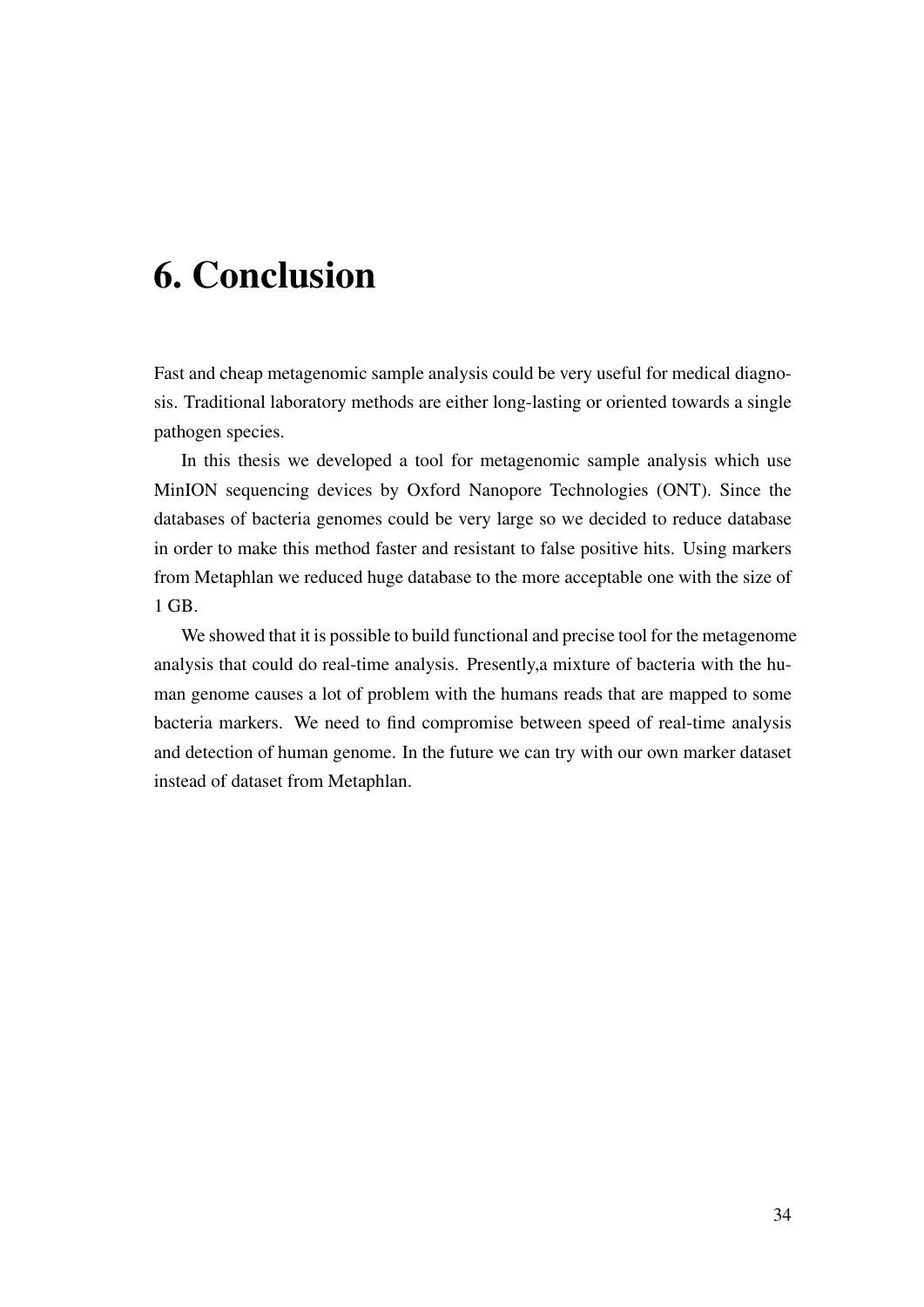## BIBLIOGRAPHY

- [1] Mark B Gerstein, Can Bruce, Joel S Rozowsky, Deyou Zheng, Jiang Du, Jan O Korbel, Olof Emanuelsson, Zhengdong D Zhang, Sherman Weissman, and Michael Snyder. What is a gene, post-encode? history and updated definition. *Genome research*, 17(6):669–681, 2007.
- [2] Torsten Thomas, Jack Gilbert, and Folker Meyer. Metagenomics-a guide from sampling to data analysis. *Microbial informatics and experimentation*, 2(1):1, 2012.
- [3] Thomas J Sharpton. An introduction to the analysis of shotgun metagenomic data. 2014.
- [4] Fred Sanger and Alan R Coulson. A rapid method for determining sequences in dna by primed synthesis with dna polymerase. *Journal of molecular biology*, 94(3):441–448, 1975.
- [5] Joseph Palca. Human genome: Department of energy on the map. *Nature*, 321:371, 1986.
- [6] Robert L Sinsheimer. The santa cruz workshop—may 1985. *Genomics*, 5(4):954–956, 1989.
- [7] David Deamer, Mark Akeson, and Daniel Branton. Three decades of nanopore sequencing. *Nature Biotechnology*, 34(5):518–524, 2016.
- [8] Vivien Marx. Nanopores: a sequencer in your backpack. *Nature methods*, 12(11):1015–1018, 2015.
- [9] Tamas Szalay and Jene A Golovchenko. De novo sequencing and variant calling with nanopores using poreseq. *Nature biotechnology*, 33(10):1087–1091, 2015.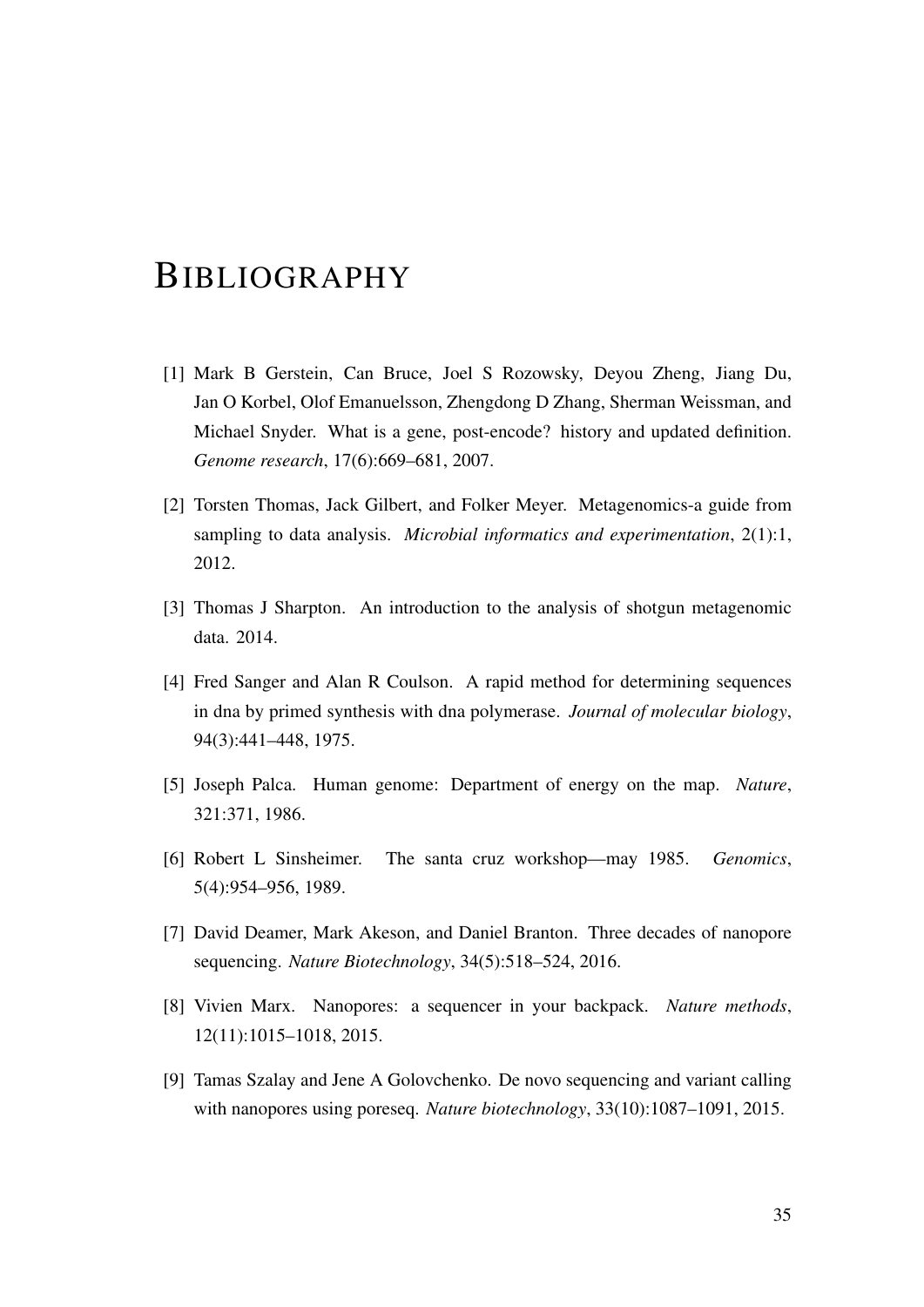- [10] Heng Li, Bob Handsaker, Alec Wysoker, Tim Fennell, Jue Ruan, Nils Homer, Gabor Marth, Goncalo Abecasis, Richard Durbin, et al. The sequence alignment/map format and samtools. *Bioinformatics*, 25(16):2078–2079, 2009.
- [11] Derrick E Wood and Steven L Salzberg. Kraken: ultrafast metagenomic sequence classification using exact alignments. *Genome Biol*, 15(3):R46, 2014.
- [12] Nicola Segata, Levi Waldron, Annalisa Ballarini, Vagheesh Narasimhan, Olivier Jousson, and Curtis Huttenhower. Metagenomic microbial community profiling using unique clade-specific marker genes. *Nature methods*, 9(8):811–814, 2012.
- [13] David Barber. *Bayesian reasoning and machine learning*. Cambridge University Press, 2012.
- [14] Owen E Francis, Matthew Bendall, Solaiappan Manimaran, Changjin Hong, Nathan L Clement, Eduardo Castro-Nallar, Quinn Snell, G Bruce Schaalje, Mark J Clement, Keith A Crandall, et al. Pathoscope: species identification and strain attribution with unassembled sequencing data. *Genome research*, 23(10):1721–1729, 2013.
- [15] Ivan Sovic, Mile Sikic, Andreas Wilm, Shannon Nicole Fenlon, Swaine Chen, and Niranjan Nagarajan. Fast and sensitive mapping of error-prone nanopore sequencing reads with graphmap. *bioRxiv*, page 020719, 2015.
- [16] Yukiteru Ono, Kiyoshi Asai, and Michiaki Hamada. Pbsim: Pacbio reads simulator—toward accurate genome assembly. *Bioinformatics*, 29(1):119–121, 2013.
- [17] Anthony Rhoads and Kin Fai Au. Pacbio sequencing and its applications. *Genomics, proteomics & bioinformatics*, 13(5):278–289, 2015.
- [18] Changjin Hong, Solaiappan Manimaran, Ying Shen, Joseph F Perez-Rogers, Allyson L Byrd, Eduardo Castro-Nallar, Keith A Crandall, and William Evan Johnson. Pathoscope 2.0: a complete computational framework for strain identification in environmental or clinical sequencing samples. *Microbiome*, 2(1):1, 2014.
- [19] J Handelsman, J Tiedje, L Alvarez-Cohen, M Ashburner, IKO Cann, EF Delong, WF Doolittle, CM Fraser-Liggett, A Godzik, JI Gordon, et al. The new science of metagenomics: revealing the secrets of our microbial planet. *Nat Res Council Report*, 13, 2007.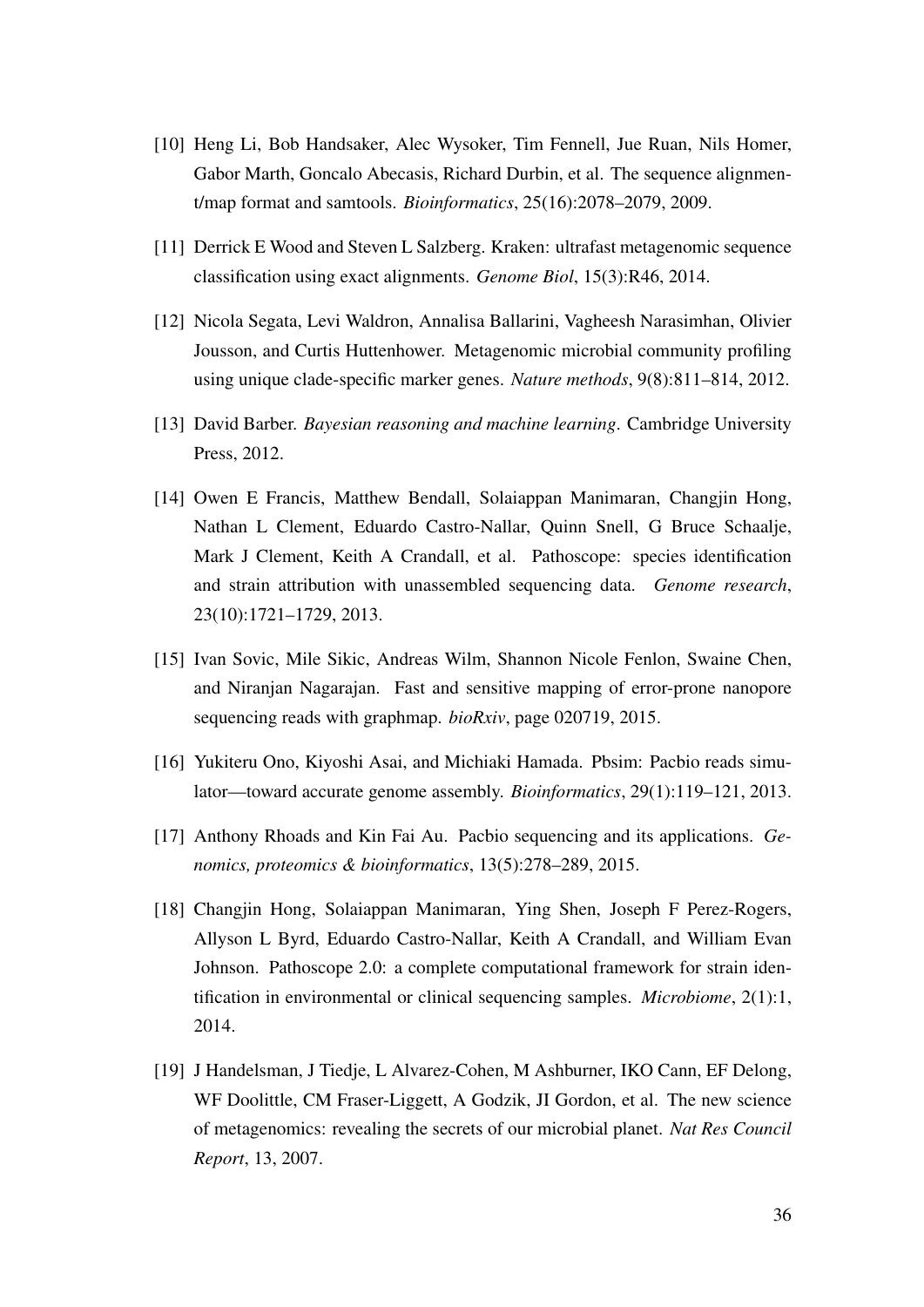- [20] Qichao Tu, Zhili He, and Jizhong Zhou. Strain/species identification in metagenomes using genome-specific markers. *Nucleic acids research*, 42(8):e67–e67, 2014.
- [21] Andy Kilianski, Jamie L Haas, Elizabeth J Corriveau, Alvin T Liem, Kristen L Willis, Dana R Kadavy, C Nicole Rosenzweig, and Samuel S Minot. Bacterial and viral identification and differentiation by amplicon sequencing on the minion nanopore sequencer. *Gigascience*, 4(12):10–1186, 2015.
- [22] Sissel Juul, Fernando Izquierdo, Adam Hurst, Xiaoguang Dai, Amber Wright, Eugene Kulesha, Roger Pettett, and Daniel J Turner. What's in my pot? real-time species identification on the minion. *bioRxiv*, page 030742, 2015.
- [23] Benjamin Buchfink, Daniel H Huson, and Chao Xie. Metascope-fast and accurate identification of microbes in metagenomic sequencing data. *arXiv preprint arXiv:1511.08753*, 2015.
- [24] Alexander L Greninger, Samia N Naccache, Scot Federman, Guixia Yu, Placide Mbala, Vanessa Bres, Doug Stryke, Jerome Bouquet, Sneha Somasekar, Jeffrey M Linnen, et al. Rapid metagenomic identification of viral pathogens in clinical samples by real-time nanopore sequencing analysis. *Genome medicine*, 7(1):1–13, 2015.
- [25] Philip M Ashton, Satheesh Nair, Tim Dallman, Salvatore Rubino, Wolfgang Rabsch, Solomon Mwaigwisya, John Wain, and Justin O'Grady. Minion nanopore sequencing identifies the position and structure of a bacterial antibiotic resistance island. *Nature biotechnology*, 33(3):296–300, 2015.
- [26] Robert C Edgar. Search and clustering orders of magnitude faster than blast. *Bioinformatics*, 26(19):2460–2461, 2010.
- [27] Andrew Gelman, John B Carlin, Hal S Stern, and Donald B Rubin. *Bayesian data analysis*, volume 2. Taylor & Francis, 2014.
- [28] Jerome Friedman, Trevor Hastie, and Robert Tibshirani. *The elements of statistical learning*, volume 1. Springer series in statistics Springer, Berlin, 2001.
- [29] Jo Handelsman. Metagenomics: application of genomics to uncultured microorganisms. *Microbiology and molecular biology reviews*, 68(4):669–685, 2004.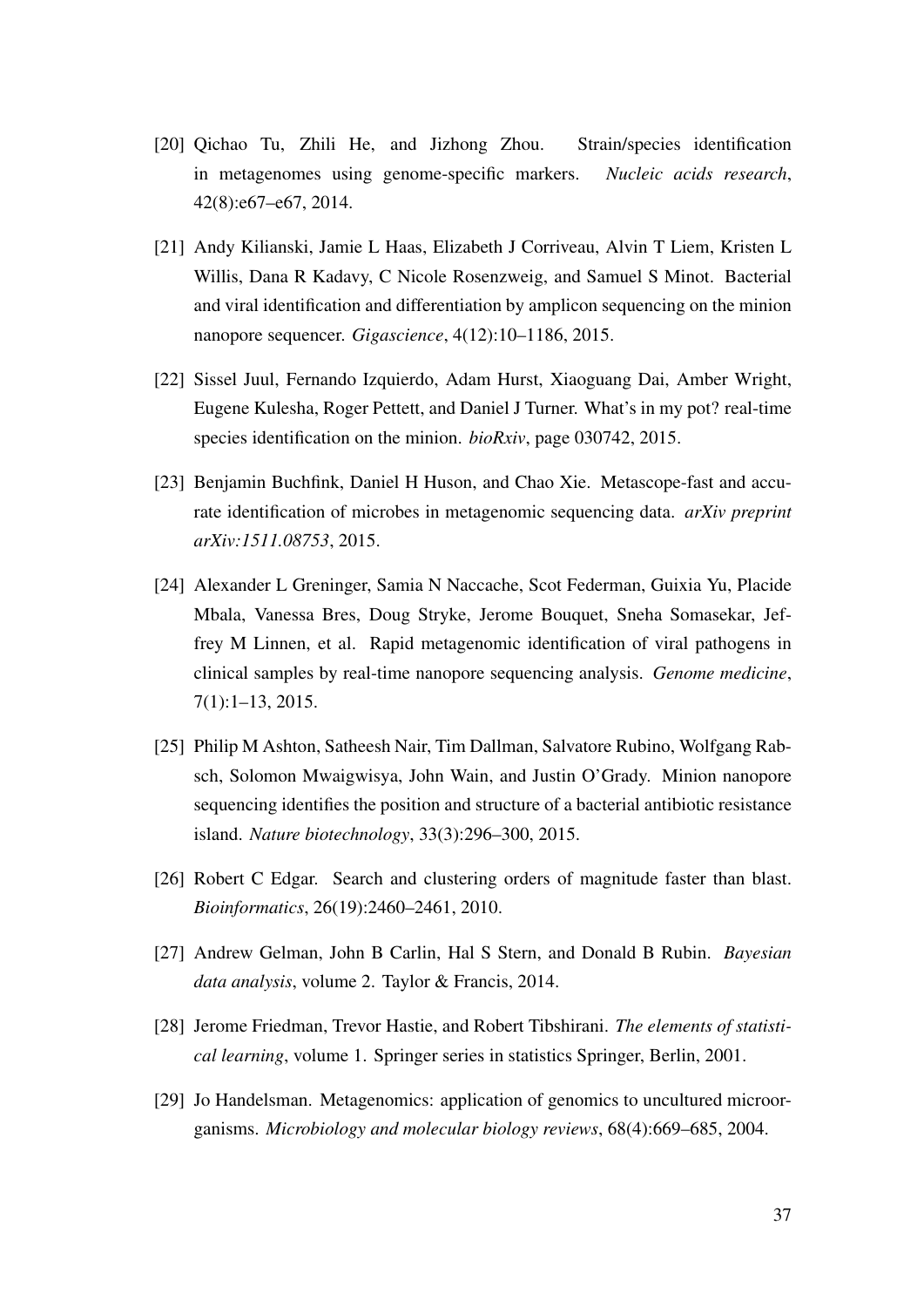- [30] Ruth R Miller, Vincent Montoya, Jennifer L Gardy, David M Patrick, and Patrick Tang. Metagenomics for pathogen detection in public health. *Genome Med*, 5(9):81, 2013.
- [31] Sofia Morfopoulou and Vincent Plagnol. Bayesian mixture analysis for metagenomic community profiling. *Bioinformatics*, 31(18):2930–2938, 2015.
- [32] Eric S Lander, Lauren M Linton, Bruce Birren, Chad Nusbaum, Michael C Zody, Jennifer Baldwin, Keri Devon, Ken Dewar, Michael Doyle, William FitzHugh, et al. Initial sequencing and analysis of the human genome. *Nature*, 409(6822):860–921, 2001.
- [33] Timothy J Denison, Alexis Sauer-Budge, Jene A Golovchenko, Amit Meller, Eric Brandin, and Daniel Branton. Characterization of individual polymer molecules based on monomer-interface interactions, June 2 2015. US Patent 9,046,483.
- [34] John J Kasianowicz, Eric Brandin, Daniel Branton, and David W Deamer. Characterization of individual polynucleotide molecules using a membrane channel. *Proceedings of the National Academy of Sciences*, 93(24):13770–13773, 1996.
- [35] Andy Petrella. *Learning Play! Framework 2*. Packt Publishing, 2013.
- [36] Jan Šnajder. *Machine learning*. 2014.
- [37] Franck Picard. An introduction to mixture models. *Statistics for Systems Biology, Research Report*, (7), 2007.